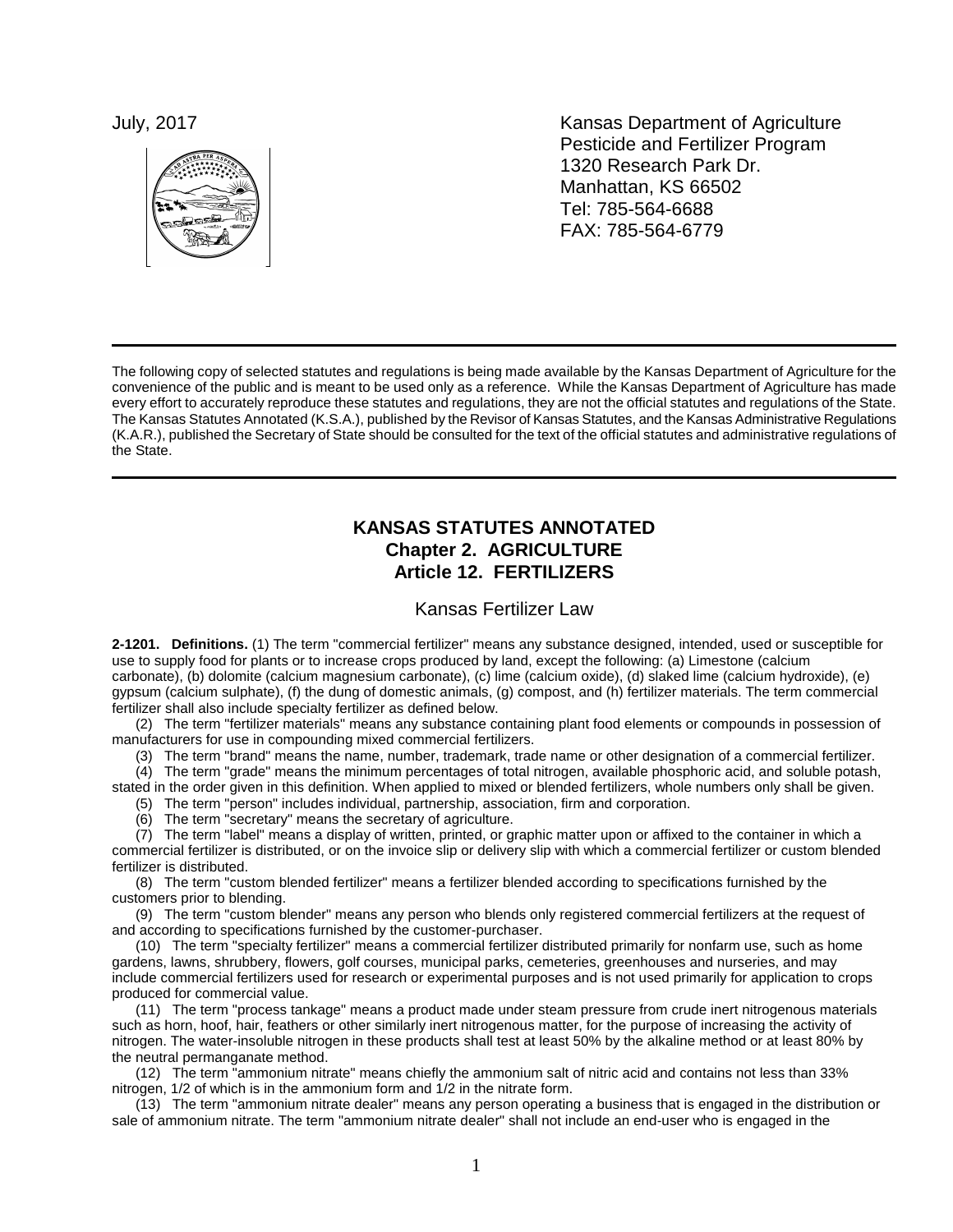physical act of application of ammonium nitrate as a commercial fertilizer and is not also engaged in further sale or distribution of ammonium nitrate.

**History:** L. 1927, ch. 14, § 1; L. 1949, ch. 2, § 1; L. 1963, ch. 5, § 1; L. 1992, ch. 195, § 2; L. 2004, ch. 101, § 21; L. 2007, ch. 136, § 1; July 1.

**K.S.A. 2-1201a. Custom blender; license; fee; label or delivery slips; contents.** Any person desiring to operate as a custom blender shall file an application with the secretary for a license, said application to show the name and address of the applicant and request that a license be issued. The secretary shall issue the license upon receipt of the license fee of twentyfive dollars (\$25), which license shall expire on December 31 of the year issued. A separate license shall be required for each place of business. The person to whom a license has been issued shall not be required to register the grades of custom blended fertilizers made by him or her as provided by K.S.A. 2-1202. Each person selling or distributing custom blended fertilizers shall furnish the customer-purchaser with a label showing the information as required by K.S.A. 2-1204, or shall furnish a label or delivery slip showing the following:

(1) the name and address of the custom blender;

- $(2)$  the date;
- (3) the weight and guaranteed analysis of each ingredient;
- (4) the grade of the custom blended fertilizer;
- (5) and in case the custom blended fertilizer contains any ingredient which is injurious to plants,
	- (a) the name and percentage of each such active ingredient;
	- (b) adequate directions for use; and
	- (c) adequate warnings against misuse;

(6) and the minimum percentage or quantity of any other material or plant food element contributing to the value of the commercial fertilizer.

**History:** L. 1963, ch. 5, § 2; July 1.

**K.S.A. 2-1201b. Custom blenders; unlawful acts; civil penalty.** (a) It shall be deemed a violation of K.S.A. 2-1201 and 2- 1201a, and amendments thereto, for any person to: (1) Sell or distribute in this state any custom blended fertilizer when such person does not hold a valid license as required by this act; or (2) fail to comply with the requirements of K.S.A. 2-1201a, and amendments thereto, and, except as otherwise provided, the provisions of K.S.A. 2-1208, and amendments thereto. Failure to comply with the provisions of K.S.A. 2-1208(1)(a), and amendments thereto, shall not be deemed a violation of this section. The penalties as provided in K.S.A. 2-1208, and amendments thereto, shall apply to persons as described in this section who fail to comply with the provisions of K.S.A. 2-1208, and amendments thereto.

(b) On and after July 1, 2003, any person or custom blender who violates any provision of article 12 of chapter 2 of Kansas Statutes Annotated, and amendments thereto, or the rules and regulations adopted pursuant thereto, after notice and opportunity for a hearing in accordance with the provisions of the Kansas administrative procedure act, may incur a civil penalty in an amount not more than \$5,000 per violation. In the case of a continuing violation, every day such violation continues may be deemed a separate violation. Such civil penalty may be assessed in addition to any other penalty provided by law. Any order issued by the secretary assessing a civil penalty pursuant to this subsection is subject to review in accordance with the Kansas judicial review act. The secretary shall remit any civil penalty collected pursuant to this act to the state treasurer in accordance with the provisions of K.S.A. 75-4215, and amendments thereto. Upon receipt of each such remittance, the state treasurer shall deposit the entire amount in the state treasury to the credit of the state general fund.

**History:** L. 1963, ch. 5, § 3; L. 2002, ch. 144, § 2; L. 2010, ch. 17, § 5; July 1; L. 2017, ch. 23, § 1; July 1.

**K.S.A. 2-1201c. Ammonium nitrate dealers; registration; storage, security; records of sale; right to refuse sale.** (a) Ammonium nitrate dealers shall register with the secretary of agriculture. Registration shall be required for each business location selling ammonium nitrate. Each registration shall expire on December 31 following issuance unless the registration is renewed annually. A registration fee not to exceed \$25 shall accompany the application for registration for any ammonium nitrate dealer that is not registered as a custom blender, if the fee is fixed by the secretary in rules and regulations.

(b) Ammonium nitrate storage shall be secured to provide reasonable protection against vandalism, theft and unauthorized access.

(c) Ammonium nitrate dealers shall obtain the following regarding any sale of ammonium nitrate:

(1) Date of sale;

(2) quantity purchased;

(3) license number of the purchaser's valid state or federal driver's license or other picture identification card number deemed acceptable by the secretary in rules and regulations;

(4) the purchaser's name, current physical address and telephone number;

(5) if the ammonium nitrate is received to a person other than the purchaser, the name, current physical address, telephone number and license number of that person's valid state or federal driver's license or other picture identification card number deemed acceptable by the secretary in rules and regulations; and

(6) the physical address of the person to whom the ammonium nitrate is delivered if different than the physical address of the purchaser.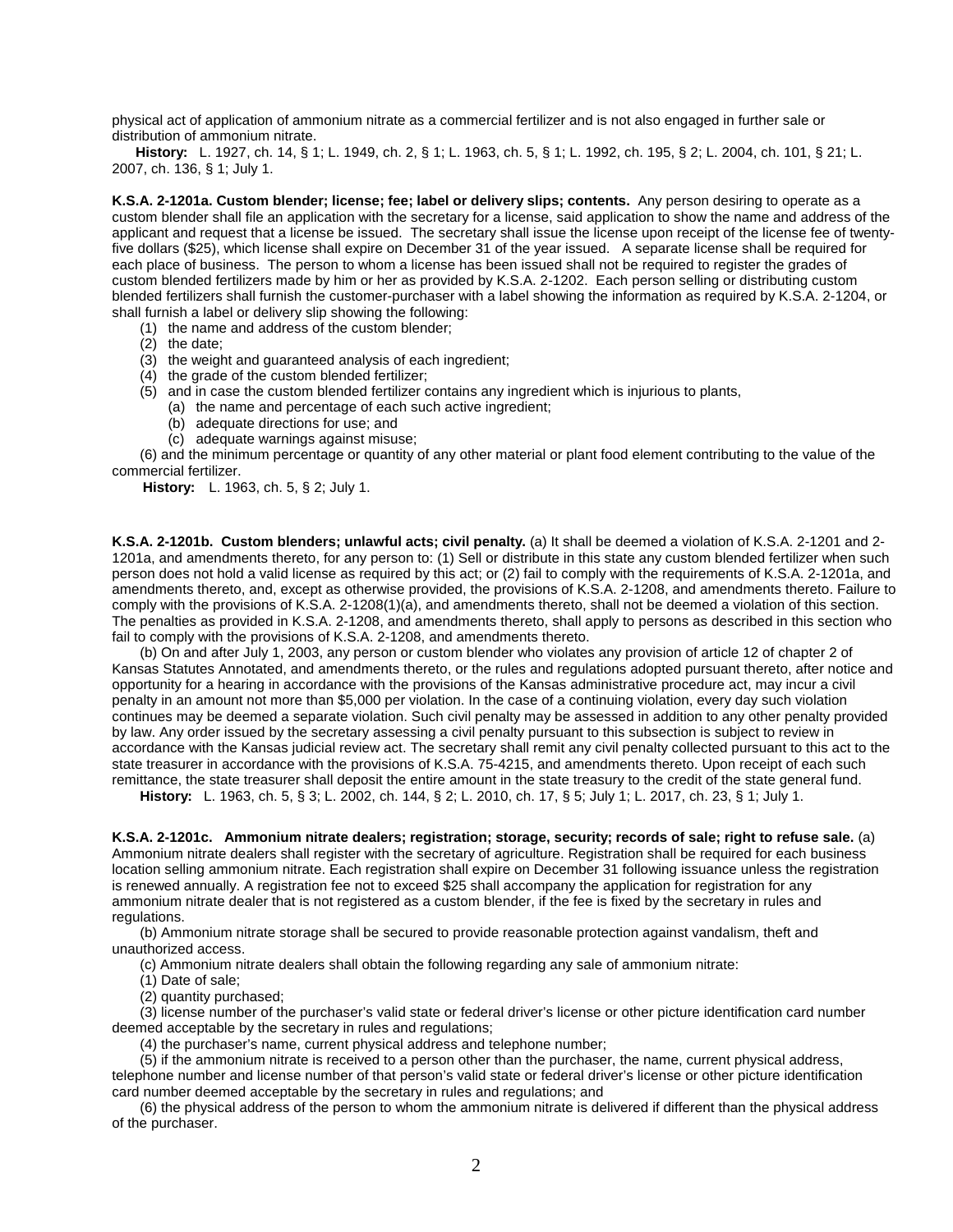(d) Ammonium nitrate dealers shall maintain records of all information required to be obtained pursuant to subsection (c) for a minimum of three years. The records shall be subject to inspection upon request by the secretary of agriculture or the secretary's designee.

(e) Ammonium nitrate dealers may refuse to sell to any person attempting to purchase ammonium nitrate out of season, in unusual quantities or under suspect purchase patterns.

(f) In addition to any other penalties provided by law, each ammonium nitrate dealer registration shall be subject to denial, suspension or revocation, after notice and opportunity for a hearing in accordance with the provisions of the Kansas administrative procedure act, for any violation of this act whether committed by the dealer or by the dealer's officers, agents or employees.

(g) The provisions of this section are part of and supplemental to article 12 of chapter 2 of the Kansas Statutes Annotated, and amendments thereto.

**History:** L. 2007, ch. 136, § 2; July 1; L. 2017, ch. 23, § 2; July 1.

**K.S.A. 2-1202. Registration; application; annual fee; revocations; tonnage reports.** (1) Application for registration shall be filed with the secretary and shall set forth:

- (a) The brand and grade of the commercial fertilizer;
- (b) the name and address of the person making application for registration of the commercial fertilizer;
- (c) the guaranteed analysis including:
	- (A) The minimum percentage of nitrogen,
	- (B) the minimum percentage of total phosphorus pentoxide  $(P_2O_5)$ , which is more commonly known and which shall be shown as total phosphoric acid;
	- (C) the minimum percentage of available phosphorus pentoxide ( $P<sub>2</sub>O<sub>5</sub>$ ), which is more commonly known and which shall be shown as available phosphoric acid;
	- (D) the minimum percentage of dipotassium oxide (K<sub>2</sub>O), which is more commonly known and which shall be shown as water soluble potash;
	- (E) the kind and minimum percentage of any and all other plant food elements or compounds contributing to the value of the commercial fertilizer, expressed separately;
	- (F) a statement authorizing the secretary or an authorized representative of the secretary to examine all records of the applicant necessary for the purpose of verifying and determining the inspection fee; and
	- (G) such other information as may be prescribed by rules and regulations. The total phosphoric acid need not be shown on the application for registration of commercial fertilizers other than unacidulated mineral phosphatic materials, basic slag, bone, tankage, and other natural organic phosphate materials.

(2) If the application meets the requirements of this act, and the person making application shall pay a registration fee of \$5 for each commercial fertilizer, the secretary shall register each such product. Such registration may be revoked for failure to comply with requirements of article 12 of chapter 2 of the Kansas Statutes Annotated, and amendments thereto. All registrations shall expire on June 30 of each year. Each person who secures registration of a commercial fertilizer shall semiannually submit to the secretary a written statement of the tonnage of each kind or grade of commercial fertilizer, shipped to or sold within this state. The registrant shall not be required to report direct shipments of commercial fertilizer and fertilizer materials to fertilizer manufacturers or mixers, but such fertilizer manufacturers or mixers shall report this tonnage of such commercial fertilizers shipped, sold or distributed by them in this state and not used in manufacturing processes. Such statements shall respectively include all shipments or sales for the six-month periods beginning July 1 to and including December 31, and six-month periods beginning January 1 to and including June 30. The secretary may cancel the registrations of any person failing to file the tonnage statement within 30 days from the date of the close of each period. The secretary may grant a reasonable extension of time. Information furnished to the secretary shall not be disclosed in such a way as to divulge the operations of any person.

**History:** L. 1927, ch. 14, § 2; L. 1949, ch. 2, § 2; L. 1992, ch. 195, § 1; April 30.

**K.S.A. 2-1204. Labeling.** (1) Every package or container of commercial fertilizer shall bear a distinctly printed label in the English language on a tag attached to the package or container, or distinctly printed on the package or container. The label shall show and state:

- (a) The name and address of the person registering the commercial fertilizer;
- (b) the brand and grade of the commercial fertilizer;
- (c) the net weight in the package or container;
- (d) the registered guaranteed analysis. The guaranteed analysis shall include the minimum percentages of plant foods in the following order and form:

| except (A) unacidulated mineral phosphatic materials and basic slag shall show the guaranteed analysis in the |  |
|---------------------------------------------------------------------------------------------------------------|--|
| following order and form:                                                                                     |  |
|                                                                                                               |  |
|                                                                                                               |  |
| Fineness of grind: ____ percent through mesh screen, and (B) bone, tankage, and other natural organic         |  |
| phosphate materials shall show the guaranteed analysis in the following form:                                 |  |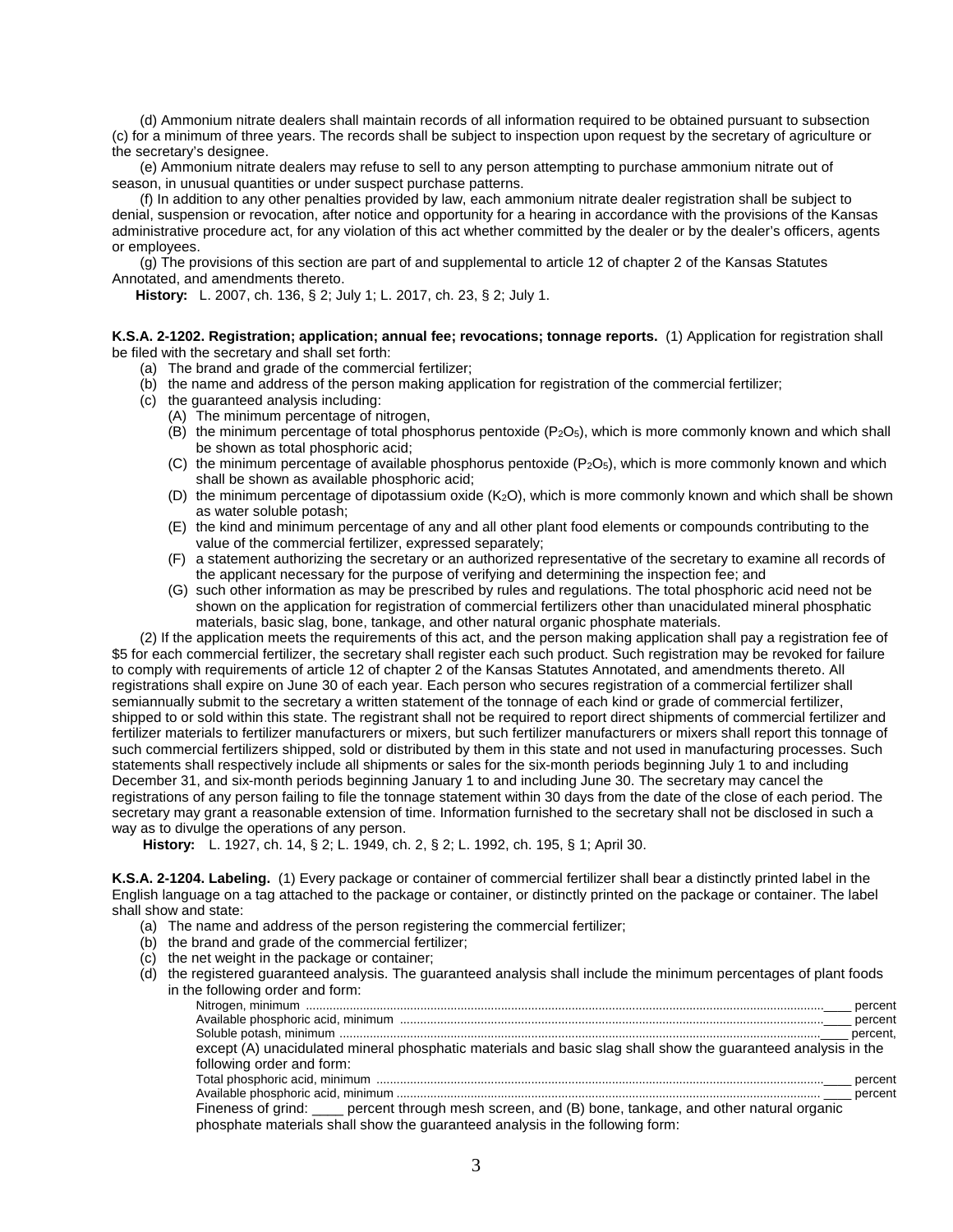Total phosphoric acid, minimum ....................................................................................................................................\_\_\_\_ percent;

- (e) commercial fertilizers containing any ingredient which is injurious to plants, shall be labeled to show, (A) the name and percentage of each such active ingredient; (B) adequate directions for use, and (C) adequate warnings against misuse;
- (f) the minimum percentage of any and all other plant food elements or compounds contributing to the value of the commercial fertilizer; and
- (g) such other information as may be prescribed by rules and regulations.

(2) Bulk lots shall be accompanied by a label which shall be delivered to the purchaser showing the information required by this section.

(3) No commercial fertilizer, except a specialty fertilizer, shall contain or be manufactured from process tankage. **History:** L. 1927, ch. 14, § 3; L. 1949, ch. 2, § 3; L. 1992, ch. 195, § 3; April 30.

**K.S.A. 2-1205. Commercial fertilizers; inspection fee, increase or decrease in amount; records and reports; revocation of registration; penalties; disposition of moneys received.** An inspection fee shall be collected upon all commercial fertilizers sold, offered or exposed for sale, or distributed in Kansas, which shall be at a rate per ton fixed by rules and regulations adopted by the secretary of agriculture, except that such rate shall not exceed \$1.67 per ton. The secretary of agriculture may adopt rules and regulations establishing the inspection fee rate under this section. Each person registering any commercial fertilizer shall pay the inspection fee on such commercial fertilizer sold, offered or exposed for sale, or distributed in Kansas. Each such person shall keep adequate records showing the tonnage of each commercial fertilizer shipped to or sold, offered or exposed for sale, or distributed in Kansas. The secretary, and duly authorized representatives of the secretary, shall have authority to examine such records and other pertinent records necessary to verify the statement of tonnage.

Each person registering any commercial fertilizer shall file an affidavit semiannually, with the secretary, within 30 days after each January 1 and each July 1, showing the tonnage of commercial fertilizer sold or distributed in Kansas for the preceding six-month period. Each such person shall pay to the secretary the inspection fee due for such six-month period, except that the registrant shall not be required to pay the inspection fee or report the tonnage of commercial fertilizers or fertilizer materials sold and shipped directly to fertilizer manufacturers or mixers. The fertilizer manufacturers or mixers shall keep adequate records of the commercial fertilizers sold or distributed in this state, and report to the secretary the tonnage and pay the inspection fee due. If the affidavit is not filed and the inspection fee is not paid within the 30-day period, or if the report of tonnage is false, the secretary may revoke the registrations filed by such person. If the affidavit is not filed and the inspection fee is not paid within the 30-day period, or any extension thereof granted by the secretary, a penalty of \$10 per day shall be assessed against the registrant, except that on and after July 1, 2023, a penalty of \$5 per day shall be assessed against the registrant, and the inspection fee and penalty shall constitute a debt and become the basis for a judgment against such person. The secretary may grant a reasonable extension of time.

The secretary shall remit all moneys received by or for the secretary under article 12 of chapter 2 of Kansas Statutes Annotated, and amendments thereto, to the state treasurer in accordance with the provisions of K.S.A. 75-4215, and amendments thereto. Upon receipt of each such remittance, the state treasurer shall deposit the entire amount in the state treasury and shall credit such remittance as follows: (a) An amount equal to \$1.40 per ton shall be credited to the state water plan fund created by K.S.A. 82a-951, and amendments thereto; (b) an amount equal to \$.04 per ton shall be credited to the fertilizer research fund; and (c) the remainder shall be credited to the fertilizer fee fund. All expenditures from the fertilizer fee fund shall be made in accordance with appropriation acts upon warrants of the director of accounts and reports issued pursuant to vouchers approved by the secretary of agriculture or by a person or persons designated by the secretary. The secretary of agriculture shall reduce the inspection fee by adopting rules and regulations under this section whenever the secretary determines that the inspection fee is yielding more than is necessary for the purpose of administering the provisions of this act. The secretary may increase the inspection fee by adopting rules and regulations under this section when the secretary finds that such increase is necessary to produce sufficient revenues for the purpose of administering the provisions of this act, except that the inspection fee shall not be increased in excess of the maximum fee prescribed by this section. **History:** L. 1927, ch. 14, § 4; L. 1949, ch. 2, § 4; L. 1973, ch. 2, § 4; L. 1982, ch. 4, § 4; L. 1989, ch. 186, § 27; L. 1990, ch. 4, § 1; L. 1999, ch. 97, § 1; L. 2000, ch. 111, § 2; L. 2001, ch. 5, § 11; L. 2002, ch. 181, § 1; L. 2004, ch. 85, § 1; L. 2004, ch. 180, § 1; L. 2009, Ch. 128 § 1, July 1; L. 2017, ch. 86, § 1; July 1.

**K.S.A. 2-1206. Inspections; evidence; stop sale orders; judicial review.** (a) The secretary and authorized representatives of the secretary shall make such inspection of commercial fertilizers as may be deemed necessary to ascertain whether manufacturers and others are complying with all of the provisions of this act. The secretary or authorized representatives of the secretary shall procure annually samples of commercial fertilizer and cause analyses to be made. A certified statement of the results of such analysis shall be prima facie evidence in any action within the state of Kansas concerning such commercial fertilizer.

(b) The secretary or a duly authorized representative of the secretary, acting as the enforcing officer, may issue and enforce a written or printed stop sale order to the owner or custodian of any quantity of any commercial fertilizer which the secretary or duly authorized representative determines is not registered, is not labeled as required, is misbranded or bears a false or misleading statement on the application for registration, the label or the accompanying advertising in violation of the provisions of the statutes contained in article 12 of chapter 2 of the Kansas Statutes Annotated and amendments thereto, or any rules and regulations adopted thereunder. The stop sale order shall prohibit further sale and movement of such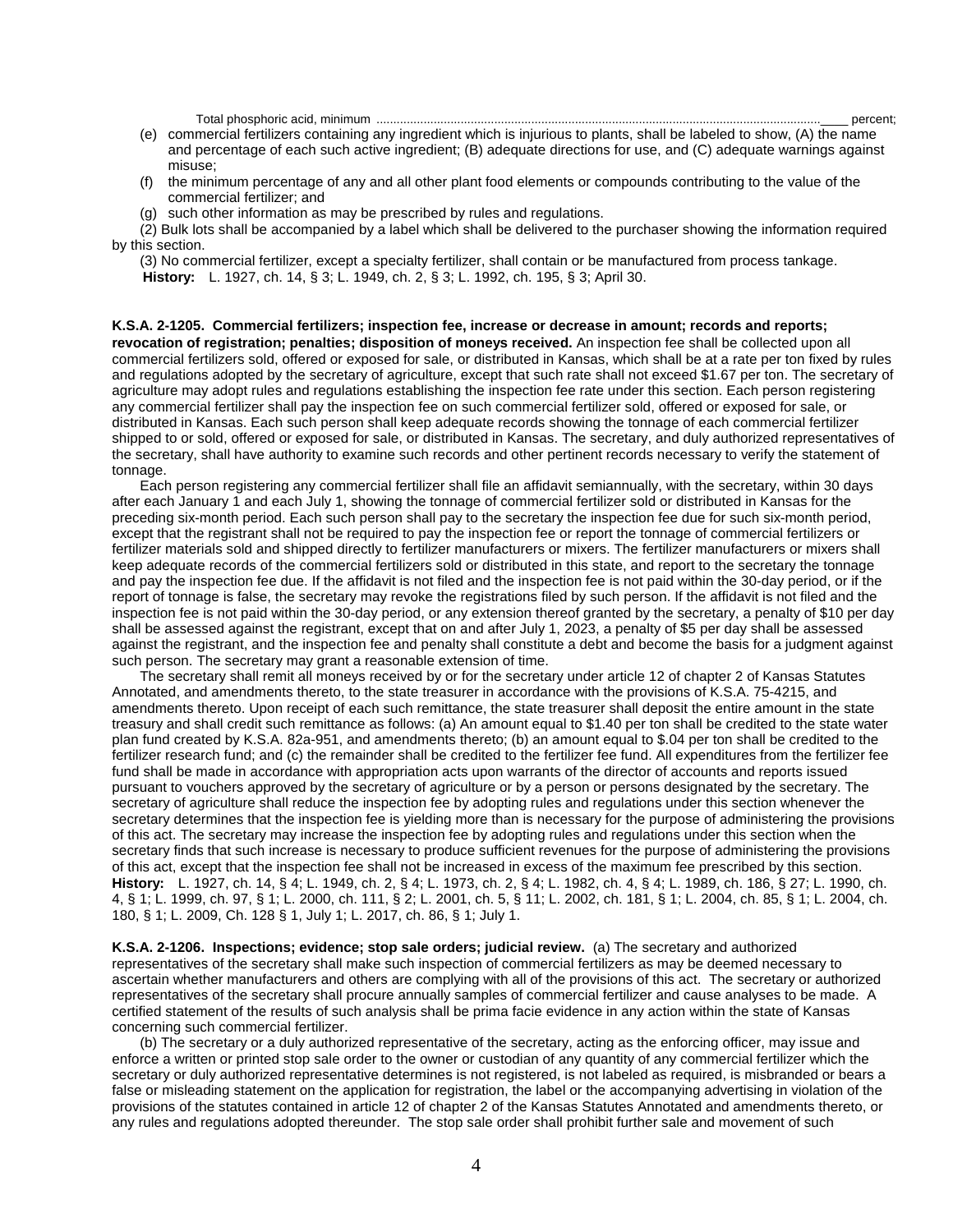commercial fertilizer, except on approval of the enforcing officer, until the enforcing officer has evidence that the law and rules and regulations have been complied with and issues a release from the stop sale order. Any stop sale order issued pursuant to this subsection is subject to review in accordance with the Kansas judicial review act. The provisions of this subsection shall not be construed as limiting the right of the enforcement officer to proceed as authorized by other provisions to the statutes contained in article 12 of chapter 2 of the Kansas Statutes Annotated and amendments thereto.

**History:** L. 1927, ch. 14, § 5; L. 1949, ch. 2, § 5; L. 1985, ch. 9, § 2; L. 1986, ch. 318, § 11; L. 2010, ch. 17, § 6; July 1.

**K.S.A. 2-1207. Samples for inspection; refusal to permit.** In sampling commercial fertilizers packed in packages of twenty-five (25) pounds or less, an original unbroken package may be taken as the official sample and the ordinary retail price tendered therefor. When the fertilizer is in packages of over twenty-five (25) pounds in weight, portions for the official sample shall be taken from at least ten packages, if there be that many in the lot. In sampling fertilizers in bulk, not less than ten portions shall be drawn, and these from various parts, so as to represent fairly the whole. The owner of the fertilizer or a representative of the owner may be present, but any refusal by such owner or representative to permit sampling shall be taken as sufficient evidence of violation of the law by him or her.

**History:** L. 1927, ch. 14; § 6; June 1.

**K.S.A. 2-1208. Violations; misdemeanor; seizure; injunction.** (1) It shall be deemed a violation of this act for any person to sell, offer or expose for sale, or distribute in this state any commercial fertilizer or to take or receive from any person in this state any order for any commercial fertilizer, or to directly or indirectly contract with any person for the sale of any commercial fertilizer which commercial fertilizer:

- (a) Is not registered;
- (b) is not labeled as required by the provisions of this act and the authorized rules and regulations;
- (c) bears a false or misleading statement on the application for registration, the label or the advertising accompanying the commercial fertilizer.

(2) It shall be deemed a violation of this act for any person to: (a) Mutilate, destroy, obliterate or remove the label or any part thereof; or do any act which may result in the misbranding or false labeling of any commercial fertilizer; (b) fail or neglect to file the tonnage reports or affidavit or pay the inspection fee as required by this act; (c) impede, obstruct, hinder or otherwise prevent or attempt to prevent the secretary or authorized agents of the secretary in the performance of their duty in connection with the administration of the provisions of this act.

(3) Any person who shall violate any of the provisions of this act or the rules and regulations issued thereunder, shall be deemed guilty of a misdemeanor and upon conviction thereof shall be fined not more than one hundred dollars for the first violation and not less than one or more than five hundred dollars for each subsequent violation.

(4) Any commercial fertilizer not in compliance with the provisions of this act shall be deemed a nuisance and shall be subject to seizure in a proceeding before a court of competent jurisdiction. In the event the said court finds the commercial fertilizer to be in violation of law the court may release the commercial fertilizer, after the filing of a bond by a proper claimant to insure compliance with the order of the court and to insure that the product will be sold or disposed of in compliance with law. The district courts of the state of Kansas shall have jurisdiction to restrain violations of this act by injunction without any criminal proceedings being first initiated.

(5) It shall not be deemed a violation of this act for the secretary or authorized representatives of the secretary to remove a label or any part thereof from a package or container of commercial fertilizer as evidence in connection with the administration of the provisions of this act.

**History:** L. 1927, ch. 14, § 8; L. 1949, ch. 2, § 6; July 1.

**K.S.A. 2-1208a. Notice before prosecution; hearing; cancellation of registration; reports to county attorney.** If it shall appear to the secretary or an authorized representative of the secretary from examination or analysis of an official sample of a commercial fertilizer that the commercial fertilizer is falsely labeled or fails to comply with the provisions of this act, the secretary shall have power to cancel the registration of such brand or brands of commercial fertilizer after notice and opportunity for a hearing in accordance with the Kansas administrative procedure act. The secretary may report the facts, the results of any analysis or other examination and the record of any proceedings to the proper prosecuting attorney. Prosecution may be instituted under the provisions of this act in the district court of the county where the offense is alleged to have been committed, upon complaint of the secretary or an authorized representative of the secretary or any citizen of this state, or by any county attorney and shall be prosecuted by the county attorney in the name of the state of Kansas.

**History:** L. 1927, ch. 14, § 7; L. 1949, ch. 2, § 7; L. 1988, ch. 356, § 28; L. 2004, ch. 145, § 7; July 1, 2005; L. 2017, ch. 23, § 3; July 1.

**K.S.A. 2-1209. Publication of reports.** The secretary of agriculture shall at the secretary=s discretion publish a report of the analysis of official samples of commercial fertilizer, a list of the commercial fertilizers registered in this state with their guaranteed composition, and such other information as may be deemed valuable to the public concerning fertilizers and their use.

**History:** L. 1927, ch. 14, § 10; L. 2004, ch. 101, § 22; July 1.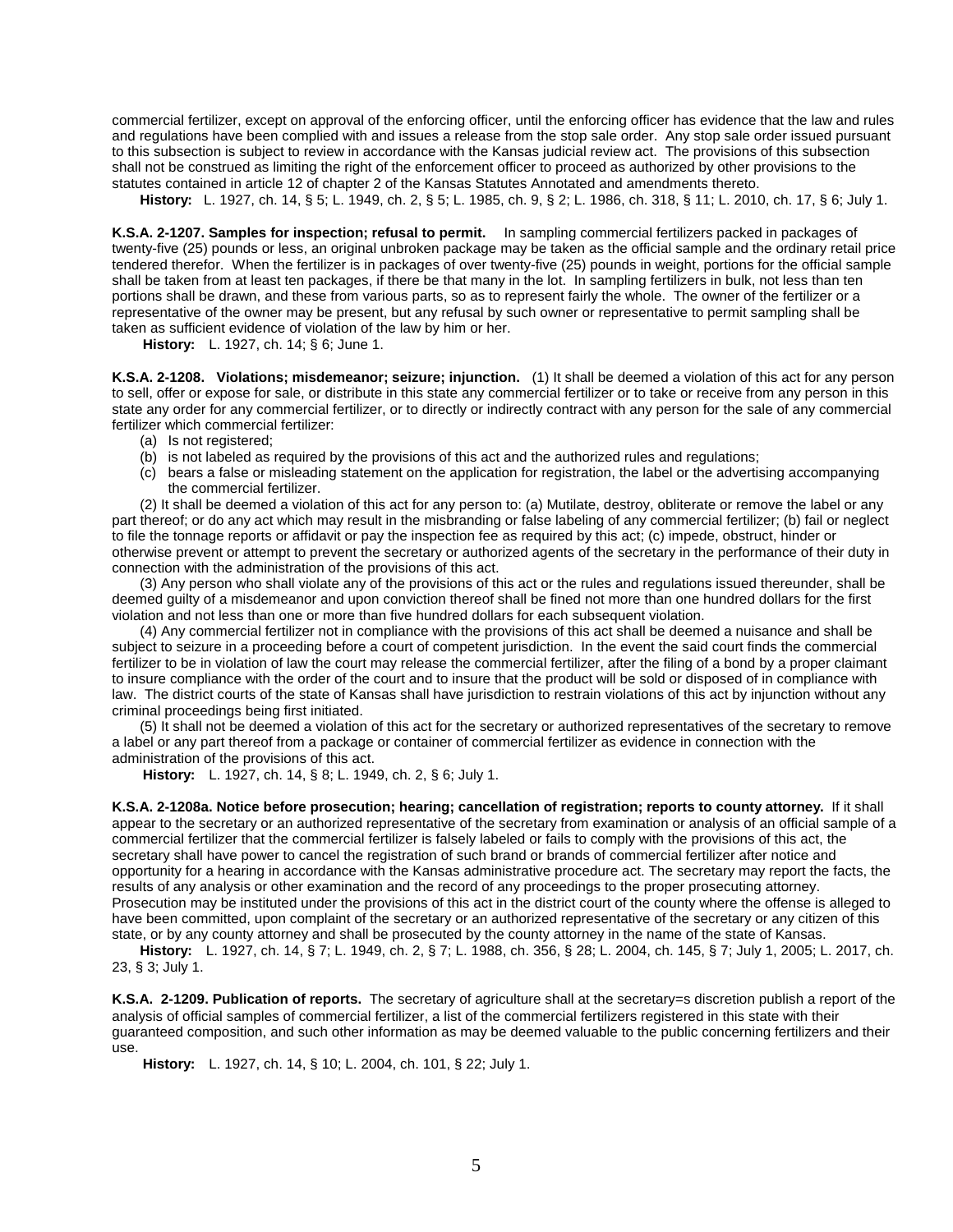**K.S.A. 2-1209a. Invalidity of 2-1201 to 2-1209.** Should it be decided upon final judicial hearing that any section or clause of this act is invalid, such decisions shall only apply to the section or clause so found to be invalid and shall not invalidate the entire act.

**History:** L. 1927, ch. 14, § 11; June 1.

**K.S.A. 2-1210. Trademarks; change of analysis; rules and regulations.** The secretary shall refuse to register any commercial fertilizer under a name, brand or trademark which may appear to be misleading or deceptive. The secretary shall refuse to allow any person to change the guaranteed analysis of any brand of commercial fertilizer registered for sale in this state within the period for which registered. The secretary is hereby authorized and empowered to enforce the provisions of this act, and amendments thereto, and to prescribe and enforce such rules and regulations relating to commercial fertilizers as he or she may deem necessary to carry into effect the full intent and meaning of this act.

**History:** L. 1927, ch. 14, § 9; L. 1949, ch. 2, § 8; July 1.

**K.S.A. 2-1212. Anhydrous ammonia; regulations.** The board is authorized and directed to make and promulgate regulations (a) for the safe handling, storage and transportation of anhydrous ammonia;

(b) for establishment of minimum general safety standards covering the design, construction, location, installation and operation of equipment for the storage, handling and transportation of such product by tank truck, tank trailer, or otherwise, and for the utilization of anhydrous ammonia; and

(c) to modify and amend such regulations to the end that said anhydrous ammonia shall be handled, stored and transported with safety.

Said regulations shall be such as are reasonably necessary for the safety of the public and persons using such material. **History:** L. 1953, ch. 9, § 1; L. 1969, ch. 6, § 2; July 1.

**K.S.A. 2-1215. Same; power of municipalities to regulate.** A municipality or other political subdivision, shall not enact or enforce any ordinance inconsistent with the regulations promulgated and adopted pursuant to this act. Nothing in this act shall in any way impair the power of any municipality or other political subdivision, (1) to prohibit the use of land for anhydrous ammonia storage or handling, or (2) to impose more stringent limitations within its jurisdiction, by zoning regulations, or by building or other regulatory codes.

**History:** L. 1969, ch. 6, § 4; July 1.

**K.S.A. 2-1216. Same; duties of secretary; employees.** It shall be the duty of the secretary (1) to administer this act, and the rules and regulations adopted thereunder, and (2) to employ the necessary personnel. Such employees are hereby authorized and directed to inspect the facilities and equipment used in the handling, storage and transportation of anhydrous ammonia.

**History:** L. 1969, ch. 6, § 5; July 1.

**K.S.A. 2-1217. Same; inspection of facilities and equipment; duties of employees, owners and operators.** For the purposes of administering this act, the administrative personnel and employees shall have the right to enter private property and to inspect facilities and equipment. It shall be the duty of employees to notify the owner or operator, of any anhydrous ammonia facility or equipment, (1) of any defect or deficiency in the construction, installation or operation of any such facility or equipment, and (2) of any defect or deficiency in the safety equipment or in the use thereof. The owner or operator of such facility or equipment may be given a specified reasonable time within which to comply with the rules and regulations.

**History:** L. 1969, ch. 6, § 6; July 1.

**K.S.A. 2-1218. Same; unlawful acts.** It shall be unlawful, and a violation of this act, for any person;

(a) to operate any anhydrous ammonia facility, any transportation equipment, or to sell or offer to sell any anhydrous ammonia, unless

(1) the product container, piping, valves, hose, appurtenances and equipment are constructed and installed in accordance with the regulations adopted under the provisions of K.S.A. 2-1212, as supplemented and amended; and

(2) the product container, piping, valves, hose, appurtenances and other equipment are adequately maintained; and

(3) the stationary product container is located as required in the regulations adopted pursuant to K.S.A. 2-1212, as supplemented and amended: *Provided*, This subsection shall not apply

(A) to a stationary product container located prior to the adoption of the regulations, or

(B) to a stationary product container properly located at the time of its installation.

(b) To use any product container, piping, valve, hose, appurtenances or other equipment for handling anhydrous ammonia which is defective or which is otherwise unsafe.

(c) To fail to provide or fail to have available, for use such safety material and such effective safety equipment, as required by regulation.

(d) To impede, obstruct or hinder, or to otherwise prevent or to attempt to prevent, any authorized state administrative personnel or employee in the performance of his or her duties in connection with the administration of this act.

**History:** L. 1969, ch. 6, § 7; July 1.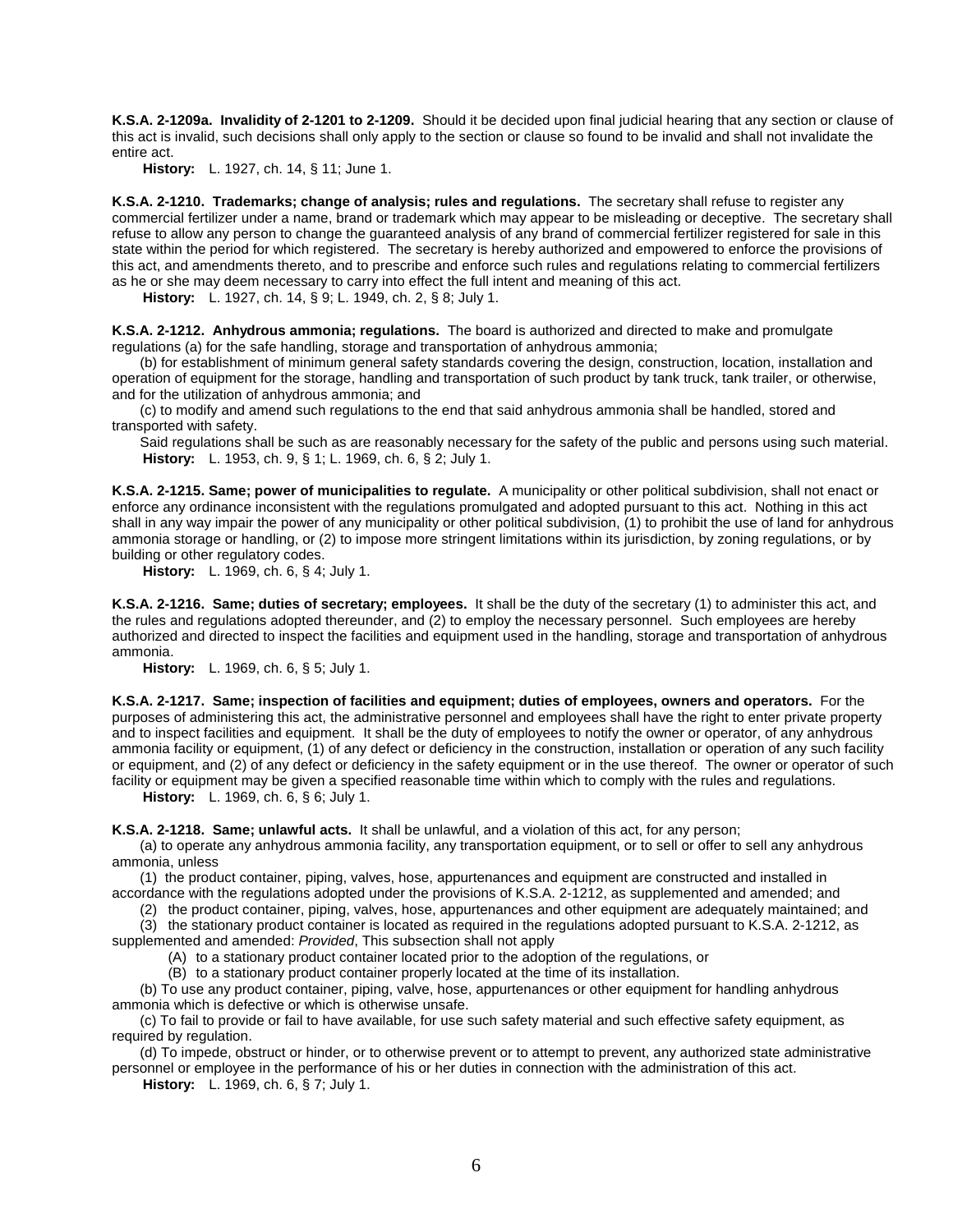**K.S.A. 2-1219. Same; penalty for violations; injunctions; jurisdiction; hearings.** Any person violating or failing to comply with, any of the provisions of this act, or any rule or regulation adopted thereunder, shall be deemed guilty of a misdemeanor, and upon conviction thereof shall be punished by a fine of not more than five hundred dollars (\$500). If any person owning or operating an anhydrous ammonia facility, including transports, tank trailers and applicators, shall fail to make the changes, additions and alterations necessary (a) to correct the defects, and (b) to supply the deficiencies, within the specified time as directed, then the county attorney of the county in which the facility or equipment is located is authorized to file a petition in the district court setting forth the facts and praying for an injunction. The district courts of this state shall have jurisdiction to hear such matters, and may temporarily restrain and temporarily and permanently enjoin the operator or owner from operating such facility or equipment until such time as the defects are corrected and the deficiencies supplied. Before the secretary reports a violation for such prosecution, an opportunity shall be given the person to present his or her views. Nothing in this act shall be construed as requiring the secretary to report for prosecution minor violations of the act whenever the secretary believes that the public interest will be best served by other actions.

**History:** L. 1969, ch. 6, § 8; July 1.

**K.S.A. 2-1220. Definitions.** Unless the context otherwise requires, as used in this act, the following definitions shall apply: (a) "Person" means any individual, any association of persons or any corporation.

(b) "Anhydrous ammonia" and "product" means the compound formed by the combination of the two gaseous elements, nitrogen and hydrogen, in the proportion of one part nitrogen to three parts hydrogen (by volume), and used or intended for use as an agricultural fertilizer. Anhydrous ammonia is ammonia gas in compressed and liquefied form. It does not include aqueous ammonia which is a solution of ammonia gas in water.

(c) "Department" means the Kansas department of agriculture.

(d) "Secretary" means the secretary of agriculture.

**History:** L. 1969, ch. 6, § 1; L. 2004, ch. 101, § 23; July 1.

**K.S.A. 2-1221. Fertilizer research fund; creation; use of moneys; expenditures.** There is hereby created a fertilizer research fund. All moneys credited to the fund shall be expended to the agricultural experiment station under the supervision of Kansas state university for the purpose of conducting research on fertilizers, anhydrous ammonia and related materials concerning efficient methods of application, storage and handling, their effect upon environmental quality, and efficiency and safety in the use of fertilizers, anhydrous ammonia and related materials in crop production. All expenditures shall be made in accordance with the appropriations acts upon warrants of the director of accounts and reports issued pursuant to vouchers approved by the director of the agricultural experiment station of Kansas state university or by a person or persons designated by the director.

**History:** L. 1990, ch. 4, § 5; L. 1994, ch. 106, § 1; July 1.

**K.S.A. 2-1222. Issuance of stop sale or stop use orders.** (a) The secretary or a duly authorized representative of the secretary, acting as the enforcing officer, may issue and enforce a written or printed stop sale or stop use order to the owner or custodian of any facility or equipment used for the storage, handling or transportation of anhydrous ammonia which the secretary or duly authorized representative determines is not in compliance with the provisions of K.S.A. 2-1212 through 2- 1220, and amendments thereto, or any rules and regulations adopted thereunder. The stop sale or stop use order shall prohibit the sale of anhydrous ammonia or prohibit further use of such facility or equipment for

the handling, storage or transportation of anhydrous ammonia, except on approval of the enforcing officer, until the enforcing officer has evidence that the law and rules and regulations have been complied with and issues a release from the stop sale or stop use order. Any stop sale or stop use order issued pursuant to this subsection is subject to review in accordance with the Kansas judicial review act. The provisions of this subsection shall not be construed as limiting the right of the enforcement officer to proceed as authorized by other provisions of the statutes contained in article 12 of chapter 2 of the Kansas Statues Annotated, and amendments thereto.

(b) This section shall be part of and supplemental to provisions of K.S.A. 2-1212 through 2-1220, and amendments thereto.

**History:** L. 1991, ch. 1, § 1; July 1; amended 2010.

## **HANDLING, STORAGE AND DISPOSAL OF COMMERCIAL AND BULK FERTILIZERS**

**K.S.A. 2-1226. Definitions.** As used in this act: (a) "Commercial fertilizer" shall have the meaning ascribed to such term under K.S.A. 2-1201 and amendments thereto.

(b) "Fertilizer materials" shall have the meaning ascribed to such term under K.S.A. 2-1201 and amendments thereto.

(c) "Bulk fertilizer" means any liquid, blended or dry fertilizer or fertilizer material stored in a fluid or dry nonpackage form.

(d) "Facility" means a place where commercial fertilizer materials are stored, mixed, blended, manufactured, weighted or handled.

(e) "Department" means the Kansas department of agriculture.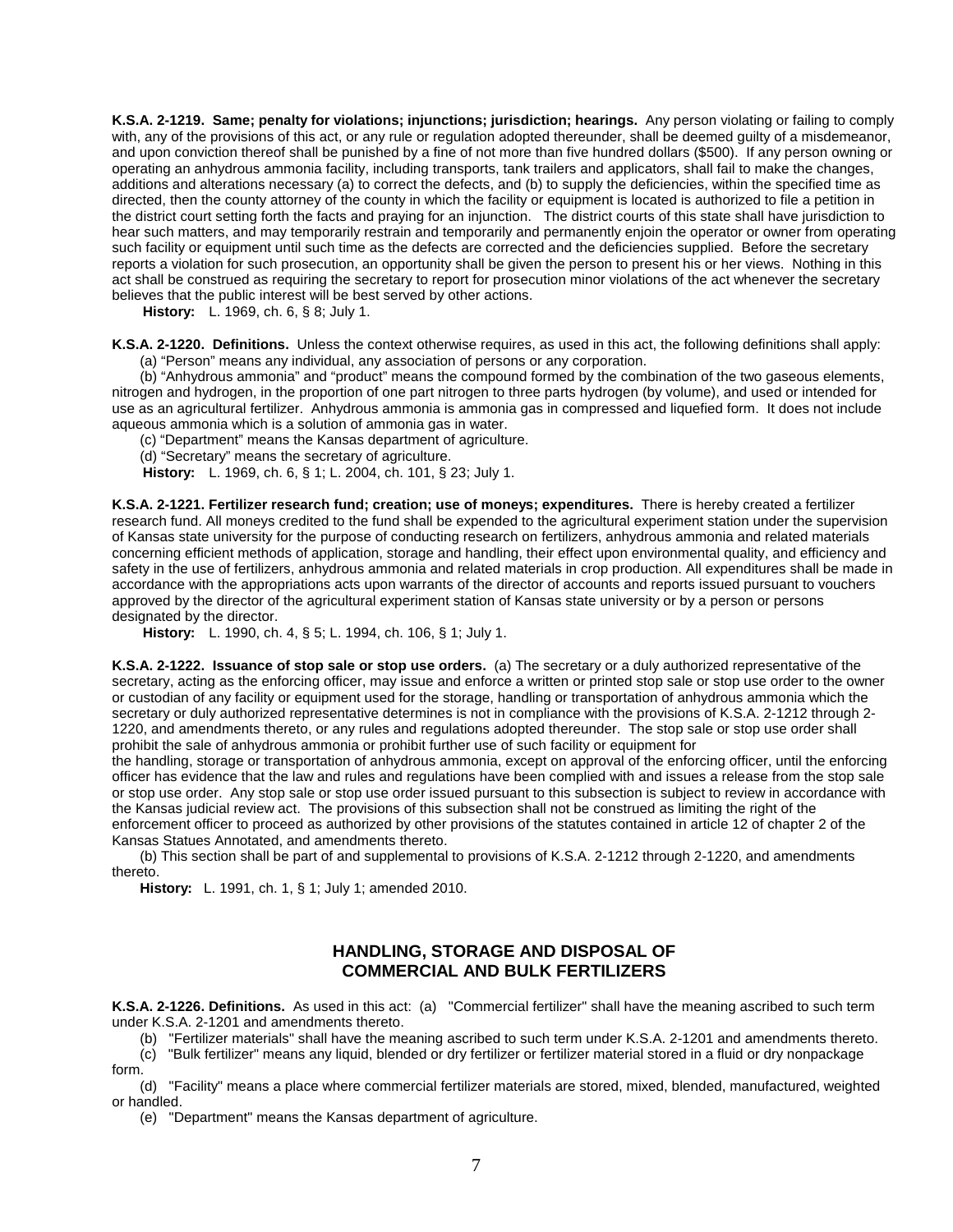(f) "Secretary" means the secretary of agriculture.

(g) "Person" means any individual, partnership, association of persons, governmental agency or corporation. **History:** L. 1989, ch. 3, § 1; L. 1994, ch. 115, § 2; L. 2004, ch. 101, § 24; July 1.

**K.S.A.2-1227. Rules and regulations.** The secretary is authorized to adopt rules and regulations: (a) For the safe handling and storage of commercial fertilizers and fertilizer materials in bulk;

(b) for the establishment of minimum general standards covering the design, construction, location, installation and operation for the storage and handling of commercial fertilizer and fertilizer in bulk and the prevention of commercial fertilizer, fertilizer materials or fertilizer in bulk from being introduced into the ground or surface waters of the state;

(c) for the establishment of minimum general standards covering the design, construction, location and installation of a structure constructed for the purpose of confining any spills or discharged fertilizer or fertilizer material within a specified area; (d) for the prompt recovery of fertilizer or fertilizer materials spilled within a specified area;

(e) for dates by which the owners or operators, or both, of facilities and equipment subject to the provision of this act and in existence prior to the effective date of this act shall comply with this act;

(f) for the issuance of a stop sale order or stop use order, pursuant to K.S.A. 2-1232; and

(g) for the administration of this act.

**History:** L. 1989, ch. 3, § 2; L. 1994, ch. 115, § 3; L. 2004, ch. 101, § 25; July 1.

**K.S.A. 2-1228. Approval of construction or alteration by the secretary; transferable.** (a) A person beginning construction of or substantial alteration to an existing facility or equipment used for the manufacture, blending, handling or bulk storage of commercial fertilizer or fertilizer materials shall apply to the secretary, on forms provided by the secretary, for approval of such construction or alteration. The person shall provide the secretary with such information as the secretary deems necessary. The secretary shall approve the construction or alteration of the facility or equipment if such construction or alteration is consistent with the standards and other requirements established by rules and regulations under K.S.A. 2- 1227, and amendments thereto.

(b) The approval shall be transferable from the owner issued the approval to another owner if the new owner notifies the department within 30 days after the facility has changed ownership. Approval shall not be transferable from one location to another.

(c) The owner or operator of a facility or equipment used for the manufacture, blending, handling or bulk storage of commercial fertilizer or fertilizer materials established prior to the effective date of this act shall obtain the secretary=s approval of the facility or equipment according to the dates specified in rules and regulations.

**History:** L. 1989, ch. 3, § 3; L. 2004, ch. 101, § 26; July 1.

**K.S.A. 2-1229. Secretary's right to enter property; notice; compliance.** For the purposes of administering this act, the secretary or a person or persons designated by the secretary shall have the right to enter private property and to inspect facilities and equipment. It shall be the duty of the secretary or any such designated person or persons to notify the owner or operator of any facility or equipment:

(1) Of any defect or deficiency in the construction, installation or operation of any such facility or equipment; and

(2) of any defect or deficiency in the safety equipment or in the use thereof. The owner or operator of such facility or equipment may be given a specified reasonable time within which to comply with the rules and regulations.

**History:** L. 1989, ch. 3, § 4; July 1.

**K.S.A. 2-1230. Unlawful acts.** It shall be unlawful, and a violation of this act, for any person: (a) To operate any facilities or equipment unless:

- (1) The facilities and equipment are constructed and installed in accordance with the rules and regulations adopted under the provisions of K.S.A. 2-1227 and amendments thereto; and
- (2) the facilities and equipment are adequately maintained; and

(3) the facilities and equipment are approved under K.S.A. 2-1228 and amendments thereto.

(b) To use any product container, piping, valve, hose, appurtenances or other equipment for handling and storage of commercial fertilizer and fertilizer materials which is defective or which is otherwise unsafe.

(c) To fail to provide, or fail to have available, for use such safety material and such effective safety equipment, as required by rules and regulations.

(d) To violate any rule and regulation adopted under K.S.A. 2-1227 and amendments thereto.

(e) To impede, obstruct or hinder, or to otherwise prevent or to attempt to prevent, any authorized state personnel or employee in the performance of duties in connection with the administration of this act.

(f) To fail to comply with a stop sale order or stop use order issued pursuant to K.S.A. 2-1232.

**History:** L. 1989, ch. 3, § 5; L. 1994, ch. 115, § 4; July 1.

**K.S.A. 2-1231. Penalties; injunction.** Any person violating or failing to comply with any of the provisions of this act, or any rule and regulation adopted under this act, shall be guilty of a class B misdemeanor. If any person owning or operating a facility or equipment used for manufacture, blending, handling or bulk storage of commercial fertilizer or fertilizer materials fails to make the changes, additions and alterations necessary to correct any defects or to correct the deficiencies, within the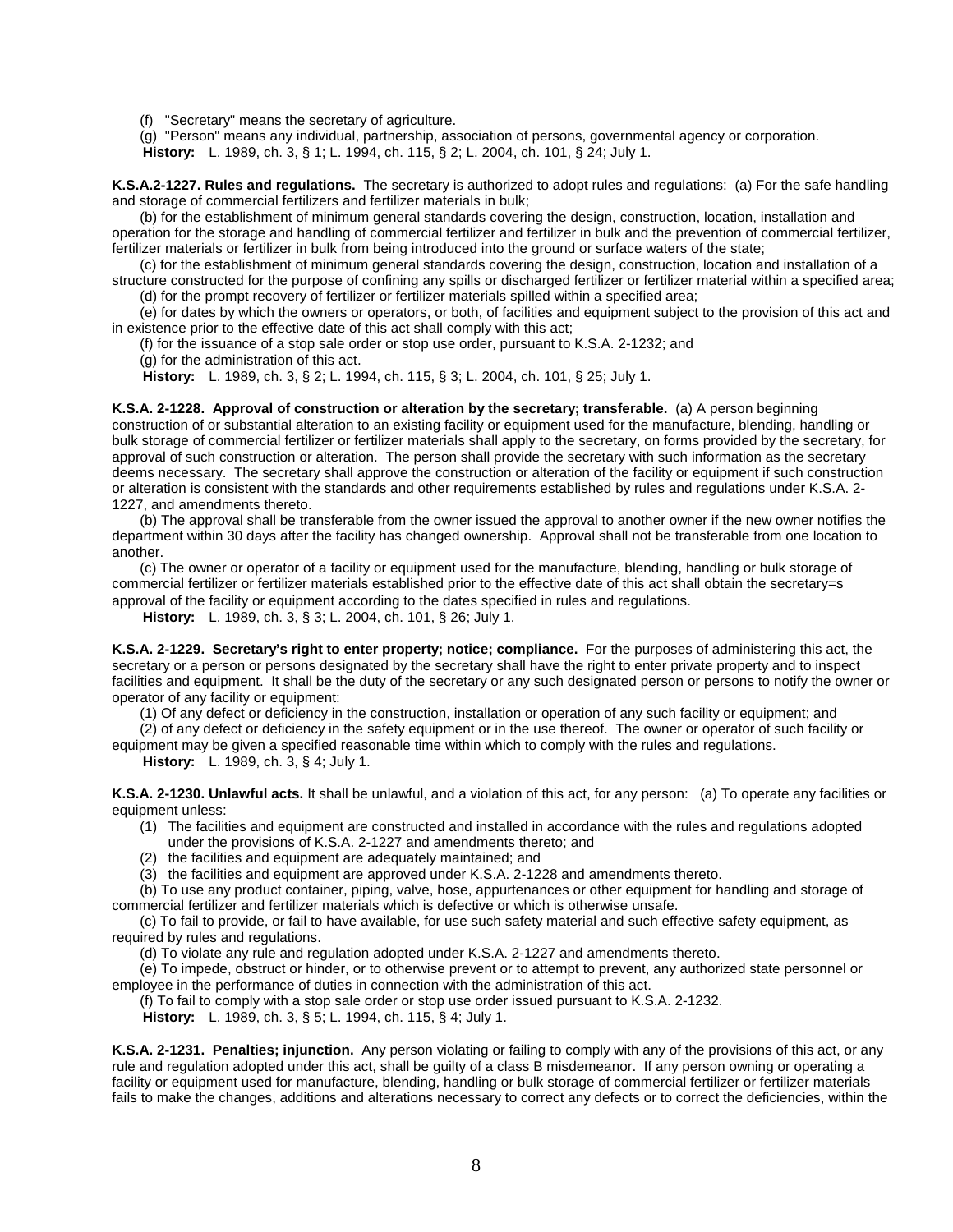specified time as directed, then the county or district attorney of the county in which the facility or equipment is located shall seek an injunction.

**History:** L. 1989, ch. 3, § 6; July 1.

**K.S.A. 2-1232. Secretary may issue a stop sale or stop use order; judicial review.** (a) The secretary or a duly authorized representative of the secretary, acting as the enforcing officer, may issue and enforce a written or printed stop sale order or stop use order when there is reason to believe, based on inspections or tests, that the facility or equipment for the transporting, handling, distributing, dispensing, selling, storage or disposal of commercial fertilizer or bulk fertilizer has been, is currently or intends to be in violation of any provision of K.S.A. 2-1226 through 2-1231, and amendments thereto, or the rules and regulations adopted thereunder.

(b) The stop sale order or stop use order shall prohibit further sale of commercial fertilizer or bulk fertilizer or prohibit further use of such facility or equipment for the transporting, handling, distributing, dispensing, selling, storage or disposal of commercial fertilizer or bulk fertilizer, except in accordance with the provisions of the order or on approval of the enforcing officer, until the enforcing officer has evidence that the law and rules and regulations have been complied with and issues a release from the stop sale order or stop use order.

(c) The stop sale order or stop use order may be issued to any person who runs, controls, operates or has custody of any facility or equipment or may be posted in a conspicuous place in, on or about the facility or equipment affected by the order.

(d) Any order issued pursuant to this subsection is subject to review in accordance with the Kansas judicial review act.

(e) The provisions of this subsection shall not be construed as limiting the right of the enforcing officer to proceed as authorized by other provisions of the statutes contained in article 12 of chapter 2 of the Kansas Statutes Annotated and amendments thereto.

**History:** L. 1994, ch. 115, § 1; L. 2010, ch. 17, § 8; July 1.

**K.S.A. 2-1234. Storage of liquid fertilizers; mobile containers; requirements.** If the secretary of agriculture does not adopt a revised regulation related to storage of liquid fertilizer in mobile containers prior to February 1, 2003, then the requirements provided in K.A.R. 4-4-900 et seq. shall be applicable to each mobile container or combination of mobile containers which has a combined capacity of 2,000 gallons or more which is used to store liquid fertilizer for more than 60 consecutive days.

**History:** L. 2002, ch. 144, § 3; July 1.

**K.S.A. 2-1235. Uniformity of fertilizer law; exclusive jurisdiction of state.** (a) On and after the effective date of this section, the provisions of the Kansas fertilizer law, and any rules and regulations promulgated thereunder relating to fertilizer sale or use, including, but not limited to, application of fertilizers, storage of fertilizers, transportation of fertilizers and disposal of fertilizers within the state of Kansas, shall be applicable and uniform throughout this state and in all cities, counties and political subdivisions therein. No local authority shall enact or enforce any law, ordinance, rule, regulation or resolution in conflict with, in addition to, or supplemental to, the provisions of the Kansas fertilizer law unless expressly authorized by law to do so. Any law, ordinance, rule, regulation or resolution in conflict with, in addition to, or supplemental to, the provisions of the Kansas fertilizer law is hereby declared to be invalid and of no effect. Any amendment to the Kansas fertilizer law or any amendment of the rules and regulations promulgated thereunder, shall supersede and preempt the conflicting, additional or supplemental provisions of any law, ordinance, rule, regulation or resolution enacted by any city, county or other political subdivision of this state. As used in this section, "Kansas fertilizer law" means the statutes contained in article 12 of chapter 2 of the Kansas Statutes Annotated, and amendments thereto.

(b) Nothing in this section shall be construed to preempt or otherwise limit the authority of any city, county or political subdivision therein to adopt and enforce zoning regulations, fire codes or hazardous waste disposal restrictions.

(c) The provisions of this section are part of and supplemental to the Kansas fertilizer law.

**History:** L. 2005, ch. 105, § 1; July 1.

### **K.S.A. 74-568. State board of agriculture and secretary of the state board of agriculture abolished; transfer of powers and duties to the department of agriculture and secretary of agriculture.**

(a) The state board of agriculture created by K.S.A. 74-503, and amendments thereto, and the office of the secretary of the state board of agriculture created by K.S.A. 74-503, and amendments thereto, are hereby abolished.

(b) Except as otherwise provided by this act, all of the powers, duties and functions of the existing state board of agriculture and the existing secretary of the state board of agriculture are hereby transferred to and conferred and imposed upon, the department of agriculture and the secretary of agriculture established by this act.

(c) Except as otherwise provided by this act, the department of agriculture and the secretary of agriculture established by this act shall be the successor in every way to the powers, duties and functions of the state board of agriculture and the secretary of agriculture in which the same were vested prior to the effective date of this act. Every act performed in the exercise of such powers, duties and functions by or under the authority of the department of agriculture or the secretary of agriculture established by this act shall be deemed to have the same force and effect as if performed by the state board of agriculture or the secretary of the state board of agriculture, respectively, in which such powers, duties and functions were vested prior to the effective date of this act.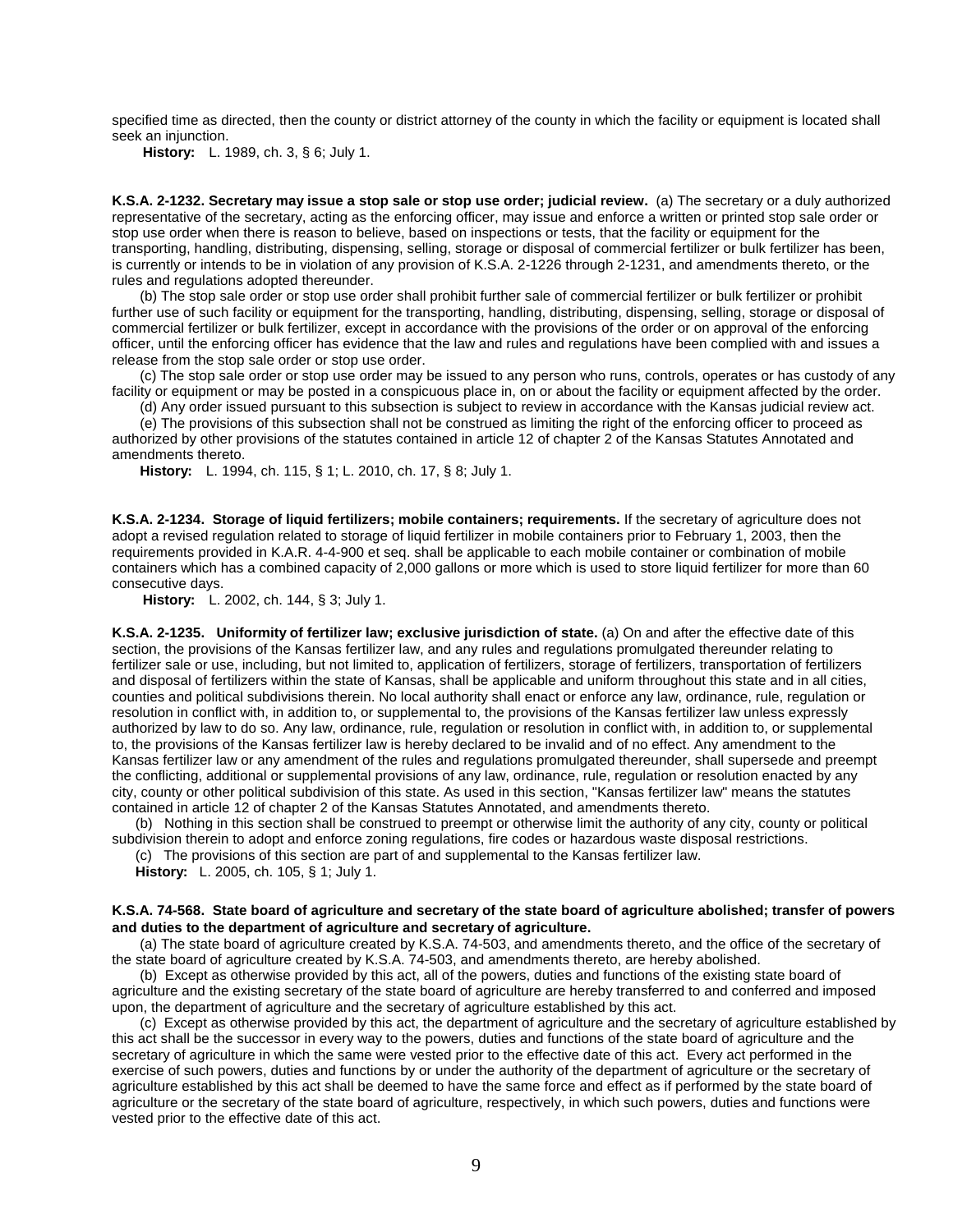(d) Except as otherwise provided by this act, whenever the state board of agriculture, or words of the like effect, is referred to or designated by a statute, contract or other document, such reference or designation shall be deemed to apply to the secretary of agriculture established by this act.

(e) Except as otherwise provided by this act, whenever the secretary of the state board of agriculture, or words of like effect, is referred to or designated by a statute, contract or other document, such reference or designation shall be deemed to apply to the secretary of agriculture established by this act.

(f) All rules and regulations of the state board of agriculture or the secretary of the state board of agriculture in existence on the effective date of this act shall continue to be effective and shall be deemed to be duly adopted rules and regulations of the secretary of agriculture by this act until revised amended or nullified pursuant to law.

(g) All rules and regulations of the division of water resources of the state board of agriculture or the chief engineer of the division of water resources of the state board of agriculture in existence on the effective date of this act shall continue to be effective and shall be deemed to be duly adopted rules and regulations of the chief engineer of the division of water resources of the department of agriculture established by this act until revised, amended, revoked or nullified pursuant to law.

(h) All orders and directives of the state board of agriculture or the secretary of the state board of agriculture in existence in the effective date of this act shall continue to be effective and shall be deemed to be orders and directives of the secretary of agriculture established by this act, until revised, amended or nullified pursuant to law.

(i) On the effective date of this act, the secretary of agriculture shall succeed to whatever right, title or interest the state board of agriculture has acquired in any real property in this state, and the secretary shall hold the same for and in the name of the state of Kansas. On and after the effective date of this act, whenever any statute, contract, deed or other document concerns the power or authority of the state board of agriculture or the secretary of the state board of agriculture to acquire, hold or dispose of real property or any interest therein, the secretary of agriculture shall succeed to such power or authority.

(j) The secretary of agriculture established by this act shall be continuations of the state board of agriculture and the secretary of the state board of agriculture.

**History:** L. 1995, ch. 236, § 9; May 4.

# **KANSAS ADMINISTRATIVE REGULATIONS Agency 4. Kansas Department of Agriculture Article 4. COMMERCIAL FERTILIZERS**

**K.A.R. 4-4-1. Micronutrients.** Additional plant nutrients, besides nitrogen, phosphorus and potassium, when mentioned or claimed on the label or container shall be registered and shall be guaranteed. Guarantees shall be made on the elementary basis. Sources of the elements guaranteed shall be shown on the application for registration. When claims for such nutrients are made on the label, containers, or application for registration, the minimum percentages which will be accepted for registration. (See table 1.)

### **TABLE 1**

| Percent |
|---------|
|         |
|         |
|         |
|         |
|         |
|         |
|         |
|         |
|         |
|         |
| Percent |
|         |
| . 0.05  |

Guarantees or claims for the above-listed additional plant nutrients are the only ones which will be accepted. Proposed labels and directions for use of the fertilizer shall be furnished with the application for registration upon request. Warning or caution statements are required on the label for any product which contains 0.03 percent or more of boron in a water-soluble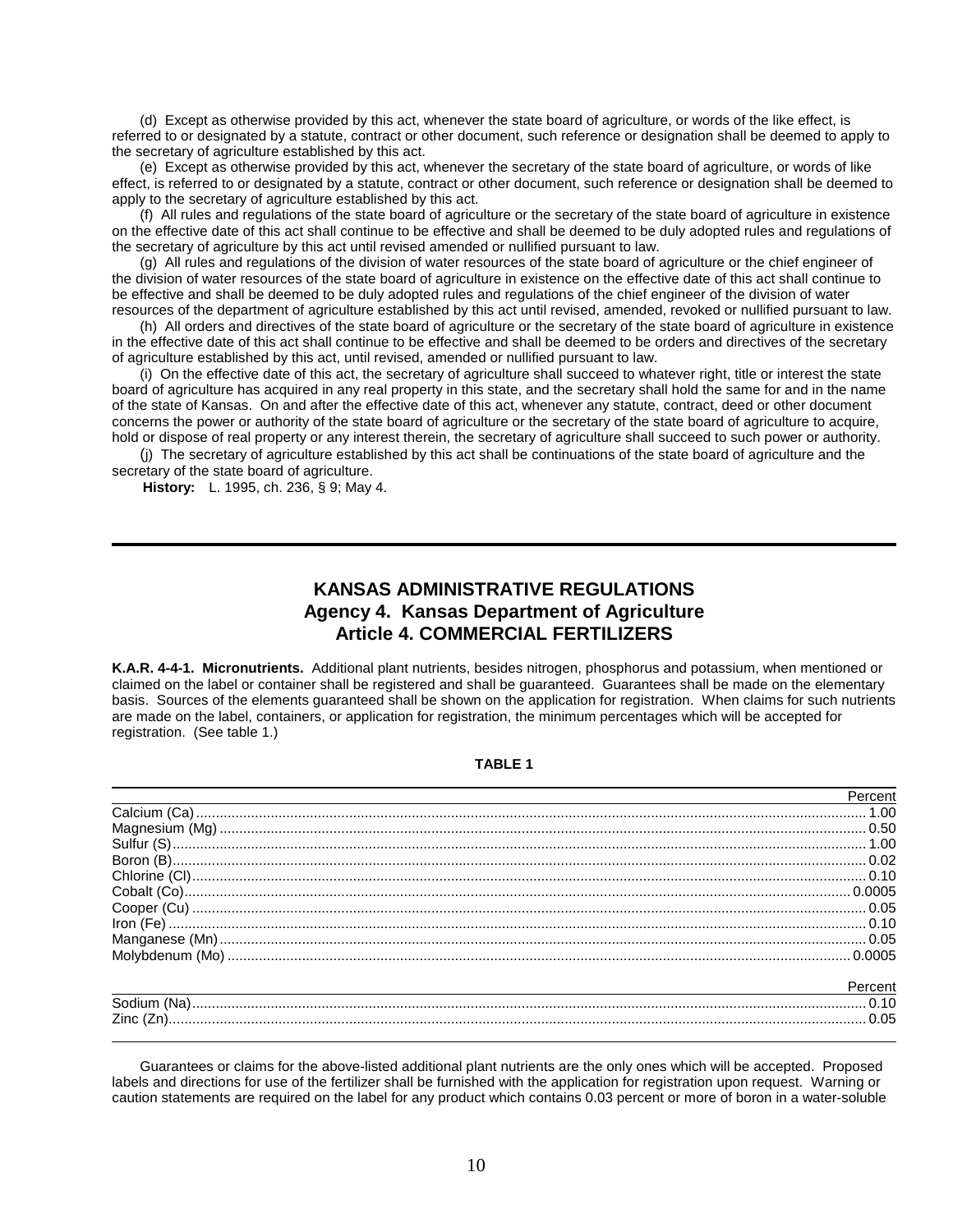form or 0.001 percent or more of molybdenum. Any of the above-listed elements which are guaranteed shall appear in the order listed, immediately following guarantees for the primary nutrients, nitrogen, phosphorus and potassium.

**K.A.R. 4-4-2. Inspection fee.** The inspection fee for commercial fertilizers shall be \$1.67 for each 2,000 pounds.

**K.A.R. 4-4-900. Definitions.** (a) "Alternative design" means any process or technique for either primary or secondary containment that has been approved by the secretary in accordance with K.A.R. 4-4-956.

(b) "Application equipment" means any equipment used to apply fertilizer to land.

(c) "Appurtenance" means any device used in connection with a bulk fertilizer storage container or bulk fertilizer secondary containment area, structure, or device, including any safety device, liquid-level gauging device, auger, pump, valve, pipe, hose, fitting, and measuring or dispensing device.

(d) "Berm" means a dike, wall, or embankment used to contain liquid fertilizer.

(e) "Bladder tank" means any liquid fertilizer storage system consisting of the following:

(1) An external tank capable of holding the bladder tank's maximum volume without leakage;

(2) an internal, liquid-tight bladder that obtains its structural support from the external tank and is capable of holding the bladder tank's maximum volume without leakage; and

(3) a permanent cover to prevent the entry of precipitation.

(f) "Blending" means combining fertilizers or fertilizer ingredients to the customer's specifications.

(g) "Bulk fertilizer" means any fertilizer, whether dry or liquid, that is stored in quantities specified in K.A.R. 4-4-900 through K.A.R. 4-4-986.

(h) "Bulk fertilizer storage container" means any receptacle or device in which a bulk fertilizer is stored.

(i) "Bulk fertilizer storage facility" and "facility" mean any warehouse or other area where a bulk fertilizer, either in bulk or bagged, is held for storage. These terms shall include any facility in which fertilizer is mixed, blended, loaded, or unloaded. Each bulk fertilizer storage facility located within 300 feet of another facility owned or operated by the same person shall be considered the same facility for the purpose of determining the number of consecutive days in storage and determining whether the facility is exempt from the requirements of K.A.R. 4-4-900 through K.A.R. 4-4-986.

(j) "Chemically compatible" means that the material will not react adversely with the bulk fertilizer that is being or will be stored, loaded, unloaded, mixed, blended, or otherwise handled.

(k) "Discharge" means any spill, leak, deposit, pumping, dumping, or emptying, whether accidental or intentional, that results in the release of a fertilizer. This term shall not include the lawful transferring, loading, unloading, repackaging, refilling, distributing, using, or disposing of a fertilizer, and the normal washing and rinsing activities on loading areas.

(l) "Dry fertilizer" means any fertilizer that is in solid form before any end-use application or mixing or blending for end-use application. This term shall include formulations including dusts, powders, and granules.

(m) "Elephant ring" means an open-top storage container that serves as a secondary containment vessel into which a smaller primary storage container has been placed.

(n) "Empty storage container" means a bulk fertilizer storage container that has a liquid volume of less than one percent of the container capacity.

(o) "End-use application" means the application of fertilizer to soil or plants in the course of normal agricultural or horticultural practice.

(p) "Existing facility" means any facility already built and either in operation or capable of being in operation on the effective date of these regulations.

(q) "Fertilizer products" means any substance, including rinsates, that contains elements or compounds used to promote the growth of agricultural or horticultural plants.

(r) "Floodplain" means the lowlands and relatively flat areas adjoining inland waters, including flood-prone areas that are inundated by floods and that have a one percent or greater chance of recurring flooding in any given year.

(s) "Flood-proof facility" means a facility that has been constructed and maintained to withstand waters from a 100-year flood event and prevent floodwater from contacting the fertilizer.

(t) "Gallon" means the United States standard measure of one gallon.

(u) "Inspection port" means a secured opening that allows access into the interior of a bulk fertilizer storage container for the purpose of inspection.

(v) "Liquid fertilizer" means any bulk fertilizer in liquid form before dilution for end-use application. This term shall include solutions, emulsions, suspensions, slurries, and gels. This term shall not include anhydrous ammonia.

(w) "Loading pad" means a permanent or portable structure in the operational area designed and constructed to intercept and contain spills, rinse water, and precipitation to prevent runoff and the leaching of fertilizer.

(x) "Low-volume pass-through" means the tonnage of fertilizer transferred away from the facility, during any consecutive 365-day period, below which an operational area shall not be required.

(y) "Mixing" means the combining of fertilizers or fertilizer ingredients into a fertilizer product for resale to nonspecific customers.

(z) "Mobile storage container" means a bulk fertilizer storage container that is used for transportation or temporary storage of bulk fertilizer.

(aa) "Modification" means any change in structures, processes, or activities at a bulk fertilizer storage facility that alters the efficacy of containment structures or systems, including changes in capacity. Modification to an existing facility shall void any applicable exemption as specified in this article. "Modified" shall describe a fertilizer facility that has any modifications, as defined in this subsection.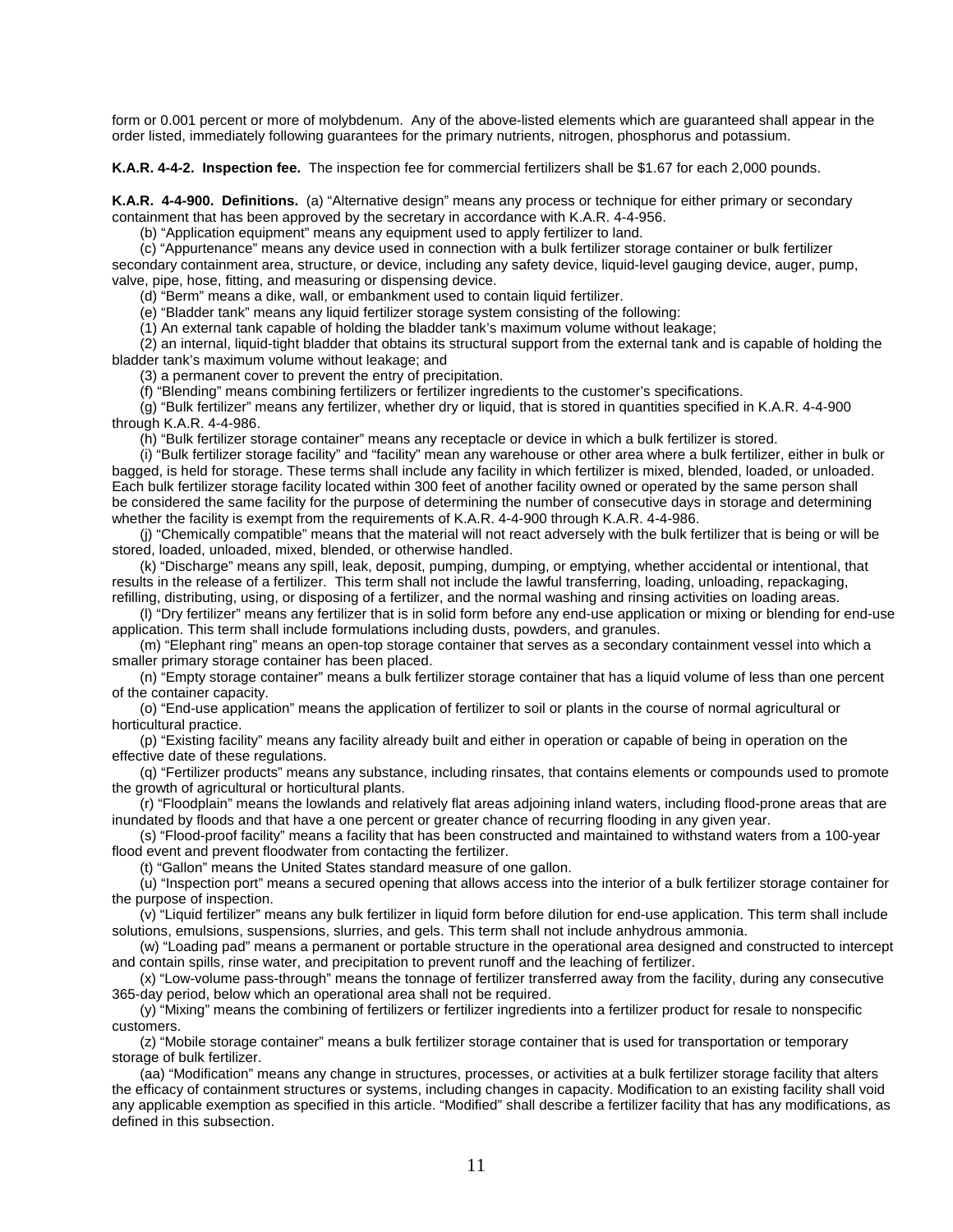(bb) "Operational area" means any area at the fertilizer facility where fertilizers are mixed, loaded, unloaded, or blended, or where fertilizers are washed from application, storage, or transportation equipment.

(cc) "Permanent cessation of operations" means that, for at least 12 consecutive months, the facility has not been used to load, unload, mix, or blend any fertilizers.

(dd) "Plot plan" means a map or diagram showing the general layout of the facility.

(ee) "Primary containment" means the bulk fertilizer storage container that is in direct contact with the fertilizer being stored.

(ff) "Process flow diagram" means a schematic design showing the movement of fertilizer through the facility.

(gg) "Reasonably foreseeable" means what the secretary determines would have been foreseeable at the time the decision affecting the facility or its condition was made. This term shall include consideration of the facility owner's or operator's knowledge of conditions at the time the condition was created or the decision was made.

(hh) "Secondary containment" means any structure, tank, liner, or container that is designed, constructed, and maintained to perform the following:

(1) Intercept, hold, contain, or confine a discharge of fertilizer from primary containment;

(2) prevent runoff; and

(3) avoid leaching.

(ii) "Secretary" means the secretary of the Kansas department of agriculture or the secretary's authorized representative.

(jj) "Sump" means a recessed reservoir designed to be a receptacle for the collection of liquids.

(kk) "Temporary storage" means the storage of bulk fertilizer for no more than 60 consecutive days.

(ll) "Tip tank" means any tank or combination of tanks that is built on a frame having wheels and that is designed solely for the temporary storage of liquid fertilizer before its transfer to application equipment and not for the transportation of liquid fertilizer.

(mm) "Ton" means 2,000 pounds.

(nn) "Wastewater" means any water that is a result of precipitation collected in the facility or rinsates from cleaning the equipment or facility.

**K.A.R. 4-4-901. Storage containers and appurtenances; basic requirements.** (a) Each storage container and appurtenance shall be constructed, installed and maintained to prevent the discharge of fluid fertilizer.

(b) Each storage container and appurtenance shall be constructed of materials which are resistant to corrosion, puncture or cracking.

(c) All materials used in the construction or repair of any storage container or appurtenance shall not be of a type which react either chemically or electrolytically with stored fluid fertilizer and which might weaken the storage container or appurtenance, or create a risk of discharge.

(d) All metals used for valves, fittings and repairs shall be compatible with the metal used in the construction of the storage container or appurtenance, so that the combination of metals does not cause or increase any corrosion which might weaken the storage container or any appurtenance, or create a risk of discharge.

(e) Each storage container and appurtenance shall be designed to handle all operating stresses, taking into account static-head, pressure buildup from pumps and compressors, and any other mechanical stresses to which the storage container and appurtenance may be subject in the foreseeable course of operation.

(f) Every storage container connection shall be equipped with a shut-off valve located on the storage container as indicated by standard engineering practice except for any safety relief connection. Shut-off valves shall be left closed and secured except during periods of use.

**K.A.R. 4-4-902. Prohibition against underground storage.** (a) From and after the effective date of this regulation, no person shall construct new storage containers for underground storage of fluid fertilizer. This prohibition does not apply to:

(1) a water tight catch basin used for the temporary collection of runoff or rinsate from transfer and loading areas; or

(2) storage in a stainless steel storage container, or other approved storage container, if:

- (A) the storage container is enclosed within an approved liner as required by K.A.R. 4-4-933; and
- (B) an approved program of ground water monitoring has been established to detect leakage.

(b) From and after the effective date of this regulation, wherever an underground storage container of bulk fertilizer already exists, a leak detection and liquid recovery system shall be installed within the time prescribed by K.A.R. 4-4-952.

(c) The liquid recovery portion of the system shall be located under the lowest area of the storage container and shall contain:

- (1) a moisture barrier located below the storage container extending at least to the storage container=s edges and draining into a collection sump;
- (2) a collection sump equipped with a liquid activated pump to transfer collected liquid to another storage container located on or above ground level; and
- (3) an alarm system which is activated whenever the pump is activated and which remains activated until manually reset.

(d) For purposes of this regulation, the term "underground storage container" includes every storage container having more than 10% of its capacity, including the capacity of any piping, located below the soil surface.

(e) From and after January 1, 1994, no fertilizer shall be stored in an underground storage container.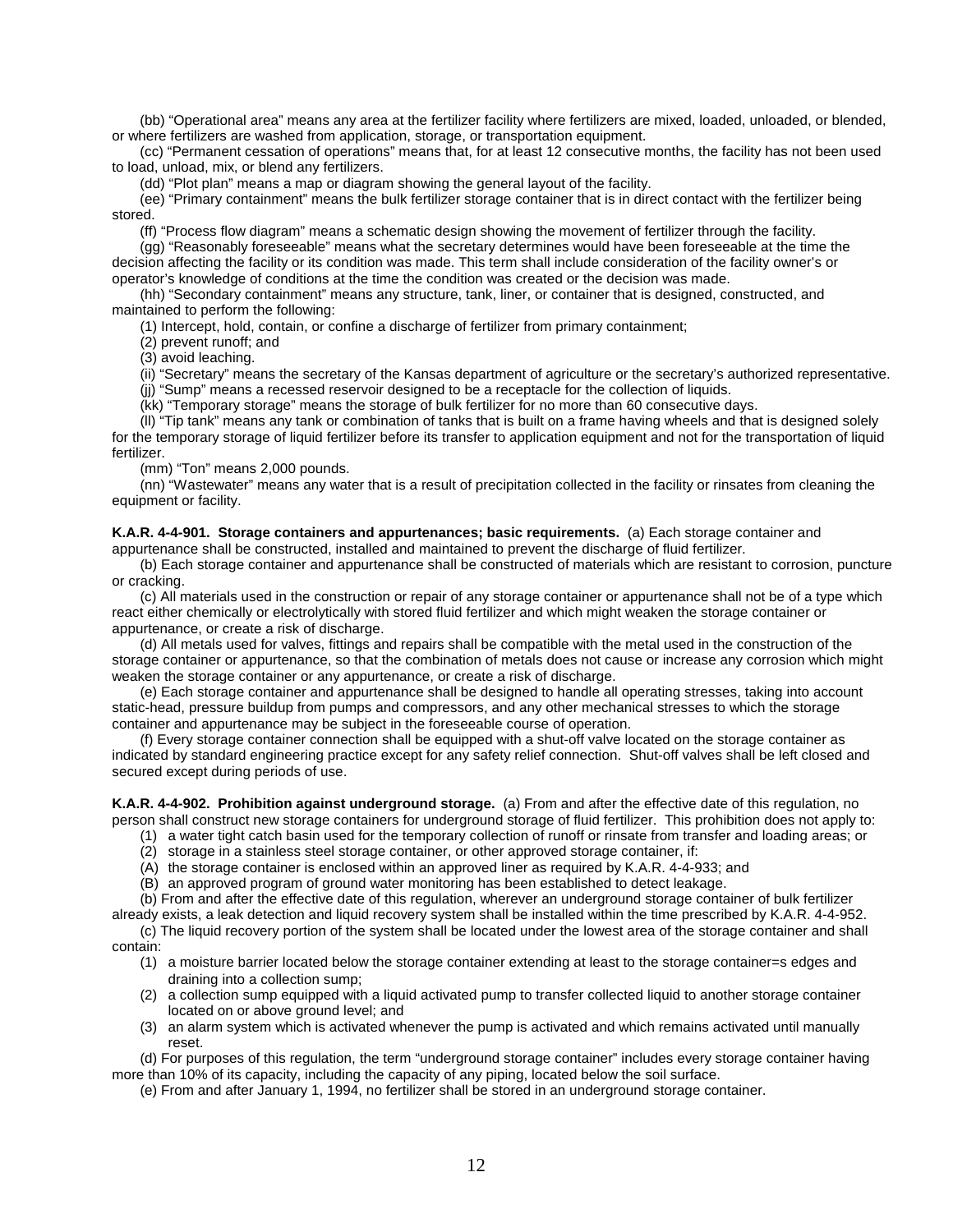**K.A.R. 4-4-903. Prohibited materials.** (a) Storage containers, elephant rings, and appurtenances shall not be constructed of copper, brass, zinc or copper-base alloys unless recommended in writing by the manufacturer.

(b) Storage containers, elephants rings, and appurtenances used for the storage of fluid fertilizers containing phosphates or chlorides shall not be constructed of aluminum alloys unless recommended in writing by the manufacturer.

(c) Storage containers, elephant rings, and appurtenances used for the storage of fertilizer or fluid fertilizer materials which have a pH of five or less shall not be constructed of ferrous materials other than stainless steel unless the ferrous materials have been coated or treated with protective substances adequate to prevent corrosion caused by the substance being stored or unless recommended in writing by the manufacturer.

(d) Storage containers, elephant rings, and appurtenances used for the storage of aqueous solutions of anhydrous ammonia shall not be constructed of galvanized brass or bronze materials and shall not be constructed of mild steel, stainless steel, aluminum, fiberglass, polyolefins or plastic unless recommended by the manufacturer.

(e) Storage containers, elephant rings, and appurtenances used for the storage of phosphoric acid shall not be constructed of ferrous materials other than stainless steel unless the container is lined with a suitable substance to prevent corrosion caused by the substance being stored unless recommended in writing by the manufacturer.

(f) Storage containers, elephant rings, and appurtenances used for the storage of fluid fertilizers containing potassium chloride shall not be constructed of ferrous materials other than stainless steel or mild steel, unless:

- (1) the container and appurtenances have been coated or treated with protective substances which are adequate to prevent corrosion resulting from the material being stored; or
- (2) unless storage of fluid fertilizers containing potassium chloride in storage containers constructed of ferrous materials other than stainless steel or mild steel has been recommended in writing by the manufacturer of the container; and
- (3) the container or appurtenance is used for storage periods of not more than a total of 90 calendar days within any period of 365 consecutive days. In such instances, the storage container shall be completely emptied between storage periods; or
- (4) the empty container and appurtenances are cleaned and inspected for leaks prior to being refilled.

**K.A.R. 4-4-904. Grounding and anchoring storage containers.** Storage containers shall be anchored, as necessary, to prevent flotation or instability which might occur as a result of liquid accumulations within a secondary containment facility constructed in accordance with K.A.R. 4-4-900 et seq. Metal storage containers shall be grounded when necessary to prevent corrosion or other damage which may be caused by electrolytic reaction with the material being stored.

**K.A.R. 4-4-905. Security.** (a) All storage containers and appurtenances shall be either locked, located within a fenced enclosure or otherwise adequately secured to provide reasonable protection against vandalism or unauthorized access which might result in a discharge of fertilizer or fertilizer materials.

(b) Valves on storage containers shall be locked or otherwise secured except when persons responsible for facility security are present at the facility.

(c) Valves on nurse tanks and other mobile fertilizer containers parked overnight at a storage facility shall be adequately secured, locked or located within a fenced enclosure except when persons responsible for facility security are present at the facility.

(d) Valves on empty containers need not be secured.

**K.A.R. 4-4-906. Filling storage containers.** Storage containers shall not be filled beyond the capacity for which they are designed taking into account the density of the fluid being stored and the thermal expansion of the stored material during storage.

**K.A.R. 4-4-907. Pipes and fittings.** Pipes and fittings shall be adequately supported to prevent sagging and possible breakage due to gravity and other forces which might be encountered in the ordinary course of operations.

**K.A.R. 4-4-908. Liquid-level-gauging device**. (a) Except as provided in paragraph (b) of this regulation, each storage container shall be equipped with a liquid-level-gauging device by which the level of fluid in the storage container can be readily and reliably measured.

(b) A liquid-level-gauging device shall not be required if the level of fluid in a storage container can be readily and reliably measured by other means approved by the secretary.

(c) Liquid-level-gauging devices shall be locked or secured, in a safe manner, to protect against breakage or vandalism which could result in a discharge.

- (d) External sight gauges shall be prohibited unless:
- (1) the gauge has a positive shut-off valve constructed from stainless steel;
- (2) all pipes or other plumbing components which connect the shut-off valve to the storage container shall be constructed from stainless steel;
- (3) the sight gauge's shut-off valve remains closed except when the amount of material stored in the storage container is being determined; and
- (4) the shut-off valve is located on the storage container in a location which is readily accessible and which conforms to the storage container manufacturer's specifications.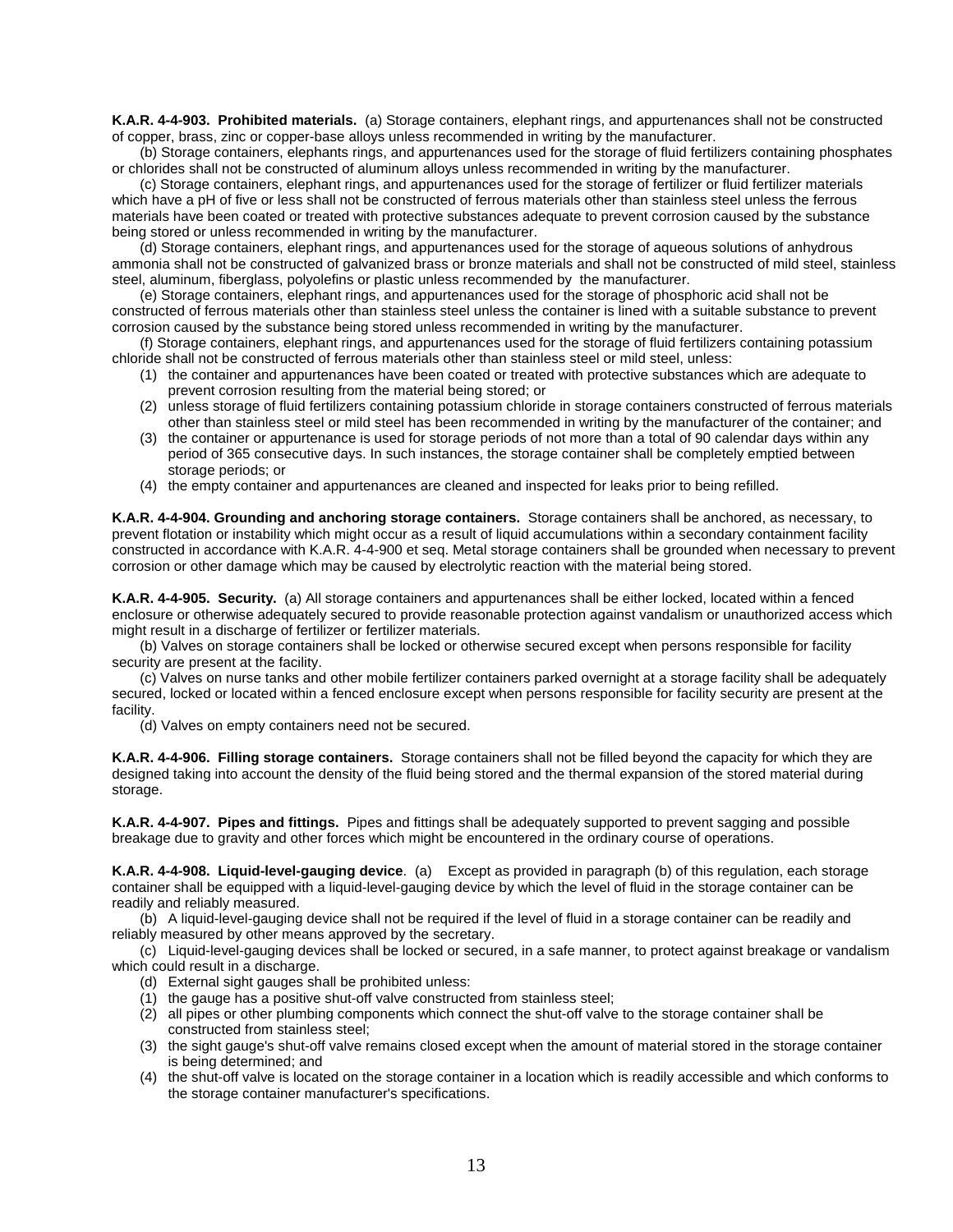**K.A.R. 4-4-909. Labeling of storage containers.** (a) Each storage container or building in which fertilizer or fertilizer materials are stored shall be clearly marked with a description of the contents.

(b) In lieu of marking the building or storage container, a sign containing a written description of the fertilizer or fertilizer materials being stored may be posted outside the container.

(c) All descriptions shall be made in letters at least two inches high.

**K.A.R. 4-4-910. Inspection and maintenance.** (a) On a regularly scheduled basis, at least monthly, the operator of a storage facility shall:

(1) routinely inspect and maintain storage facilities, storage containers and appurtenances to minimize the risk of a discharge;

(2) inspect valves and other appurtenances for leakage; and

(3) make a written record of all inspections and major maintenance or repair on the day of the inspection, maintenance or repair.

(b) Inspection and maintenance records shall be kept at the storage site, or at the nearest local office from which the storage site is administered.

(c) For the purposes of this regulation, major maintenance or repair means any repair or maintenance which requires taking the pump appurtenance or storage container affected out of service.

#### **K.A.R. 4-4-911. Operational area containment for fertilizer.** (a) Loading Pads.

(1) Each area or pad used for loading fluid bulk fertilizer into storage containers or for unloading fluid bulk fertilizer from storage containers into mobile containers shall be curbed and paved with asphalt, concrete or other similar material approved by the secretary or be otherwise adequately designed to contain and allow recovery of any discharged fertilizer materials resulting from loading or unloading fertilizer materials or rinsates resulting from the cleaning of fertilizer application equipment.

(2) Each area or pad shall be sufficient to hold the entire mobile container during loading or unloading. This pad shall be designed, constructed and maintained to handle all reasonably foreseeable loading conditions to which it is exposed. Cracks and seams shall be kept sealed.

(3) Each area or pad shall be designed to prevent accumulation and overflow resulting from precipitation.

(4) Any cleaning at the storage facility of equipment used to apply fertilizer or fertilizer materials shall be cleaned upon a loading pad or area described in subsections (1), (2) and (3) of this section.

(5) Each facility where 125 tons or more of liquid fertilizer or 25 tons or more of dry fertilizer are received into or transferred out of one or more storage containers located at the facility during any period of 365 consecutive days shall have at least one loading pad or area which complies with the provisions of this regulation.

(b) Catch basins.

(1) The curbed and paved surface of the loading pad or area shall form or drain into a liquid tight catch basin. If the curbed and paved surface of the loading pad or area drains to a sump, the catch basin may include the sump and an aboveground container if a pump is installed which transfers the contents of the sump into the aboveground container.

(2) The curbed surface and catch basin shall be of adequate design and size to contain a combined total of 110% of the largest volume of fertilizer or fertilizer material to be loaded or unloaded or 5,500 gallons of fluid whichever is greater and a minimum of 2,000 gallons of discharged fluid.

(c) Omitted in original.

(d) Protection of containers and appurtenances. Each storage container and appurtenance, including pipes, shall be protected against any reasonably foreseeable risk of damage by trucks and other moving vehicles engaged in the loading or unloading of bulk fertilizer.

(e) Exceptions.

(1) This regulation shall not apply to the unloading of fertilizer or fertilizer materials from a mobile container into an application device at the site where the fertilizer is to be applied.

(2) In lieu of the requirements of paragraphs (a) and (b) of this regulation, a portable pad or device which provides confinement and allows recovery of fertilizer leaks, spills or other discharged fertilizer and which has been approved by the secretary may be used during the loading and unloading of fertilizer from rail cars.

(3) This regulation shall not apply to the unloading of rail cars directly into a permanent riser or manifold system which has been approved by the secretary as part of storage facility which complies with the requirements of K.A.R. 4-4-900 et seq. (4) This regulation shall not apply to any storage facility through which a volume of less than 125 tons of liquid fertilizer or

less than 25 tons of dry fertilizer is sold or transferred in any period of 365 consecutive days.

(f) Inspection and maintenance.

(1) The operator of every storage facility shall routinely inspect and maintain loading pads and catch basins. These inspections shall be conducted on a regularly scheduled basis at least monthly.

(2) The operator of a storage facility shall make a written record of each inspection and each major maintenance or repair on the day of the inspection, maintenance or repair. Inspection and maintenance records shall be kept at the storage site or at the nearest local office from which the storage site and operational area is administered.

(3)For the purposes of this regulation, major maintenance or repair means any repair or maintenance which requires taking the pump appurtenance or storage container affected out of service.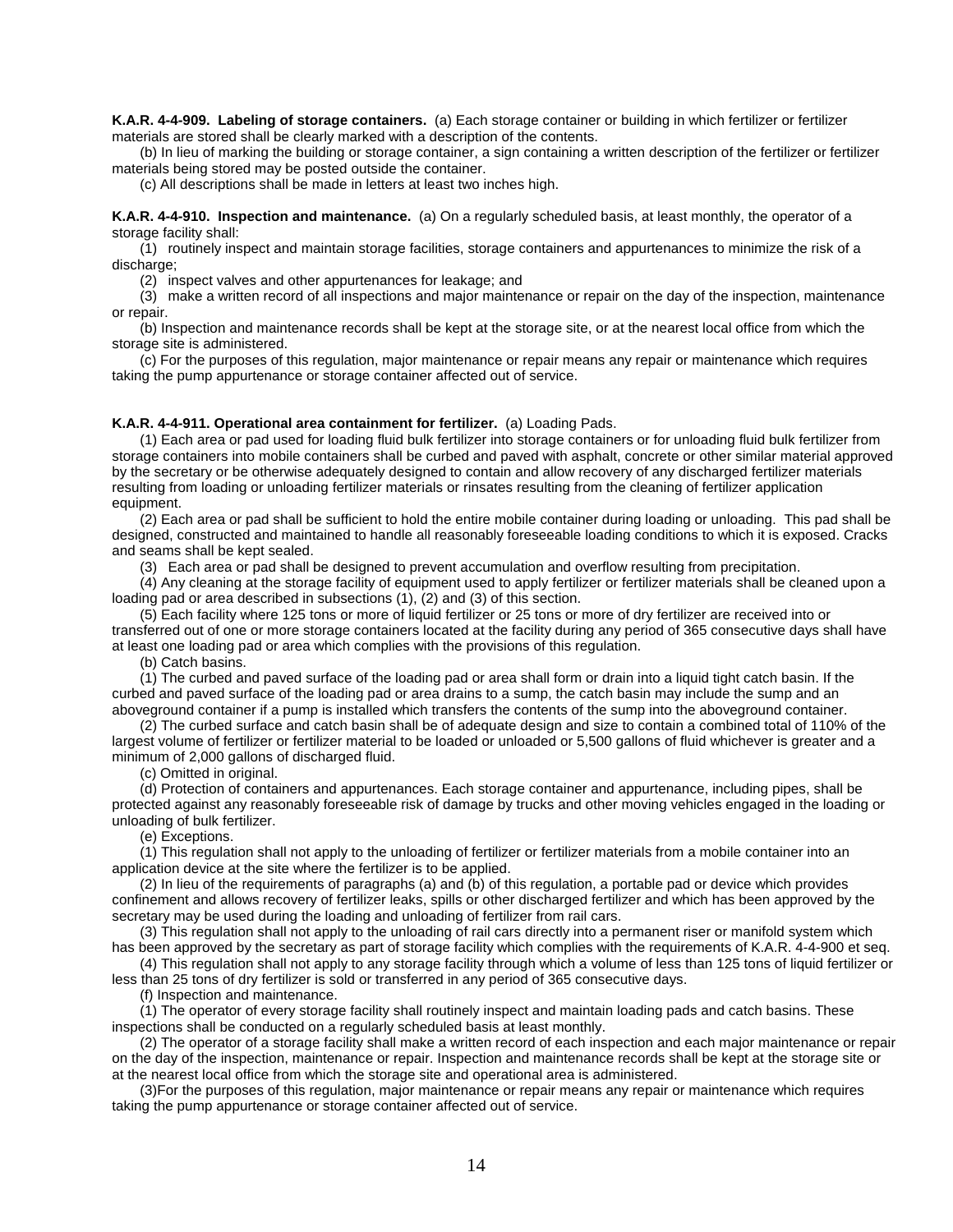**K.A.R. 4-4-912. Abandoned containers.** (a) Each storage container and other container used at a storage facility to hold fluid bulk fertilizer or fertilizer rinsate shall be deemed abandoned if:

(1) it has been out of service for more than six consecutive months because of a weakness or leak;

(2) or it has been out of service for any reason other than nonuse for more than two consecutive years.

(b) Each abandoned underground container, including each abandoned underground catch basin, shall be thoroughly cleaned and removed from the ground or filled with an inert solid. Each connection and vent in such a container shall be disconnected and sealed. A record of the catch basin size, location, and method of closing shall be maintained at the storage facility as provided in K.A.R. 4-4-921.

(c) Each abandoned aboveground container shall be thoroughly cleaned. All hatches on each such container shall be closed, and all valves or connections shall be closed and sealed.

(d) A secondary containment facility shall not be deemed abandoned merely because there have been no discharges into it.

(e) Prior to placing an abandoned container back into service, the container shall have been inspected for compliance with the provisions of K.A.R. 4-4-900 et seq.

(f) For each tank which will remain unused for a period of at least two years, the owner of a fertilizer storage facility shall notify the secretary of the date when the tank is taken out of service and the date it is returned to service.

(g) All records required to be kept pursuant to this regulation shall be made available to the secretary as specified in K.A.R. 4-4-921.

**K.A.R. 4-4-920. Storage and handling of dry bulk fertilizer.** (a) Dry fertilizer materials shall be stored and handled in a manner which prevents pollution of groundwater by minimizing losses of the dry fertilizer or dry fertilizer materials to the air, surface water, groundwater, or subsoil.

(b) Non-fluid fertilizer or fertilizer materials shall be stored inside a properly designed structure or device with a cover or roof top, sidewalls and base sufficient to prevent fertilizer contact with precipitation and surface waters. Floors and sidewalls shall be strong enough to support the weight of the fertilizer being stored.

(c) All loading, unloading, mixing and handling of dry fertilizer, unless performed in the field where applied, shall be done using a containment method, device, or structure, which is of a size and design that will contain the fertilizer and can be operated to minimize emission of dust, vapors or both beyond the facility boundaries. Any collected materials shall be applied to a field at agronomic fertilizer rates or be otherwise recycled with other fertilizer mixes.

(d) Handling or work areas where any dry fertilizer is stored, loaded, unloaded or handled shall be constructed of concrete, asphalt or other material that is sealed with a product approved by the secretary to maintain a permeability rate at least equivalent to that of concrete or asphalt.

(e) Conveyors and augers shall be equipped with dust control boots or socks.

(f) Roof and surface runoff water shall be diverted away from the fertilizer buildings or loading area by use of grading or other means of water diversion.

(g) Railside unloading areas shall have a large enough area, including the area between the rails, surfaced with concrete or asphalt to provide for sufficient clean-up of all spilled fertilizer materials. As an alternative, a portable device approved by the secretary may be used if the user demonstrates that all spilled materials can be controlled and contained by the device.

(h) All doors shall be locked when facility is not in use.

(i) Mixing and blending devices shall be covered with a suitable roof or otherwise be suitably designed and installed to prevent rain, sleet, snow or hail from coming into contact with the dry fertilizer.

(k) The name of the storage facility and the name and telephone number of individuals who may be contacted in case of emergency shall be posted on the storage facility using letters not less than two inches high.

(l) Buildings used to store dry fertilizer or fertilizer materials shall be marked with a general description of their contents.

(m) Handling or working areas where dry fertilizers are stored, loaded, unloaded or handled shall be cleaned daily after use.

### **K.A.R. 4-4-921. Record keeping.**

(a) Records required to be maintained. Each of the following records shall be prepared by the operator of the storage facility and kept at the storage facility affected, or at the nearest local office from which the storage facility is administered.

(1) A record shall be completed on the day of discovery of all discharges of either 1,000 pounds or more of dry fertilizer outside the handling or working area or 100 gallons or more of liquid fertilizer into the secondary containment structure or area or any other portion of the storage facility including:

(A) the date and time of discharge, if known;

(B) the type of fluid or dry bulk fertilizer discharged;

(C) the volume of the discharged fertilizer;

(D) the cause of the discharge;

(E) the action taken, if any, to control or recover the discharged fertilizer; and

(F) the method of use or disposal of any recovered discharge. Updates of this record shall be made promptly showing the measures taken to control, recover, use or dispose of the discharge.

(2) An inventory record shall be kept of each fertilizer product.

(3) Any difference between the volume of each fertilizer product as shown in the inventory and the volume as measured which exceeds one per cent for a liquid fertilizer product or two per cent for a dry fertilizer product shall be reported to the secretary within three working days.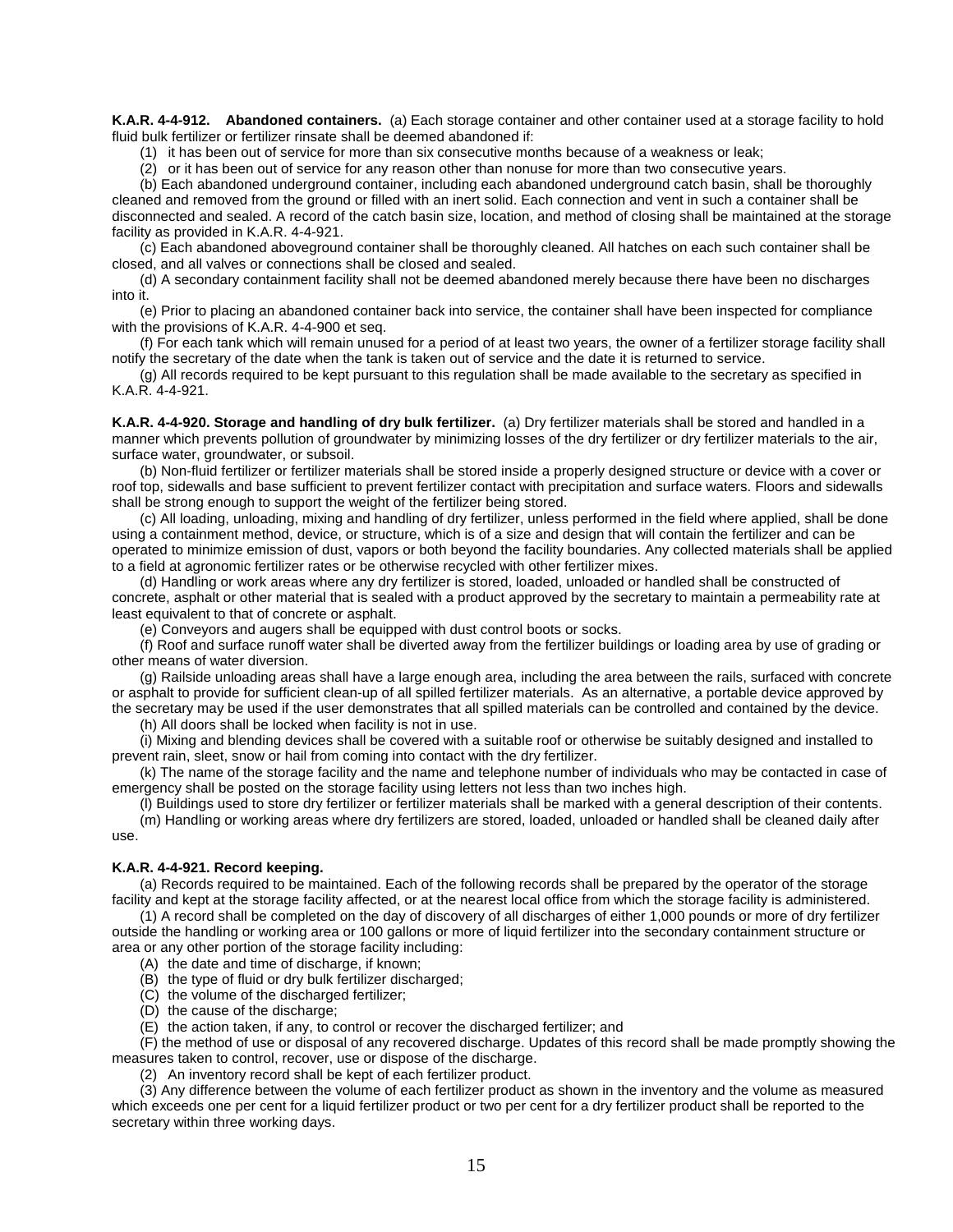(4) A semi-annual inventory reconciliation shall be made at the end of June and December each year which shows the amount of fluid and dry bulk fertilizer which has been lost or unaccounted for from each storage container.

(5) Any difference between the volume of each fertilizer product as shown in the inventory and the volume as shown in the preceding inventory reconciliation which exceeds one per cent of the current inventory for each liquid fertilizer product or two per cent of the current inventory for each dry fertilizer product shall be reported to the secretary within three working days.

(6) A record shall be kept of the dates storage containers, appurtenances, operational area containment facilities, and secondary containment facilities were inspected and what maintenance or repairs, if any, were made.

(7) A record shall be kept listing the size and location of each abandoned storage container, if any.

(b) Period required for maintenance of records.

(1)Except as provided in subparagraph (b)(2), the records required by paragraph (a) shall be maintained for at least 5 years.

(2) Records required under subparagraph (a)(7) of this regulation shall be maintained as permanent records.

(3) Except for records required by paragraph (a), all other records required by K.A.R. 4-4-900 et seq. shall be maintained for at least 3 years.

(c) All records shall be available for inspection and copying by the secretary.

**K.A.R. 4-4-922. Discharge response plan.** (a) The operator of each storage facility shall prepare a written discharge response plan for the storage facility. This plan shall include:

(1) the name and telephone number of each person or agency which is to be contacted in the event of a discharge, including any persons responsible for the stored fertilizer;

(2) a complete copy of the storage container labeling required by K.A.R. 4-4-909 for each bulk fertilizer stored and the labeling required under K.S.A. 2-1201 et seq. for each fertilizer stored;

(3) identification, by location, of each storage container and the type of bulk fertilizer stored in it;

(4) the procedures to be used in controlling and recovering, or otherwise responding to a discharge for each type of bulk fertilizer stored at the facility; and

(5) the procedures for using or disposing of a recovered discharge.

(b) The operator shall keep the discharge response plan current at all times and shall update it at least annually.

(c) A copy of the discharge response plan shall be kept readily available at both the storage facility and the nearest local office from which the storage facility is administered.

(d) The operator of the storage facility shall provide a current copy of the plan to the local fire and police departments and the secretary.

(e) As an alternative, any environmental response plan or other plan which has been prepared to meet the requirements of another law or regulation, either state or federal, which contains the information required by this regulation may be accepted by the secretary.

**K.A.R. 4-4-923. Existing storage tanks which have a capacity of 100,000 gallons or more.** (a) Liquid fertilizer storage containers with a capacity of 100,000 gallons or more shall be located within an approved secondary containment area designed to allow the containment and recovery of any discharged fertilizer material.

(b) Unless otherwise approved pursuant to K.A.R. 4-4-956, the surface supporting the storage container shall be elevated above the surrounding surface of the containment area so that the lowest point of the storage container shall be at least six inches above the surrounding surface of the containment area to permit visual identification of any leaks which may develop in the floor of the storage container.

(c) This regulation shall apply to all storage containers with a capacity of 100,000 gallons or more which were placed in service on or before January 13, 1991.

**K.A.R. 4-4-924. Storage tanks which have a capacity of 100,000 gallons or more; new construction.** (a) This regulation shall apply to all storage containers with a capacity of 100,000 gallons or more which are constructed or placed in service on or after the effective date of this regulation.

(b) Liquid fertilizer storage containers with a capacity of 100,000 gallons or more shall be:

(1) located within an approved secondary containment area designed to allow the containment and recovery of any discharged fertilizer material; and

(2) placed on a surface which has been sealed with asphalt, concrete, attapulgite clay, sodium bentonite, or other material approved by the secretary.

(c) The bottom surface of the storage container shall be elevated above the surrounding surface of the containment area so that the lowest point of the storage container shall be at least six inches above the sealed surface to permit installation of a leak detection system.

- (d) The leak detection system shall consist of:
- (1) three or more perforated pipes or tile which shall:
- (A) be placed on the sealed surface and below the storage container;
- (B) be placed parallel to each other on not more than 10 foot centers; and
- (C) extend to the outer edge of both sides of the tank; or
- (2) any other leak detection system approved by the secretary.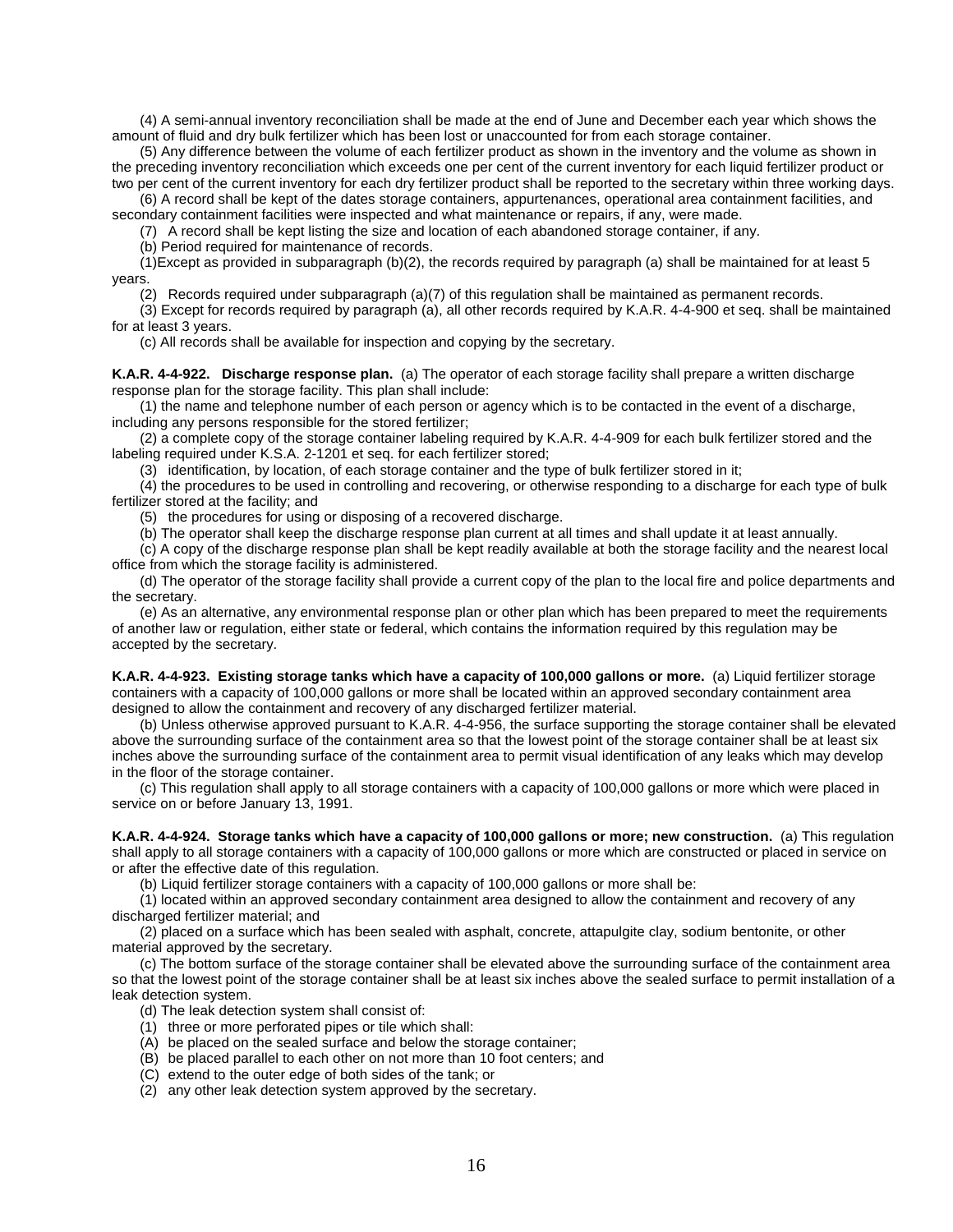(e) Unless otherwise approved pursuant to K.A.R. 4-4-956, each storage container shall be located in a secondary containment area which has been designed to permit both visual and sampling access to the leak detection system described in paragraph (d) of this regulation.

**K.A.R. 4-4-931. Approved secondary containment of bulk fertilizer; general requirements.** (a) Primary containment of liquid bulk fertilizer shall be located within a secondary containment area. Diked areas shall be constructed with a base, perimeter wall and sloped floor drain, except as provided by K.A.R. 4-4-934.

(b) The diked secondary containment area for fluid bulk fertilizer shall be physically separated and distinct from any secondary containment area for pesticides or other nonfertilizer materials; however adjoining secondary containment areas may share common walls.

(c) The diked area for secondary containment of storage facilities shall be able to contain, below the height of the dike, at least 110% of the capacity of the largest storage container plus the volume displaced by all other storage containers, fixtures, and materials located within the diked area.

(d) All pumps used for handling liquid fertilizer shall be located within the secondary containment structure or area.

(e) Except where used as a method of monitoring a secondary containment system, drainage within or underlying the area to be diked shall be eliminated.

(f) This regulation shall apply to:

(1) each storage facility in existence on the effective date of this regulation which has a total storage capacity of 5,000 gallons or more;

(2) each storage facility in existence on the effective date of this regulation which has a total storage capacity of 2,000 gallons or more and less than 5,000 gallons where 125 tons or more of liquid fertilizer is received into or transferred out of one or more storage containers located at the storage facility during any period of 365 consecutive days; and

(3) each storage facility which was not in existence on the effective date of this regulation and which has a total storage capacity of 2,000 gallons or more.

**K.A.R. 4-4-932. Secondary containment requirements; walls.** (a) The walls of each secondary containment facility shall be constructed of earth, steel, concrete, solid masonry or any other material approved by the secretary, and be designed to withstand a full hydrostatic head of any discharged fluid and weight load of material used in construction.

(b) All cracks, joints, and seams shall be sealed to prevent leakage.

(c) Walls constructed of earth or other permeable materials shall be lined as provided in K.A.R. 4-4-933.

(d) Earthen walls shall have a horizontal-to-vertical slope of at least three to one, unless a steeper slope is consistent with good engineering practice, and shall be packed and protected from erosion. An exterior slope of 30 degrees or less shall be protected with grass or crushed stone. Slopes greater than 30 degrees and all interior slopes shall be protected with flat road stone or a similar crushed stone material.

(e) Walls shall not exceed six feet in height above interior grade unless provisions are made for normal access, necessary emergency access to tanks, valves and other equipment, and safe exit from the secondary containment facility.

(f) Walls constructed of concrete or solid masonry shall rest upon a floating base of concrete prepared as required in K.A.R. 4-4-933 or upon suitable concrete footings which extend below the average frost depth to provide structural integrity.

**K.A.R. 4-4-933. Secondary containment requirements; lining.** (a) General requirement. The base of a secondary containment facility, and any earthen walls of the facility shall be lined with asphalt, concrete, an approved synthetic liner, a clay soil liner or other product approved by the secretary, designed to limit permeability of the base and walls. Liners shall meet the requirements of this regulation.

(b) Asphalt or concrete liners. Asphalt or concrete liners shall be designed, according to good engineering practices, to withstand any foreseeable loading conditions, including a full hydrostatic head of discharged fluid and static loads of storage containers, including appurtenances, equipment, and contents. Cracks and seams shall be sealed to prevent leakage.

(c) Synthetic liners.

- (1) All synthetic liners and installation plans shall be approved by the secretary. Until the manufacturer of the synthetic liner provides the secretary with a written confirmation of compatibility and a written estimate of the life of the liner, no approval shall be given.
- (2) Synthetic liners shall not react either chemically or electrolytically with the materials being stored within the storage facility.
- (3) Synthetic liners shall be installed according to manufacturer's specifications. All field constructed seams shall be tested and repaired, if necessary, in accordance with the manufacturer's recommendations.

(d) Clay soil liners. The surface soil, including the berm of an earthen dike and 10 feet beyond the berm, shall be sealed with a sealing agent such as sodium bentonite, attapulgite clay or a similar clay material approved by the secretary. The liner shall be constructed in accordance with reliable civil engineering recommendations to establish a barrier layer which will maintain a water level up to the working height of the containment structure for 72 hours, or a clay application which results in a downward water movement of not greater than one-half of an inch per 24 hour period. The floor of the containment area shall be protected with a layer of gravel, sand, earth or crushed stone at least six inches thick placed on top of the clay liner.

(e) Exemptions.

(1) A liner need not be installed directly under a storage container with a capacity of 100,000 gallons or more that has been constructed on site and put into use prior to the effective date of this regulation if all of the following conditions are met: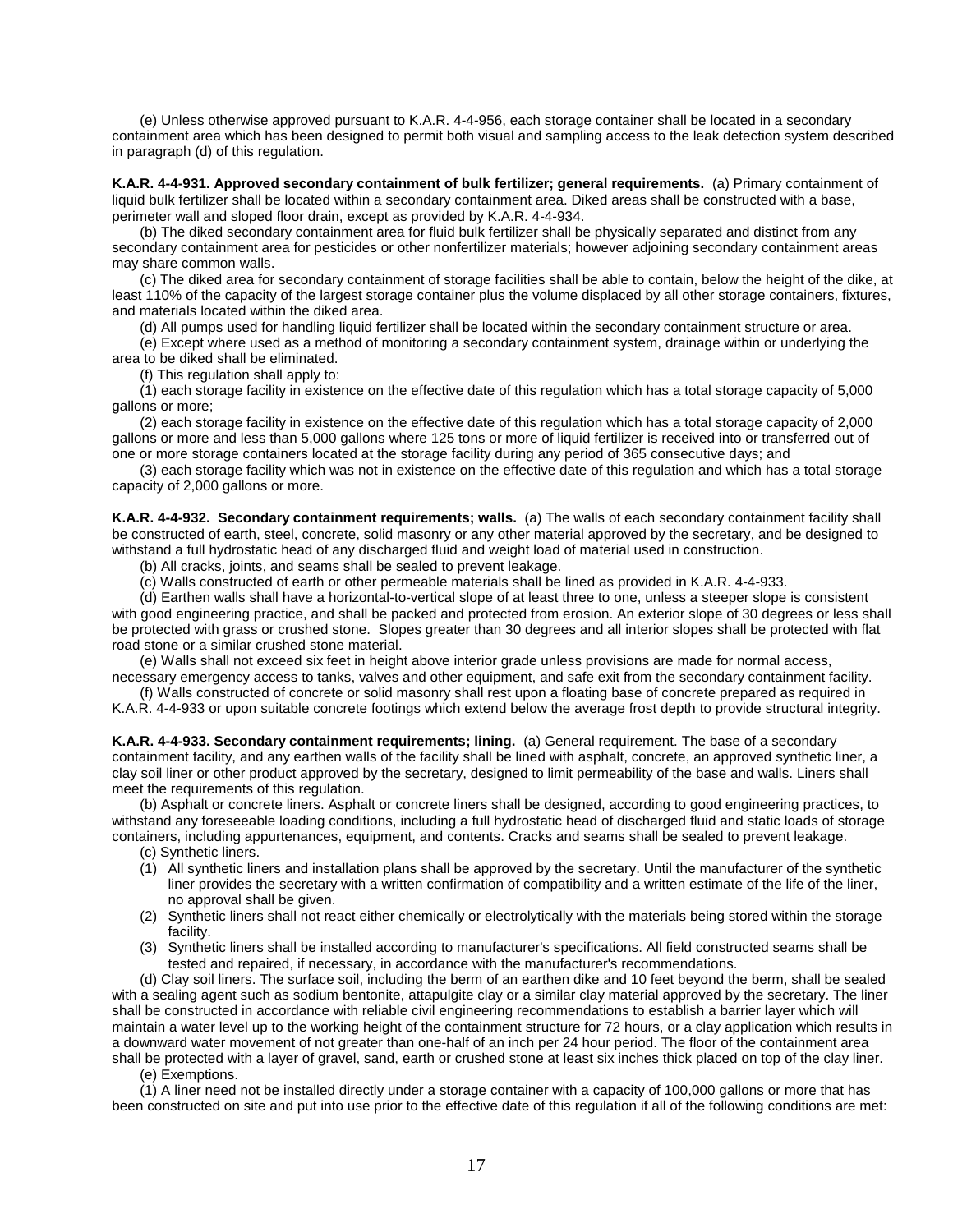(A) A second bottom made of steel or other material approved by the secretary is constructed for the storage container, placed over the original bottom, and topped with a layer of smooth, fine gravel or coarse sand at least six inches thick;

(B) the original bottom of the storage container is tested for leaks before the sand layer or second bottom, as described in (A) are installed; and

(C) the newly constructed bottom is tested for leaks before any fluid fertilizer is stored in the storage container;

(D) records of the tests described in (B) and (C) are kept on file at the storage facility, or at the nearest local office from which the storage facility is administered; and

(E) a method to readily detect leaks from the newly constructed bottom into the sand layer is in place.

(2) The secondary containment requirements in this regulation shall not apply to rail cars which are periodically removed from the storage facility.

**K.A.R. 4-4-934. Use of elephant rings for secondary containment.** (a) Individual storage containers may be contained within an elephant ring as an alternative to a diked containment area. The elephant ring shall serve as a second containing wall in the event that the primary storage container develops a leak. The elephant ring shall be designed and installed to withstand a full hydrostatic head from the fluid stored in the enclosed primary storage container and all other stresses reasonably foreseeable from secondary containment of stored fertilizer.

(b) Both the primary storage container and the elephant ring shall be fabricated of materials compatible with each other and which do not react either chemically or electrolytically the fertilizer being stored. Use of any combination of metals or other materials which contribute to chemical or electrolytic corrosion is prohibited.

(c) The height of the elephant ring wall shall not exceed six feet. The volume contained within the secondary storage walls up to the working height of the elephant ring shall be sufficient to contain a volume of 110% of the volume contained in the primary storage container plus the volume displaced by the footings of any equipment such as pumps, meter or other devices, placed within the secondary containment vessel.

(d) The elephant ring shall be free of leaks and structural defects. The base of the elephant ring shall be protected from corrosion, both from inside and outside, and underlain:

(1) by a concrete pad; or

(2) with eight inches of compacted gravel beneath four inches of compacted sand; or

(3) as recommended by the manufacturer of the elephant ring and approved by the secretary.

(e) All piping connections to the primary storage container shall be made over the wall of the elephant ring and adequately supported and braced. Pumps and other fixtures, if located within the elephant ring containment structure, shall be placed on an elevated platform.

(f) Accumulations of storm water and other material shall be pumped over the wall of the elephant ring by a sump pump within the secondary container, or by an exterior pump, and disposed of according to K.A.R. 4-4-935.

(g) Inspection and maintenance of the primary storage container and of the elephant ring shall be conducted as required by K.A.R. 4-4-920, and records of inspections and maintenance shall be made and maintained as required by K.A.R. 4-4-921.

**K.A.R. 4-4-935. Drainage from contained areas within secondary containment.** (a) Earthen or prefabricated containment area. An earthen or prefabricated containment area shall not have a relief outlet and valve. The base shall slope to a collecting spot where storm water can be discharged by pump over the berm for use in the blending process or for proper disposal in accordance with local requirements for disposal of storm water.

(b) Asphalt or concrete lined areas.

(1) An asphalt or concrete lined area shall have a recessed catch drain running through the center of the base or a sump as provided for in K.A.R. 4-4-936.

(2) The catch drain shall be at least six inches deep and 12 inches wide with an open grate cover.

(3) The asphalt or concrete slab located beneath the catch drain shall be at least the same thickness below and to the sides of the drain as the base is throughout the contained area and comply with K.A.R. 4-4-933.

(4) The asphalt or concrete base shall slope to the drain, and the drain shall slope to a discharge valve at the edge of the dike.

(5) The discharge valve shall be closed and secured except when used permitted by K.A.R. 4-4-905.

(6) The discharge valve shall drain to an underground concrete sump. A self-priming recovery pump shall be used to move all materials from the sump to alternate storage. The sump tank shall not be used as a permanent storage container. It shall be pumped periodically to remove any water, fertilizer material or both which it collects.

(7) Precipitation may be used for make-up water in fertilizer mixes or disposed of in accordance with local requirements if it is compatible with fertilizer materials being handled at the storage facility.

(c) Other areas.

(1) Earthen areas which are not lined with asphalt or concrete shall be lined with a synthetic liner approved by the secretary.

(2) Earthen areas lined with a synthetic liner shall be constructed as required in subsections (1) through (7) inclusive of section (b) of this regulation.

**K.A.R. 4-4-936. Alternative to a recessed catch drain in containment areas**. A sump may be located within the diked or secondary containment area as an alternative to the recessed catch drain if: (a) the sump construction conforms to the thickness specifications for the remainder of the containment base;

(b) the sump is drained over the wall of the containment structure by means of a pump;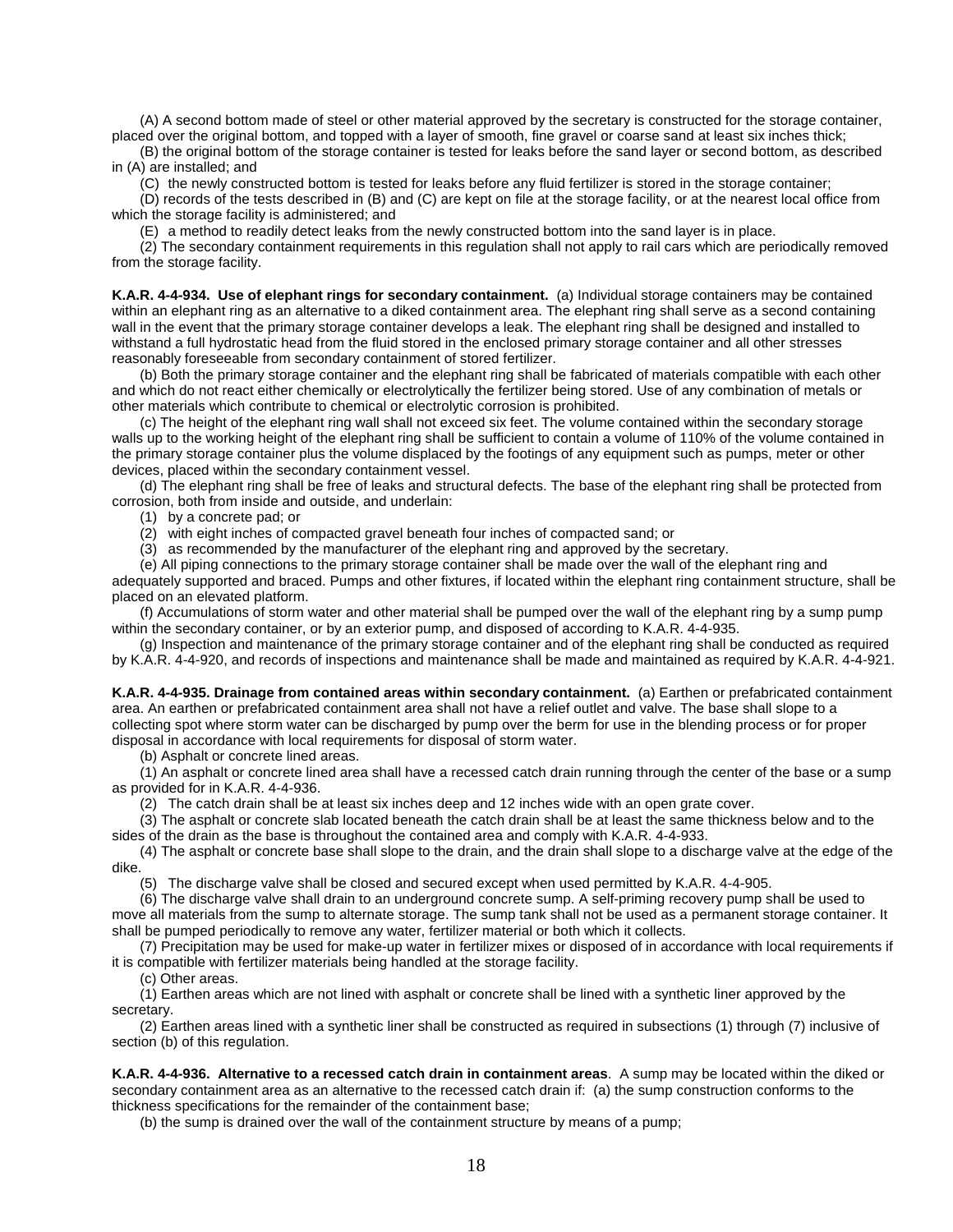(c) no valve is plumbed into the sump unless the sump has a permanent catchment system as described in K.A.R. 4-4-911; and

(d) materials removed from the sump are disposed of in a manner consistent with K.A.R. 4-4-935.

**K.A.R. 4-4-937. Inspection and maintenance requirements; secondary containment.** (a) Every secondary containment area, structure or device shall be inspected by the operator of the storage facility at least every six months and be maintained as necessary to assure compliance with these regulations.

(b) The operator shall make a written record of all inspections and maintenance on the day of the inspection or maintenance which shall be kept at the storage facility or at the nearest local office from which the storage facility is administered.

(c) All secondary containment areas, structures and devices shall be kept free of debris and foreign matter.

**K.A.R. 4-4-950. Time frames for submission of initial diagram or plans.** (a) Within one year after the effective date of this regulation, the owner of each existing or proposed storage facility shall submit a diagram or plans of the storage facility containing the following information:

(1) the location and size of each storage container;

(2) the drainage pattern of the storage facility;

(3) any source of drinking water within the facility, if any;

(4) any source of ground or surface water within 1320 feet of the storage facility, if any;

(5) any tank or other container used for the storage of petroleum products within the storage facility, if any;

(6) the location of each pump, pipe or other appurtenance used in the storage or transfer of fertilizer within the storage facility, if any;

(7) the location of each pad used for the loading of bulk fertilizer, if any; and

 $(8)$  the location of the storage facility for the dry fertilizer, if any;

(9) the standards and specifications for the construction of the storage facility for dry fertilizer, if any;

(10) the size and location of each proposed secondary containment structure to be located within the storage facility to comply with the requirements of K.A.R. 4-4-900 et seq.;

(11) the size and location of each proposed loading pad or area to be located within the storage facility to comply with the requirements of K.A.R. 4-4-900 et seq.; and

(12) any other information required by the secretary.

(b) The diagram shall be drawn to an appropriate scale which permits all required information to be shown and be easily readable without magnification.

**K.A.R. 4-4-951. Requirements for plans and specifications.** (a) Whenever a storage facility is constructed or extensively remodeled or an existing structure is converted to use as a storage facility, properly prepared plans and specifications for the construction, remodeling or conversion shall be submitted by the owner of the storage facility to the secretary for review and approval before construction, remodeling or conversion is begun.

(b) The plans and specifications shall include the proposed layout, mechanical plans, construction materials, work areas, and type of equipment to be fixed and facilities which will be remodeled, converted or constructed.

(c) The plans shall also contain the information required by K.A.R. 4-4-950.

(d) Any person, after submitting the plans required by this regulation, shall be given a time period not exceeding six months by the secretary in which to resubmit the plans with any corrections or additions required by the secretary.

(e) Upon approval of the plans by the secretary, the owner of the fertilizer storage facility shall be given a time period in which to complete any changes, corrections or additional construction at the storage facility as contained in the approved plans. The time period shall not exceed two years for the construction of loading pads and shall not exceed three years for the construction or installation of dikes or secondary containment facilities. Time periods shall run from the date the plans are approved.

(f) The secretary may grant additional time for construction or installation of storage containers, structures, dikes, or other equipment for good cause upon receipt of a written request. Such request shall state the reason for the additional time and the amount of additional time needed. The request may be granted if the request was made in good faith and the circumstances underlying the request were beyond the control of applicant.

**K.A.R. 4-4-952. Time frames for construction; liquid fertilizer storage facilities.** (a) Within three years after approval of construction plans by the secretary, the owner of each storage facility shall complete construction or installation of secondary containment facilities required by K.A.R. 4-4-900 et seq.

(b) Within two years after approval of construction plans by the secretary, the owner of each storage facility shall complete construction or installation of loading and unloading pads required by K.A.R. 4-4-900 et seq.

(c) The secretary may grant additional time for construction or installation of storage containers, structures, dikes, or other equipment for good cause upon receipt of a written request. Such request shall state the reason for the additional time and the amount of additional time needed. The request may be granted if the request was made in good faith and the circumstances underlying the request were beyond the control of applicant.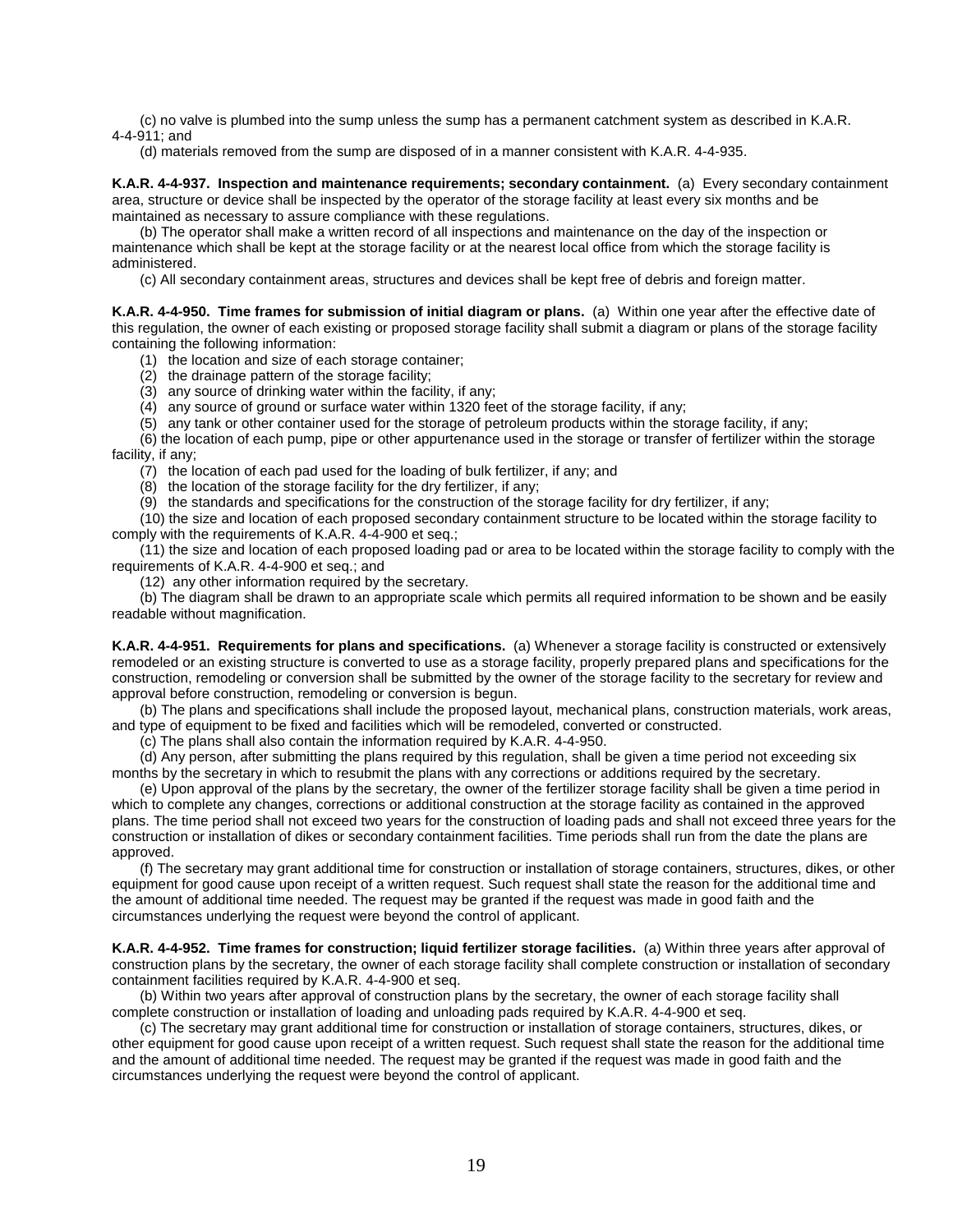**K.A.R. 4-4-953. Time frames for construction plans; dry fertilizer.** (a) Within three years after approval of construction plans by the secretary, the owner of each storage facility shall complete construction or installation of secondary containment facilities required by K.A.R. 4-4-900 et seq.

(b) Within two years after approval of construction plans by the secretary, the owner of each storage facility shall complete construction or installation of loading and unloading pads required by K.A.R. 4-4-900 et seq.

(c) The secretary may grant additional time for construction or installation of storage containers, structures, dikes, or other equipment for good cause upon receipt of a written request. Such request shall state the reason for the additional time and the amount of additional time needed. The request may be granted if the request was made in good faith and the circumstances underlying the request were beyond the control of applicant.

**K.A.R. 4-4-954. Fertilizer discharge report requirement.** Any discharge of either 1000 pounds or more of dry fertilizer outside the handling or working area or 100 gallons or more of liquid fertilizer into the secondary containment structure or area or any other portion of the storage facility shall be reported to the secretary within 48 hours.

**K.A.R. 4-4-956. Alternative designs for bulk fertilizer storage facility.** (a) A bulk fertilizer storage facility's alternative design that does not meet the requirements of K.A.R. 4-4-900 through K.A.R. 4-4-986 may be approved by the secretary. The applicant shall provide proof sufficient to the secretary that the alternative design meets or exceeds the applicable requirements of K.A.R. 4-4-900 through K.A.R. 4-4-986.

(b) Each application for approval of an alternative design shall include the following:

(1) The plans and specifications required by the applicable requirements of K.A.R. 4-4-900 through K.A.R. 4-4-986;

(2) data from the manufacturer or designer of the proposed bulk fertilizer storage facility documenting that the alternative design meets or exceeds the applicable requirements of K.A.R. 4-4-900 through K.A.R. 4-4-986;

(3) a description of the facility's system for the detection of leaks or other malfunctions that meets the applicable requirements of K.A.R. 4-4-900 through K.A.R. 4-4-986;

(4) a statement by a licensed professional engineer certifying that the design provides protection to the environment that meets or exceeds the applicable requirements of K.A.R. 4-4-900 through K.A.R. 4-4-986;

(5) the construction timelines; and

(6) any other relevant information regarding the safe handling of bulk fertilizers required by the secretary.

(c) Upon completion of construction and before using the bulk fertilizer storage facility, the owner or operator of the bulk fertilizer storage facility shall submit to the secretary a detailed record of construction and a statement certifying that the bulk fertilizer storage facility was constructed according to the approved application.

**K.A.R. 4-4-982. Marking of mobile storage containers.** (a) Each owner or operator of any mobile storage container shall mark each mobile storage container with the following information on at least two opposing exterior surfaces of the container:

(1) The word Afertilizer@;

(2) the name and address of, and the emergency contact information for, the individual, corporation, association, or entity responsible for the mobile storage container; and

(3) the type of fertilizer in the mobile storage container.

(b) All information required by this regulation shall be marked in letters and numbers at least two inches high and in colors that sharply contrast with the color of the background.

**K.A.R. 4-4-983. Mobile storage containers.** (a) Each mobile storage container or combination of mobile storage containers that has a combined storage capacity of 2,000 gallons or more and is used to store liquid fertilizer at the same location for more than 60 consecutive days of storage shall meet the applicable requirements of K.A.R. 4-4-900 through K.A.R. 4-4-986.

(b) The 60-day period specified in subsection (a) of this regulation shall begin when the liquid fertilizer is delivered to an empty mobile storage container or when the mobile storage container is moved to a separate location more than 300 feet from the previous location and in accordance with K.A.R. 4-4-900(i) and K.A.R. 4-4-901.

(c) Each seller that delivers liquid fertilizers to any mobile storage container shall make and, for a minimum of three years, maintain records of the following for each delivery:

(1) The date of the delivery;

(2) the name of the person making the delivery;

(3) the number of gallons delivered;

(4) the legal description, to the nearest 10-acre quarter of the section, of the mobile storage container location at the time of delivery;

(5) a description of the fertilizer transported;

(6) the approximate quantity of fertilizer in the mobile storage container before delivery;

(7) the name of the owner or user of the mobile storage container; and

(8) the name and address of the buyer, seller, and transporting company, if different from the seller.

(d) Each seller shall provide written receipts containing the information specified in subsection (c) of this regulation to the owner or operator of the mobile storage tank, who shall retain these records for a minimum of three years.

(e) The records required by this regulation shall be made available to the secretary upon request.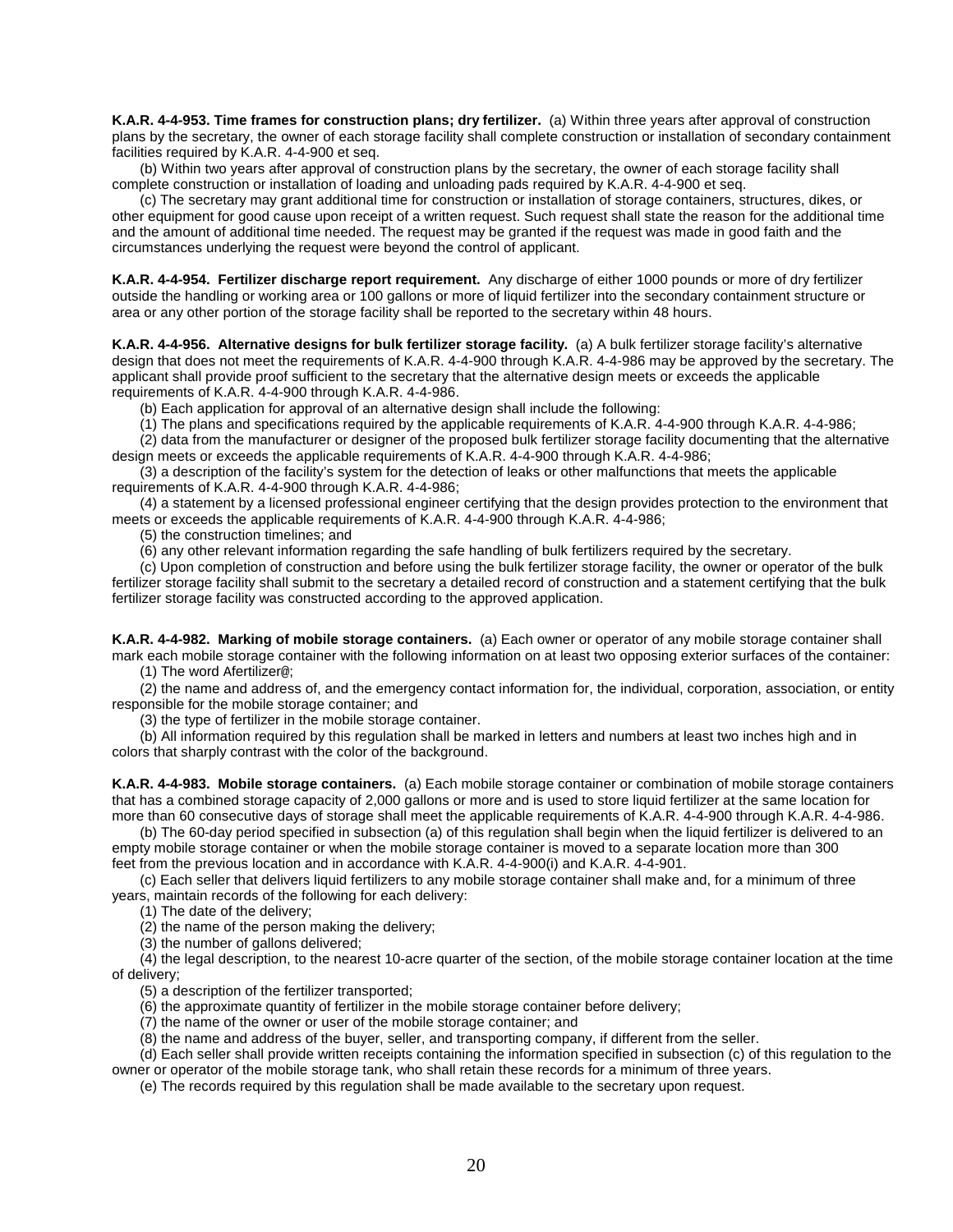**K.A.R. 4-4-985. Application for new or modified bulk fertilizer storage facilities.** (a) Before beginning construction, the owner or operator of each proposed new or modified bulk fertilizer storage facility shall submit to the secretary a complete application. The applicant shall provide proof sufficient to the secretary that the design will meet or exceed the applicable requirements contained in K.A.R. 4-4-900 through K.A.R. 4-4-986.

(b)(1) Each application shall be submitted on forms provided by the secretary. Each applicant shall complete and submit the application according to the directions on the forms. The applicant shall identify all confidential business information. Each application shall include the following:

(A) A location area map;

(B) a detailed plot plan of the facility;

(C) a water line backflow protection schematic diagram;

(D) detailed construction plans and specifications;

(E) a process flow diagram for the facility; and

(F) any additional relevant information regarding the safe handling of bulk fertilizers that the applicant or secretary deems necessary.

(2)(A) In addition to meeting the requirements listed in paragraph (b)(1) of this regulation, each application for a bladder tank shall also meet the requirements of K.A.R. 4-4-986.

(B) In addition to meeting the requirements listed in paragraph (b)(1) of this regulation, each application for an alternative design shall meet the requirements of K.A.R. 4-4-956.

(c) The application shall specify the physical location and the mailing address of the facility, if different from the address on the application.

(d) All construction plans and specifications for the facility submitted as part of the application shall be drawn to scale, be clearly and completely labeled, and be legible without magnification. The plans and specifications shall at a minimum contain the following:

(1) A plot plan or map of the property that shows all structures and the location of all wells, utility poles, and drainage systems on the site;

(2) the location of the facility relative to the floodplain;

(3) the approximate distance from, the direction to, and the identity of all lakes, streams, drainage ditches, and storm drains within 1,320 feet of the facility;

(4) the drainage pattern of the facility;

(5) the distance from and direction to all public and private water wells within the facility or within 1,320 feet of the facility;

(6) the location of all abandoned wells within 300 feet of the facility;

(7) the site soil characteristics;

(8) the depth to groundwater;

(9) the location of all utility service entrances and easements or rights-of-way within the facility;

(10) the construction plans for the secondary and operational area containment;

(11) the manufacturer's installation instructions, estimated life expectancy, and confirmation of compatibility with fertilizer

material, if any synthetic liners, synthetic materials, or prefabricated basins are used in the containment structure; and

(12) the location of any tank or other container used for the storage of petroleum products within the storage facility, if any.

(e) Each set of construction plans and specifications for a bulk fertilizer secondary containment structure shall, at a minimum, contain the following:

(1) The size and location of each proposed secondary containment structure;

- (2) the size and location of all bulk fertilizer storage containers or bins, pumps, piping, and appurtenances;
- (3) the size and location of all operational areas and load pads;

(4) the drainage pattern and sump location; and

(5) the calculated capacity of each containment structure in gallons or cubic feet.

(f) Elevation plans or maps shall be included with the application and shall show the location of all bulk fertilizer storage tanks and their horizontal, raised, or vertical positioning within the secondary containment and a tank schedule that provides all of the following information for each tank:

(1) The construction material;

(2) the capacity;

(3) the diameter or dimensions;

(4) the height; and

(5) the date of installation.

(g) Each construction or modification project shall conform with the plans and specifications identified in the approved application and required by this regulation.

(h) Upon completion of construction or modification and before use of the newly constructed or modified portion of the facility, the owner or operator shall provide the secretary with certification that all construction or modification was completed in accordance with this regulation.

(i) Sources outside of the Kansas department of agriculture may be utilized by the secretary for assistance in evaluating any alternative design application submitted.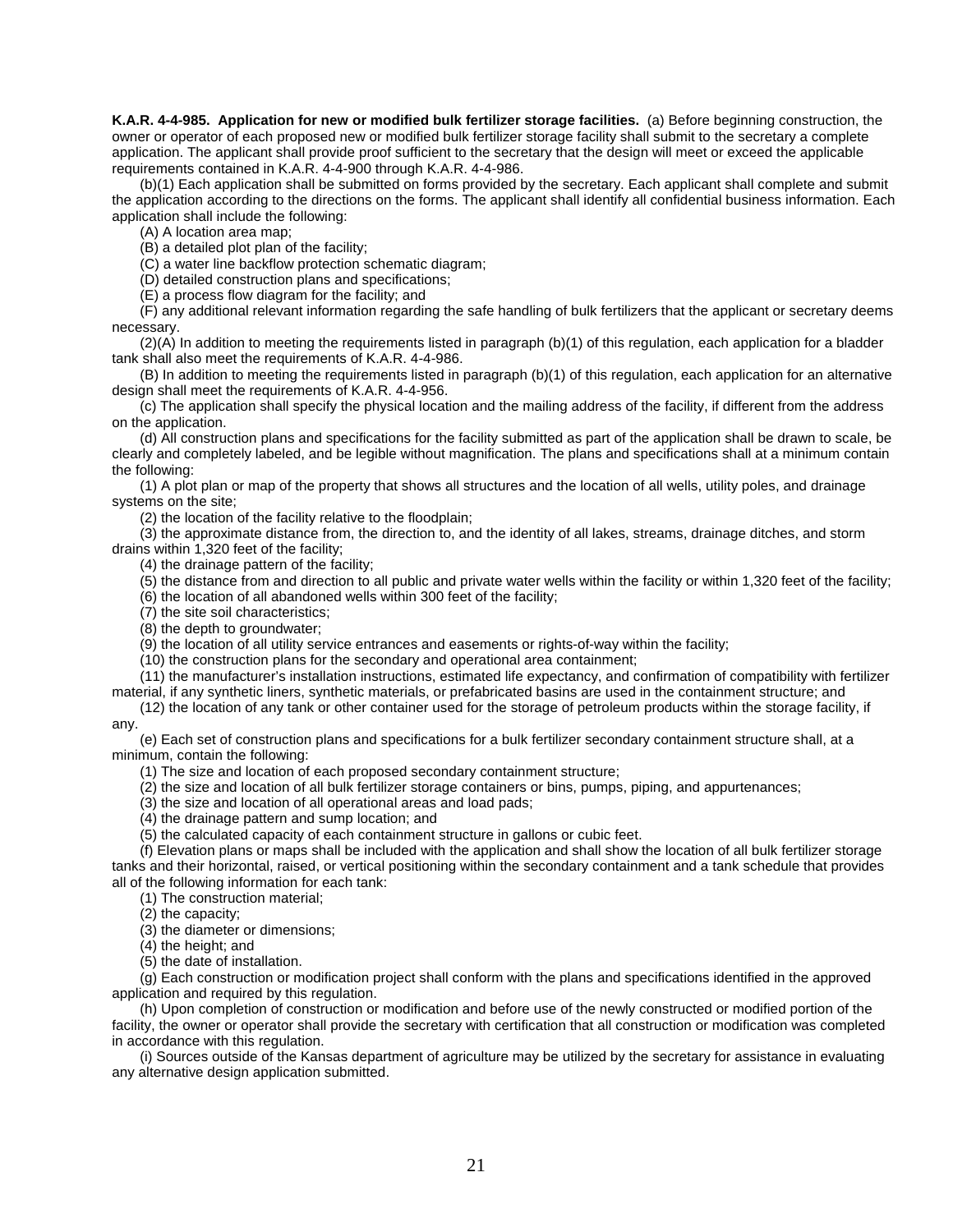**K.A.R. 4-4-986. Liquid bulk fertilizer bladder tank requirements.** (a) Each liquid bulk fertilizer bladder tank design shall be required to be approved by the secretary before use. Each applicant shall provide the information specified in this regulation to the secretary establishing that the bladder tank design meets or exceeds the applicable requirements of K.A.R. 4-4-900 through K.A.R. 4-4-986.

(b) Each application shall be submitted on one or more forms provided by the secretary. Each applicant shall complete these forms and submit the application in compliance with the directions on the forms. The applicant shall designate all trade secrets that the applicant wishes to be considered as confidential.

(c) Each application submitted for approval shall include the plans and specifications, which shall be certified and stamped by a registered professional engineer. These plans and specifications shall include the following:

(1) All information required by K.A.R. 4-4-985;

(2) the results of a soil compaction study and an evaluation of these findings showing that the underlying soil and support pad can support the weight of the filled tank;

(3) construction details of the support pad, including details of the external leak detection;

(4) the wind loading and buoyancy calculations for the tank when empty; and

(5) construction and assembly details of the tank and liner, which shall include the following:

(A) The liner manufacturer's detailed information, including liner thickness, composition, chemical compatibility, and life expectancy;

(B) a description of the protective barriers between the liner and the tank, including cross-sections of each wall and the floor;

(C) detailed information about liner suspension;

(D) detailed information about roof support;

(E) detailed information about the method to be used to remove condensate, overage, and liner leakage, if any;

(F) detailed information about all external openings through the tank, including any leak detection ports, valves, manways, and other inspection ports;

(G) detailed information about all openings through the tank liner;

(H) detailed information about the liquid-level gauging device, including overage prevention;

(I) detailed information about the internal leak detection system;

(J) the method of securing the tank and appurtenances to prevent any discharge of stored fertilizer;

(K) each manufacturer's recommendations for inspection and maintenance of the tank, liner, and appurtenances and a statement specifying how these recommendations will be implemented; and

(L) any other relevant information regarding the safe handling of bulk fertilizer required by the secretary.

(d) All external appurtenances, including leak detection ports and valves, shall meet the following requirements:

(1) Be encased or enclosed to contain any leaks;

(2) have a leak detection method; and

(3) have a method to secure the enclosure from unauthorized access.

(e) All pipes outside the tank shall be double-walled from the storage tank to the loading pad and shall have a leak detection method.

(f) All tanks and appurtenances shall be protected from damage due to vehicle traffic.

(g) Each applicant shall verify the manufacturer's certification that the external tank has been built to the applicable provisions of the American petroleum institute's API standard 650, published November 1998 and including the January 2000 addenda, November 2001 addenda, and all appendices, which is hereby adopted by reference.

(h) Upon completion of construction and before use, the owner or operator of the facility shall submit to the secretary a detailed record of construction and a statement certifying that the facility was constructed according to the approved

application.

(i) Each bladder tank shall be inspected and maintained according to the approved plan.

## **KANSAS ADMINISTRATIVE REGULATIONS Agency 4. Kansas Department of Agriculture Article 10. ANHYDROUS AMMONIA**

**K.A.R. 4-10-1. Definitions.** (a) "Appurtenances" means all devices that are used in connection with a container, including safety devices, liquid-level gauging devices, valves, pressure gauges, fittings, and metering or dispensing devices.

(b) "ASME" means American society of mechanical engineers.

(c) "ASME schedule 80" and "ASME schedule 40" mean pipe specifications contained in the 2007 edition of the ASME boiler and pressure vessel code, section II, part A, SA-53/SA-53M, titled "specification for pipe, steel, black and hot-dipped, zinc-coated, welded and seamless," and the appendices, which are hereby adopted by reference.

(d) "Backflow check valve" means a device designed to prevent ammonia from flowing in the wrong direction within a pipe or tube.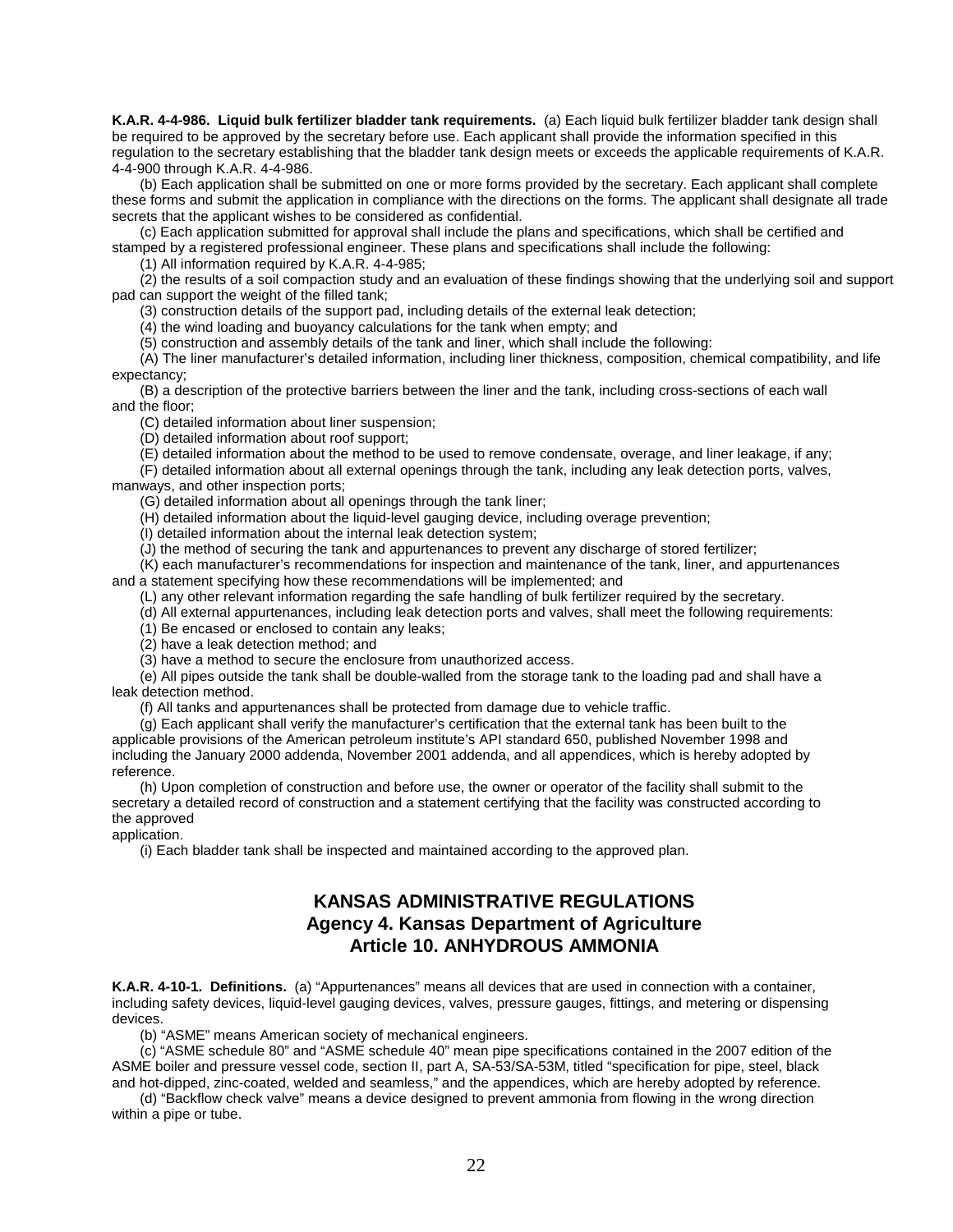(e) "Capacity" means the total volume of a container as measured in standard U.S. gallons of 231 cubic inches, unless otherwise specified.

(f) "Chemical-splash goggles" and "Splashproof goggles" mean flexible-fitting chemical-protective goggles, with a hooded, indirect ventilation system that provides protection to the eyes and eye sockets from the splash of hazardous liquids. This term shall not include direct vented goggles.

(g) "Code" means the "introduction," the relevant parts of UG-1 through UG-137 titled "part UG: general requirements for all methods of construction and all materials," and parts UF-1 through UF-125 titled "part UF: requirements for pressure vessels fabricated by forging" of section VIII, division 1, of the ASME boiler and pressure vessel code, 2007 edition, which are hereby adopted by reference.

(h) "Container" means any vessel designed to hold anhydrous ammonia that is used for the storage, transportation, or application of anhydrous ammonia. This definition shall not apply to any refrigerated vessel with a design pressure of less than 15 psig.

(i) "Data plate" means a piece of noncorroding metal permanently attached by the manufacturer to the surface of a container that has been designed and constructed in accordance with paragraph UG-116 of section VIII, division 1 of the ASME code, 2007 edition, which is adopted by reference in subsection (g).

(j) "Densely populated area" means any location with either one or more multifamily housing units or eight or more single-family dwellings located within a quarter section.

(k) "Designed pressure" means maximum allowable working pressure.

(l) "Emergency shutoff valve" means a valve that stops the flow of product by spring closure, gravity, or pressure and can be activated by an outside means including a cable pull, hose pull, air assists, electrical closure, or back pressure. The emergency shutoff valve shall be placed in the liquid line internally or externally to the container. If an external valve is used, the valve shall be after the manual shutoff valve but as close to the opening of the container as possible. The emergency shutoff valve shall work properly from a remote location or when activated at the valve.

(m) "Excess-flow valve" means a device placed in a line that is designed to close when the flow of vapor or liquid flowing through the line exceeds the amount for which the valve is rated.

(n) "Filling density" means the percent ratio of the weight of gas in a container to the weight of water that the container will hold at 60°F.

(o) "Implement of husbandry" means a farm wagon-type vehicle or application unit that has an anhydrous ammonia container mounted on it and that is used for transporting anhydrous ammonia from a source of supply to farms or fields or from one farm or field to another.

(p)"Mobile container" means any container that is not installed as a permanent storage container.

(q) "National board inspector" is a person who holds a valid national board commission from the national board of boiler and pressure vessel inspectors and has fulfilled the national board commission requirements as specified in section VIII of the ASME code, 2007 edition.

(r) "NIOSH" means the national institute for occupational safety and health.

(s) "Non-code welding" means welding that does not comply with parts UW-1 through UW-65 of the ASME boiler and pressure vessel code, section VIII, division 1, titled "part UW: requirements for pressure vessels fabricated by welding," 2007 edition, which is hereby adopted by reference.

(t) "PSIG" means pounds per square inch gauge pressure.

(u) "Permanent storage container" means a stationary container having a volume of at least 3,000 water gallons. (v) "Permanent storage facility" means a site that includes one or more permanent storage containers and their connections and appurtenances.

(w) "Pressure-relief valve" means a device designed to open to relieve pressure above a specified value to

prevent an increase in internal fluid or vapor and to close once acceptable pressure conditions have been restored. (x) "Proof-of-inspection seal" and "current KDA-issued proof-of-inspection seal" mean the decal applied to a permanent system following a successful KDA inspection, which shall occur once per calendar year. The seal is current until it expires on December 31 of the year following the inspection.

(y) "Public assembly area" means any building or structure established to accommodate groups of people for commercial, civic, political, religious, recreational, educational, or similar purposes. This term shall include buildings or structures used for medical care, including hospitals, assisted care facilities, and prisons.

(z) "Reactor unit" means equipment that utilizes anhydrous ammonia to manufacture liquid fertilizer. (aa) "Respirator" means an air-purifying device with a full face-piece that has been approved by NIOSH under

the provisions of 30 CFR Part II, Subpart I [13], dated July 1, 2009, for use in an ammonia-contaminated atmosphere, in compliance with 29 CFR 1910.134, dated July 1, 2009.

(bb) "System" means an assembly of one or more containers, pipes, pumps, and appurtenances used for the storage, transfer, transportation, or application of anhydrous ammonia, which may be permanent or mobile. This definition shall not apply to interstate anhydrous ammonia pipelines.

(cc) "USDOT" and "D.O.T." mean United States department of transportation. (Authorized by and implementing K.S.A. 2-1212; effective Jan. 1, 1966; amended Jan. 1, 1971; amended Jan. 1, 1973; amended May 1, 1986; amended, T-87-9, May 1, 1986; amended May 1, 1987; amended May 1, 1988; amended Jan. 25, 1993; amended March 12, 2010.)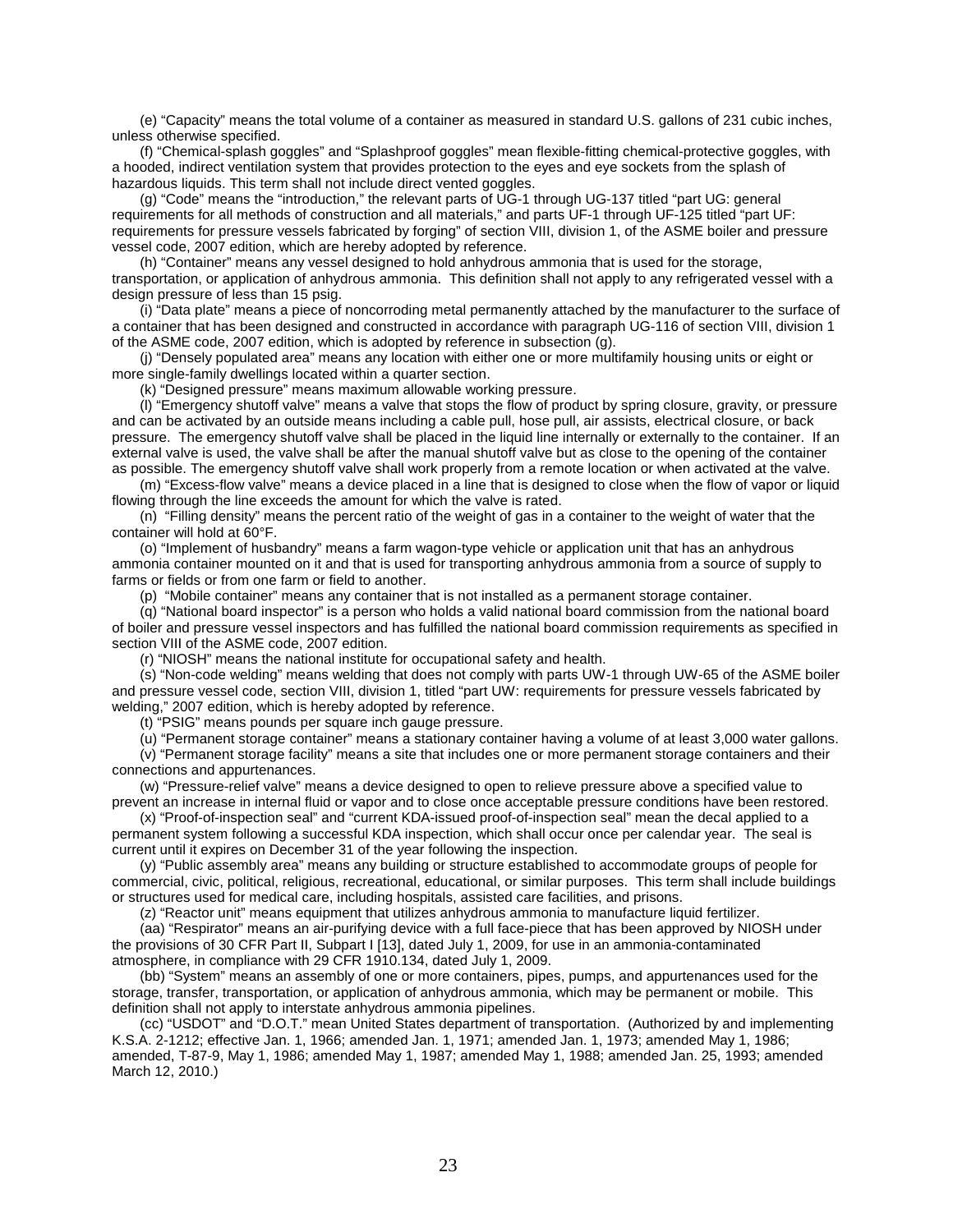**K.A.R. 4-10-1a. Prohibited acts.** It shall be a violation to perform any of the following: (a) Install, relocate, modify, repair, or use any system or equipment for storing, reacting, transferring, transporting, applying, or dispersing by any other means anhydrous ammonia unless the system, permanent storage facility, or equipment is in compliance with this article 10;

(b) except as provided under K.A.R. 4-10-4b(b), transfer anhydrous ammonia into a mobile container unless the container bears a legible manufacturer's data plate or equivalent stamp;

(c) deface the manufacturer's data plate or equivalent stamp;

(d) transfer any anhydrous ammonia into a container or system having structural damage or any other defect that would prevent the containment of anhydrous ammonia;

(e) transfer anhydrous ammonia into or out of any container without the consent of the owner of each container;

(f) transfer, or permit the transfer of, anhydrous ammonia into a permanent storage container unless the permanent storage container has a current KDA-issued proof-of-inspection seal attached to the respective system;

(g) conduct non-code welding directly on a container or any parts subject to pressure;

(h) fail to report any release of 100 pounds or more of anhydrous ammonia within 48 hours of the release;

(i) conduct a transfer without an attendant present at the transfer site;

(j) transfer anhydrous ammonia into any vessel that does not comply with K.A.R. 4-10-1 through 4-10-16; or

(k) maintain anhydrous ammonia in any vessel that does not meet the requirements of K.A.R. 4-10-1 through 4- 10-16. (Authorized by and implementing K.S.A. 2-1212; effective March 12, 2010.)

**K.A.R. 4-10-1b. Reportable events.** The owner or operator of each anhydrous ammonia storage facility or any equipment shall report, to the secretary or the secretary's authorized representative, each accidental or unauthorized release of 100 pounds or more of anhydrous ammonia within 48 hours after the release. Nothing in this regulation shall require the reporting of an intentional release of anhydrous ammonia into the soil during the normal course of application. (Authorized by and implementing K.S.A. 2-1212; effective March 12, 2010.)

**K.A.R. 4-10-2e. Container valves and appurtenances.** (a) Connections to containers shall be limited to liquidlevel gauges, emergency shutoff valves, pressure gauges, vapor-relief valves, liquid lines, vapor lines, and thermometers.

(b) Each vapor line and liquid line shall have a manually operated shutoff valve located as close to the container as practical.

(c) On or before July 1, 2012, each permanent storage container shall be equipped with an emergency shutoff valve that meets the requirements of K.A.R. 4-10-1 (l).

(d) No metal part or component of a system that is normally in contact with anhydrous ammonia shall be made of a metal that is incompatible with anhydrous ammonia, including galvanized metal, cast iron, zinc, copper, and brass.

(e) Openings from the container or through fittings that are not larger than a no. 54 drill size opening shall not be required to be equipped with an excess flow valve.

(f) Each valve and appurtenance shall be suitable for use with anhydrous ammonia and designed for not less than the maximum pressure to which the valve and appurtenance will be subjected. Each valve that could be subjected to container pressures shall have a rated working pressure of at least 250 psig.

(g) (1) Each vapor or liquid line greater than a no. 54 drill size opening shall be equipped with an excess flow valve that closes automatically at the rated flows of vapor or liquid specified by the manufacturer.

(2) The connections, lines, valves, and fittings protected by one or more excess flow valves shall have a greater capacity than the rated flow of the excess flow valves so that the valves will close in case of failure at any point in the lines or fittings.

(h) Each liquid connection used to fill a permanent storage container shall be fitted with a backflow check valve.

(i) (1) All piping, tubing, and fittings subjected to container pressure shall be made of materials specified for use with anhydrous ammonia and shall be designed for a minimum working pressure of 250 psig.

(2) All piping, tubing, and metering or dispensing devices shall be securely mounted and protected against damage.

(3) Threaded joints may be used only with seamless black steel pipe that meets or exceeds ASME schedule 80 specifications. Black steel pipe that meets or exceeds ASME schedule 40 specifications with at least 800 psig minimum bursting pressure may be used if pipe joints are welded or joined by means of welding type flanges. Pipe joint compounds used shall be resistant to ammonia.

(4) Each flexible connection shall have a bursting pressure of at least 1,000 psig. (Authorized by and implementing K.S.A. 2-1212; effective May 1, 1987; amended March 12, 2010.)

**K.A.R. 4-10-4a. Containers.** (a) Each container shall be constructed and tested in accordance with the code and shall have a minimum design pressure of 250 psig.

(b) Subsection (a) shall not prohibit the continued use of permanent storage containers that were constructed and maintained in accordance with Kansas statutes and regulations in effect before the effective date of this regulation.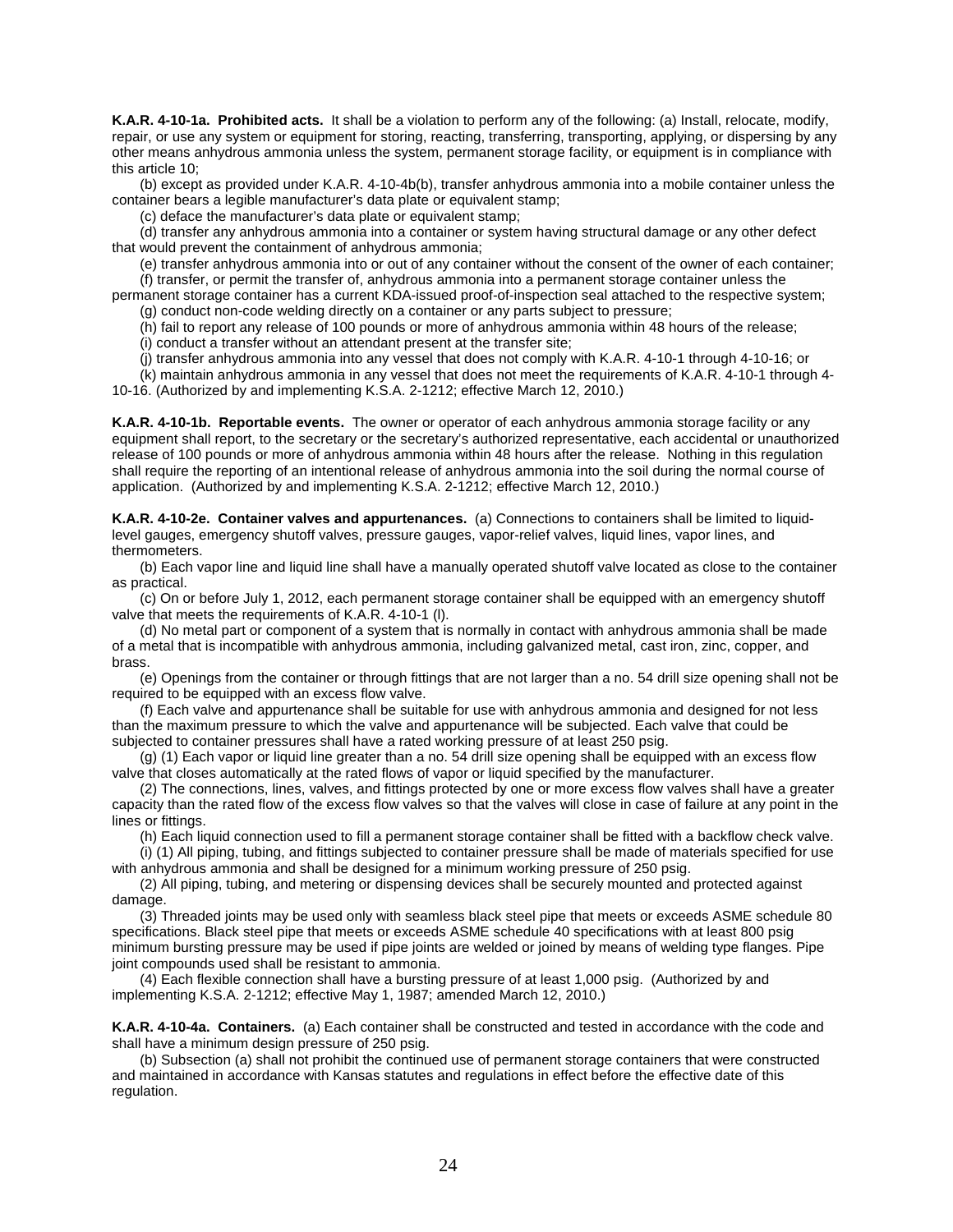(c) Each permanent storage container shall be inspected according to K.S.A. 44-913 et seq., and amendments thereto, by the Kansas department of labor, division of industrial safety and health upon initial installation and relocation.

(d) (1) Each permanent storage container that has sustained structural damage shall be inspected and approved for use by the Kansas department of labor, division of industrial safety and health.

(2) Each mobile container that has sustained any structural damage shall be inspected and approved for use by a national board inspector.

(3) Structural damage shall include evidence of any of the following:

(A) Corrosion;

(B) any indentation or abrasion that meets any of the following conditions:

(i) Is over one-half inch deep and includes a weld;

(ii) is deeper than  $1/10<sup>th</sup>$  of the greatest length of the dent but does not include a weld; or

(iii) is deeper than one inch;

(C) stretching;

(D) cracking;

(E) faulty welds;

(F) non-code welding;

(G) faulty couplings; or

(H) any other similar condition.

(e) All repairs and alterations of permanent and mobile containers shall meet the requirements of the code and shall be performed by a person or company that has a current certificate of authorization from the national board of boiler and pressure vessel inspections.

(f) Non-code welding shall be performed only on saddles or brackets that are not within the pressure-retaining boundaries of the container.

(g) All records of inspections and welding on the container shall meet the following requirements:

(1) Be maintained by the owner of the container;

(2) be made available to the secretary upon request; and

(3) be transferred with change of ownership of the container.(Authorized by and implementing K.S.A. 2-1212; effective March 12, 2010.)

**K.A.R. 4-10-4b. Markings on containers and systems.** (a) Except as provided by K.A.R. 4-10-4a(b) and 4-10- 4b(b), each container shall have a data plate, or manufacturer's equivalent stamping, that is permanently attached to the container in a location that is both legible and readily accessible for inspection.

(b) A mobile container that does not have a legible data plate or equivalent stamping may be allowed for ammonia use only if the container is properly tested, registered, and marked under USDOT exemption # DOT-SP13554.

(c) Each shutoff valve within a system shall be identified to show whether the valve is in liquid or vapor service. The method of identification may be by color code or by use of the word "vapor" or "liquid" placed within 12 inches of the valve by means of a stencil, tag, or decal.

(d) All container surfaces shall be maintained to avoid deterioration. Surfaces that require paint shall be painted white.

(e) Each permanent storage container or group of permanent storage containers shall be marked with the following:

(1) Letters at least four inches high, on at least two sides, with the words "CAUTION AMMONIA" or "ANHYDROUS AMMONIA," in a color that contrasts with the color of the container; and

(2) a national fire protection association diamond for anhydrous ammonia placed in a location that would be readily visible to emergency responders.

(f) Each mobile container shall be marked with the following, using a color that contrasts with the color of the container and letters at least two inches high:

(1) The words "ANHYDROUS AMMONIA" or "Anhydrous Ammonia" on both sides and on the rear of the container; and

(2) the words "INHALATION HAZARD" or "Inhalation Hazard" on two opposing sides of the container.

(g) In addition to the markings required in subsection (f), the following information shall appear on each implement of husbandry:

(1) The owner's name;

(2) the address of the owner's place of business;

(3) a telephone number to be contacted in case of an emergency;

(4) an alphabetical or numerical identification symbol; and

(5) a decal containing the following information:

(A) "CAUTION ANHYDROUS AMMONIA (UNDER PRESSURE) READ CAREFULLY";

(B) "Keep away from pop-off valve marked ↑. This is a safety device and shall not be tampered with or adjusted";

(C) "Stand upwind when working around equipment";

(D) "Wear goggles and rubber gloves when transferring product and bleeding hoses";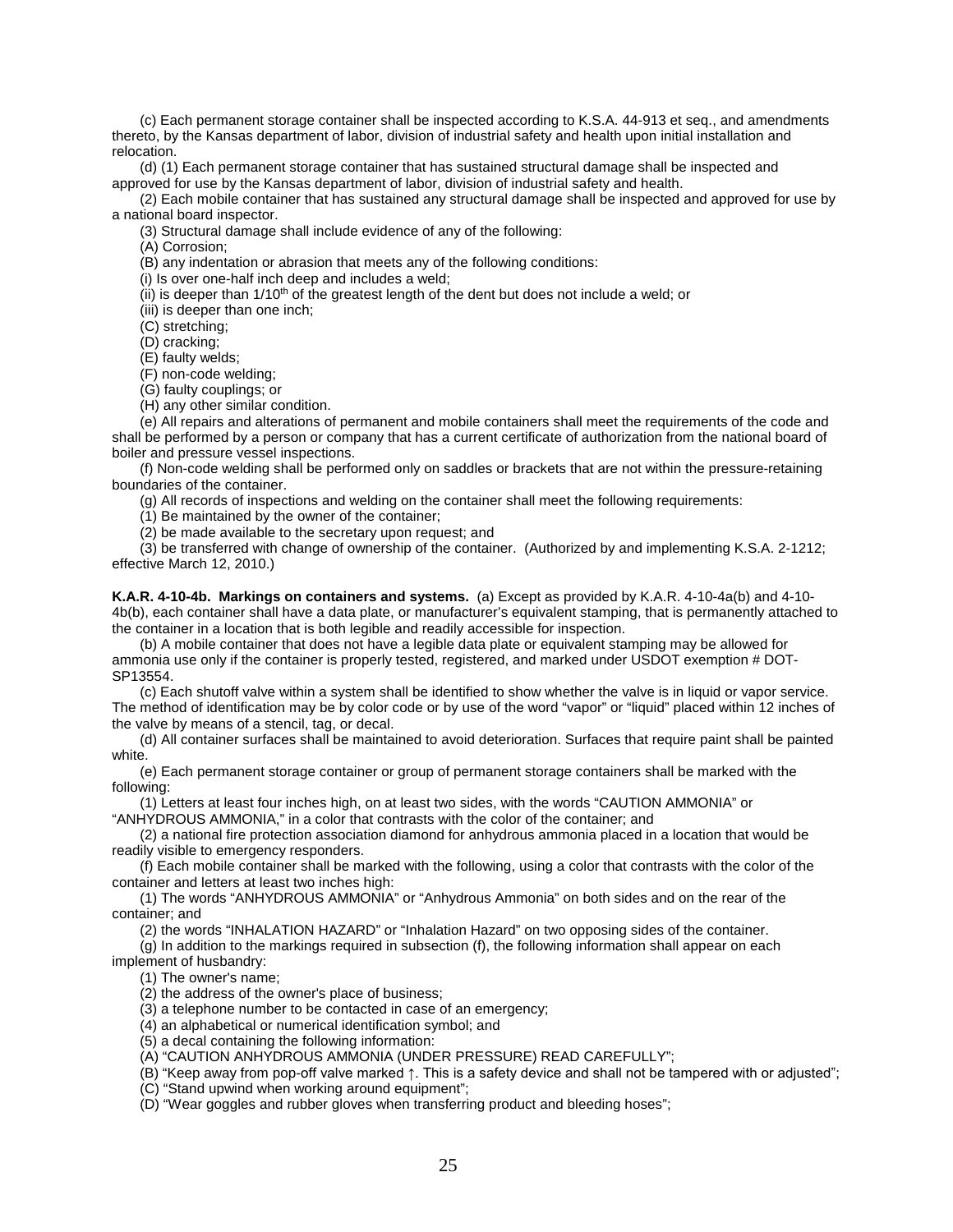(E) "Do not fill tank in excess of 85% full";

(F) "Never place any part of body in line with valve or hose openings. Use extreme care in handling hoses. Never lift a hose by the valve wheel";

(G) "Slowly bleed hoses after transferring product";

(H) "Close valves firmly but do not wrench";

(I) "Do not permit children near this equipment";

(J) "Park equipment away from buildings or any possible fire hazards. Never allow tanks to be subjected to extreme heat";

(K) "Do not attempt any repairs of this equipment. In event of any failure, call your dealer immediately"; and (L) "Do not operate this equipment until you have received instructions from your dealer." (Authorized by and implementing K.S.A. 2-1212; effective March 12, 2010.)

**K.A.R. 4-10-4c. Permanent storage facility design and permanent storage container location.** (a) Before installing or relocating a permanent storage container or permanent storage facility, the owner may submit to the secretary a detailed diagram of the permanent storage facility for review or request a preliminary site survey to ensure that the proposed site meets the requirements in subsections (c), (d), (e), and (f).

(b) The name of the permanent storage facility and the telephone number to be contacted in case of an emergency shall be posted and be legible from each facility entrance using letters at least two inches high.

(c) No permanent storage container shall be located inside an enclosed structure unless the structure is specifically constructed for this purpose.

(d) The nearest edge of the nearest permanent storage container shall be located at a distance meeting the following conditions:

(1) At least 50 feet from the edge of any property not owned or leased by the permanent storage facility;

(2) at least 50 feet from a well or other point of diversion used as a source of drinking water;

(3) at least 50 feet from storage locations of flammables or explosives;

(4) at least 1,000 feet from the area accessible to the public of any public assembly area, as defined in K.A.R. 4- 10-1; and

(5) not on or less than 100 feet from the surface of a public roadway.

(e) The site of the permanent storage facility shall be located on property of sufficient size to permit traffic in and out of the area and allow adequate access for emergency personnel.

(f) Each new permanent storage container or permanent storage facility shall be located outside of a municipality or other densely populated areas, unless the location has been approved in writing by the appropriate local governing body. The owner or operator of each permanent storage container located in a municipality or densely populated area shall obtain written approval from the appropriate local governing body before relocating the permanent storage facility or installing additional permanent storage containers within the municipality or densely populated area.

(g) (1) Each permanent storage container shall be mounted on either of the following:

(A) A skid assembly with sufficient surface area to properly support the skid-mounted container; or

(B) either reinforced concrete footings and foundations or structural steel supports mounted on reinforced concrete foundations. The reinforced concrete foundations or footings shall extend below the established frost line and shall be constructed to support the total weight of the containers and their contents. If the container is equipped with bottom withdrawal, the container's foundation shall maintain the lowest point of the container at not less than 18 inches above ground level.

(2) Each container shall be mounted on its foundation in a manner that permits expansion and contraction. Each container shall be adequately supported so as to prevent the concentration of excessive loads on the supporting portion of the shell. Corrosion prevention measures shall be utilized on any portion of the container that is in contact with either the foundation or saddles.

(3) Each container shall be securely anchored.

(h) All appurtances to any permanent storage container shall be protected from tampering and mechanical damage, including damage from vehicles. Each manually controlled valve that, if open, would allow ammonia to be transferred or released, shall be kept locked when unattended and during nonbusiness hours. (Authorized by and implementing K.S.A. 2-1212; effective March 12, 2010.)

**K.A.R. 4-10-4d. Pressure-relief valves.** (a) Each container or system of containers shall have liquid and vapor pressure-relief valves to prevent pressure build-up in any portion of the system. Each pressure-relief valve shall be manufactured for use with anhydrous ammonia and be installed, maintained, and replaced according to the manufacturer's instructions.

(b) Each vapor-relief valve shall be set to indicate discharge at a pressure of not less than 95 percent, and not more than 100 percent, of the design pressure of the container to which the vapor-relief valve is attached. Each vapor-relief valve shall be constructed to completely discharge before the pressure exceeds 120 percent of the design pressure of the container to which the vapor-relief valve is attached.

(c) Pressure-relief valves shall not exhaust within or beneath any building or other confined area.

(d) Each pressure-relief valve discharge opening shall have a suitable rain cap or other device that allows free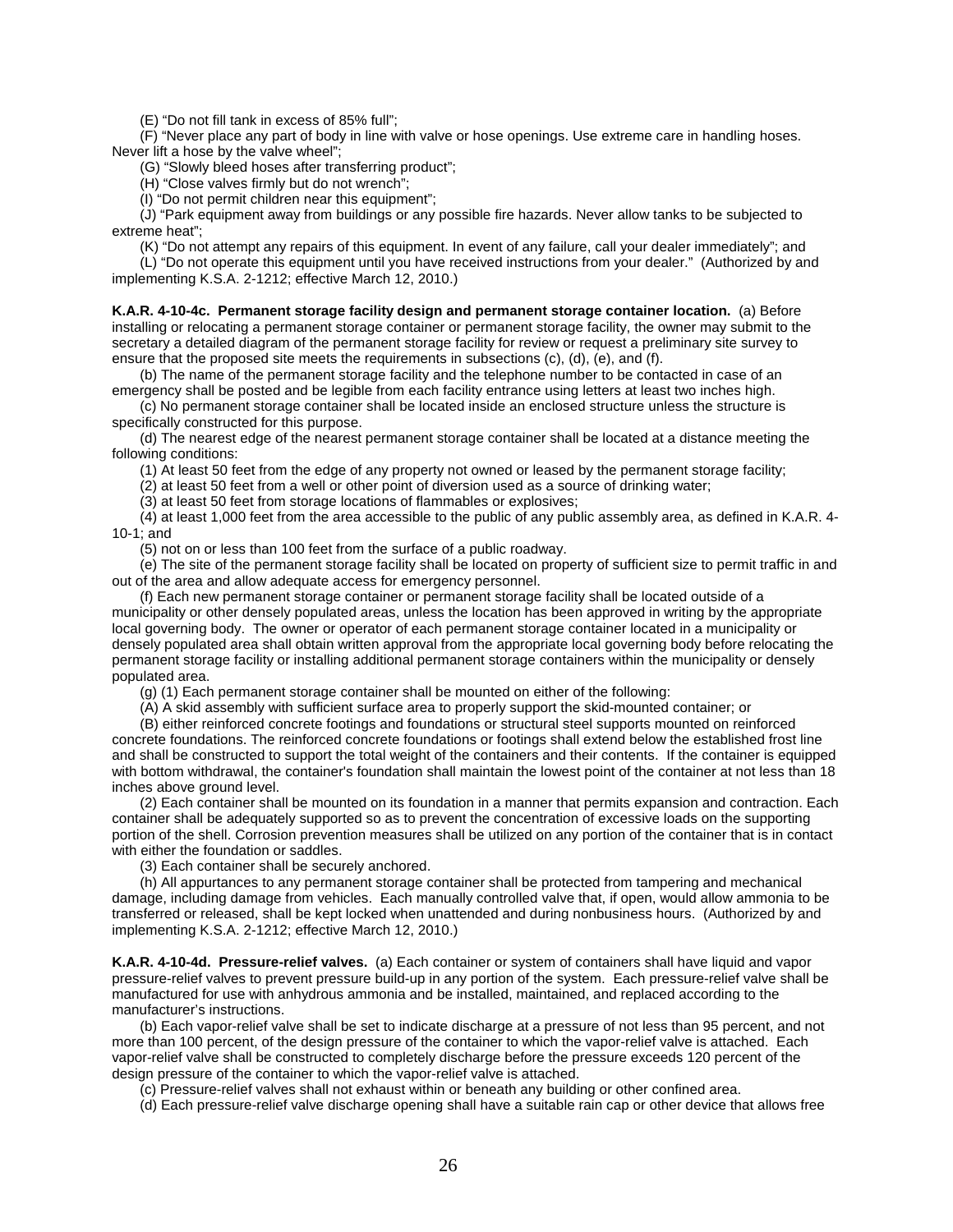discharge of the vapor and prevents the entrance of water.

(e) Each pressure-relief valve shall be replaced if the valve meets any of the following conditions:

(1) Fails to meet applicable requirements;

(2) shows evidence of damage, corrosion, or foreign matter; and

(3) does not have functional weep holes that permit moisture to escape.

(f) The discharge from each pressure-relief valve shall be vented according to one of the following:

(1) For vapor-relief valves, upward and away from where people could be located. The discharge shall flow in an unobstructed manner into the open air from a height of at least seven feet above the working area;

(2) for liquid-relief valves, downward with the opening positioned between six and 18 inches from the ground; or (3) in any other manner that has been approved by the secretary or an authorized representative of the secretary.

(g) (1) Vent pipes or tubing used to channel releases from pressure-relief valves shall not be restricted or smaller in size than the pressure-relief valve outlet connection.

(2) Vent pipes may be connected and channeled into a common header if the cross-sectional area of the header is at least equal to the sum of the cross-sectional areas of each of the individual vent pipes.

(3) Unless a vent is directed toward the ground and rain will not be able to enter, each pressure-relief valve discharge opening shall have a rain cap.

(4) If moisture accumulation could occur in a vent, suitable provision shall be made to drain the moisture from the vent. (Authorized by and implementing K.S.A. 2-1212; effective March 12, 2010.)

**K.A.R. 4-10-4e. Hose specifications.** (a) Each hose with a diameter of at least 1/2 inch used in ammonia service and subject to container pressure shall withstand at least 350 psig and shall have the following information etched, cast, or impressed in a legible format at intervals not to exceed five feet along the hose surface:

(1) The phrase "Anhydrous Ammonia";

(2) the maximum working pressure of the hose; and

(3) the date the hose is to be removed from service.

(b) Each hose shall meet or exceed ASME schedule 80 specifications and have factory-installed ends designed for use with anhydrous ammonia.

(c) Each hose shall be replaced before or upon the expiration of the manufacturer's removal date.

(d) A hose shall be removed from service if a visual examination reveals any of the following:

 $(1)$  Illegibility of any of the markings required in subsection (a);

(2) cuts exposing reinforcing fabric;

(3) soft spots or bulges in the hose;

(4) a blistering or loose outer covering;

(5) kinking or flattening;

(6) stretch marks;

(7) slippage at any coupling; or

(8) any other damage that could compromise the integrity of the safe use of the hose. (Authorized by and implementing K.S.A. 2-1212; effective March 12, 2010.)

**K.A.R. 4-10-4f. Gauging devices.** (a) Each container, except any container filled by weight, shall be equipped with a liquidlevel gauging device designed for use with anhydrous ammonia and installed according to the manufacturer's instructions.

(b) Each gauging device shall be arranged so that the maximum liquid level to which the container may be filled is readily determinable.

(c) Each container shall be equipped with a fully operational pressure-indicating gauge with a dial graduated from 0-400 psig.

(d) Each gauging device shall have a design pressure at least equal to the design pressure of the container on which the device is used.

(e) Each device used to weigh or measure anhydrous ammonia shall meet all of the requirements of weighing and measuring devices in K.S.A. 83-201 et seq., and amendments thereto, and any implementing regulations adopted by the secretary. (Authorized by and implementing K.S.A. 2-1212; effective March 12, 2010.)

**K.A.R. 4-10-5. Tank trucks, semitrailers and trailers for transportation of anhydrous ammonia.** Each tank truck, semitrailer and trailer, except implements of husbandry, used for transportation of anhydrous ammonia shall meet the following requirements: (a) Design pressure of containers.

(1) Each container shall be constructed in accordance with K.A.R. 4-10-2(b) and shall have a minimum design pressure of 250 psig.

(2) The shell or head thickness of each container shall not be less than 3/16 of an inch.

(3) Baffles shall not be required for any cargo tank that is designed so that the container is loaded to capacity and discharged at one unloading point. All other containers having a capacity in excess of 500 gallons shall be equipped with suitable, semirigid baffle plates.

(4) Except for safety relief valves, liquid level gauging devices, and pressure gauges, all container openings shall be labeled to designate whether they communicate with liquid or vapor space. Labels may be located on valves.

(b) Mounting containers on truck.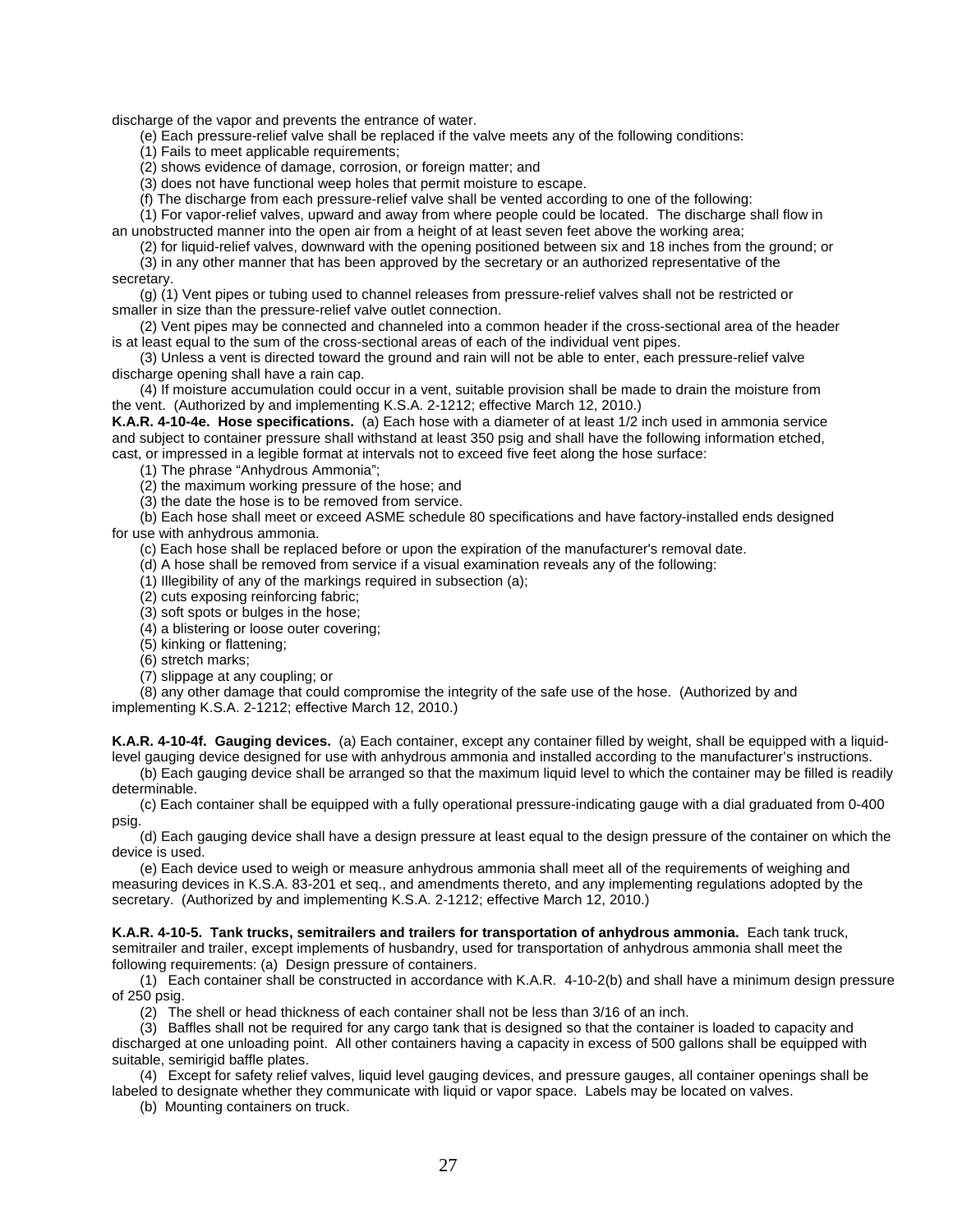(1) The container shall be attached to the cradle, frame, or chassis of a vehicle in a manner designed to withstand, in any direction, that amount of static loading equal to twice the weight of the container when filled and its attachments. The safety factor used shall be not less than four and shall be based on the ultimate strength of the material to be used.

(2) "Hold-down" devices, when used, shall anchor the container to the cradle, frame, or chassis in a suitable and safe manner that will not introduce an undue concentration of stresses.

(3) If any vehicle is designed and constructed so that cargo tanks constitute, in whole or in part, the stress member used in lieu of a frame, the cargo tanks shall be designed to withstand the stresses thereby imposed.

(4) All connections, including any hose installed in the bottom of a container, shall not be lower than the lowest horizontal edge of the trailer axle.

(5) While in transit, both ends of each transfer hose shall be secured.

(6) If the cradle and the container are not welded together, a suitable material shall be used between them to eliminate metal-to-metal friction.

(c) Container valves and appurtenances.

(1) Each container shall be equipped with a fixed liquid level gauge.

 $(2)$  Each container shall be equipped with a fully operational pressure-indicating gauge that has a dial graduated from 0-400 psi.

(3) Nonrecessed container fittings and appurtenances shall be protected against damage.

(4) Filling connections shall be provided with approved automatic valves to prevent backflow whenever the filling connection is broken.

(5) Except for safety relief valves and those connections specifically exempted by K.A.R. 4-10-2e(b) and K.A.R. 4-10- 2e(d), all connections to containers shall be provided with approved excess-flow valves.

(6) All containers shall be equipped with an approved vapor return valve.

(d) Safety devices.

(1) The discharge from each safety relief valve shall be directed upward and away from the container and shall flow in an unobstructed manner into the atmosphere. Loosely fitting rain caps shall be used.

(2) Each unloading line shall be provided with an excess-flow valve at the point where the hose leaves the truck.

(e) Marking of containers. Each side and the rear of every container shall be conspicuously and legibly marked on a background of sharply contrasting color with the words "anhydrous ammonia" in letters at least four inches high and shall be placarded in compliance with applicable D.O.T. regulations.

(f) Piping, tubing, and fittings.

(1) All piping, tubing, and metering or dispensing devices shall be securely mounted and shall be protected against damage.

(2) Threaded pipe shall be extra heavy and comply with ASME schedule 80. Standard weight pipe that complies with ASME schedule 40 may be used if the joints are welded.

(g) Electrical equipment and lighting. Tank trucks, tank trailers, and tank semitrailer shall not be equipped with any artificial light other than electric light. Electric lighting circuits shall have suitable overcurrent protection.

(h) Trailers and semitrailers.

(1) Each trailer or semitrailer shall be equipped with a reliable system of brakes that comply with D.O.T regulations.

- (2) Each trailer or semitrailer shall have lights that comply with D.O.T. regulations.
- (i) Safety equipment. All tank trucks, trailers, and semitrailer shall be equipped with the following:
- (1) An approved gas mask that has current ammonia canisters having intact seals and that covers the entire face;
- $(2)$  one pair of rubber or suitable plastic protective gloves;
- (3) one pair of rubber or suitable plastic protective boots;
- (4) one rubber or suitable plastic protective slicker, or rubber or suitable plastic protective rain suit, or both;
- (5) a pair of flexible-fitting, splash-proof goggles; and
- (6) a container of not less than five gallons of clean water.

(j) Transfer of liquids.

- (1) Each container shall be loaded by any of the following:
- (A) Weight;
- (B) a suitable liquid level gauging device; or
- (C) a suitable meter.

(2) Pumps or compressors designed and installed in accordance with K.A.R. 4-10-2(j) and properly protected against physical damage may be mounted on ammonia tank trucks and trailers.

(k) Protection against collision. Each end-fitted tank truck and each semitrailer shall be provided with properly attached steel bumpers or chassis extension to protect the tank, piping, valves, and fittings in case of collision.

(l) Conversion from other service to anhydrous ammonia. Tanks used for the transporting or storage of materials other than anhydrous ammonia shall be emptied of the material previously hauled, and the pressure in the tank shall be reduced to atmospheric pressure. If the material previously hauled in the container will be harmful to the anhydrous ammonia, then the tank shall be purged before being placed in anhydrous ammonia service, and all appurtenances shall be changed to comply with these regulations.

(m) Mobile containers. Except for tank trucks and semitrailers that comply with K.A.R. 4-10-5a, mobile containers shall be unloaded only at approved locations.

(n) Parking. Except in emergencies, tank trucks, semitrailers, or trailers transporting anhydrous ammonia shall not be parked in cities or in densely populated areas.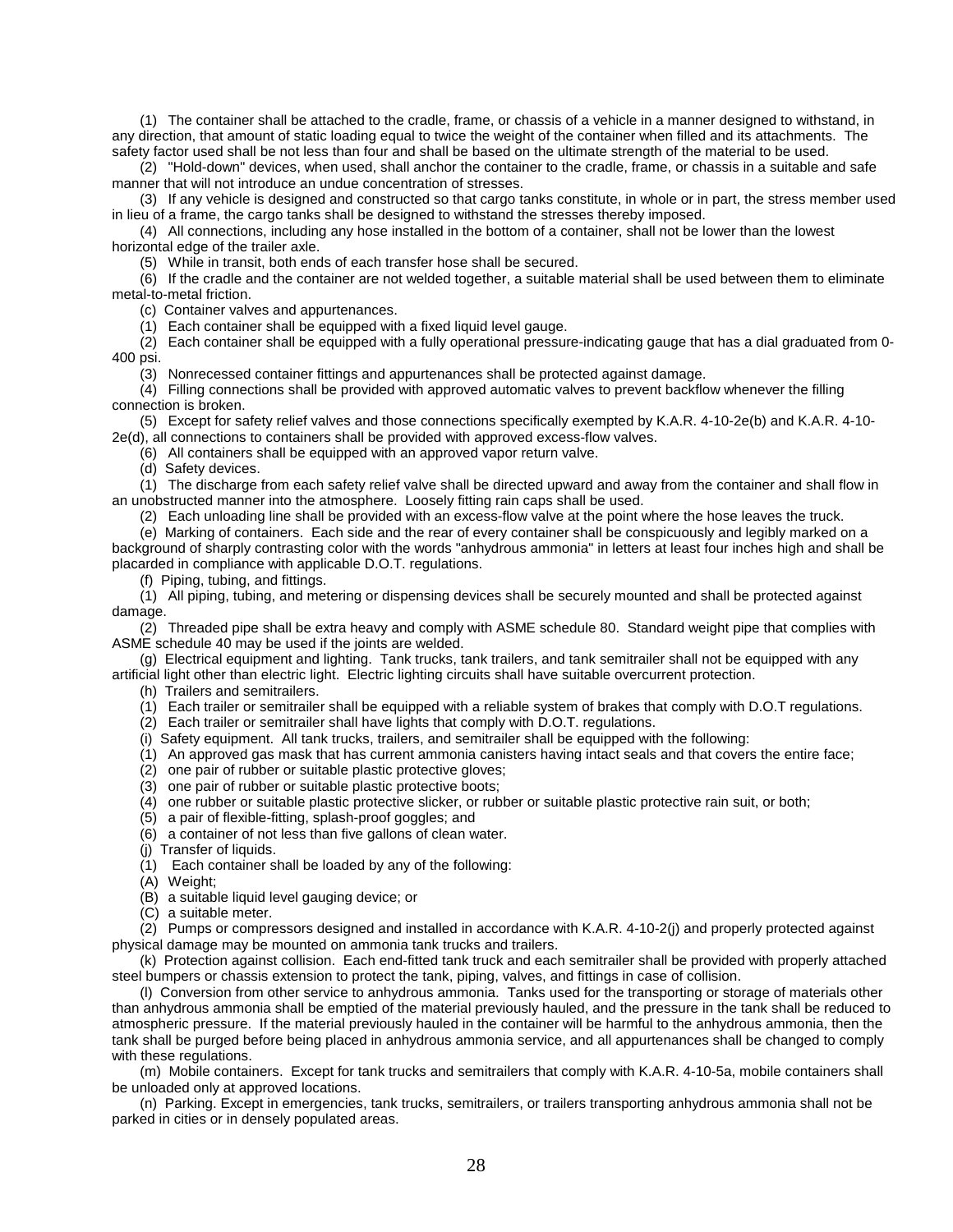(o) Conversion of tanks from anhydrous ammonia to other service. Tanks used for the transportation of anhydrous ammonia shall be emptied and purged. Ammonia vapor shall be vented into an adequate portable supply of water and not into the atmosphere. An adequate supply of water shall be deemed to be five gallons of water per each one gallon of liquid ammonia. The aqueous ammonia solution resulting from the purging process shall be disposed of properly.

**K.A.R. 4-10-5a. Tank trucks and semitrailers used for transport for infield delivery.** Tank trucks and semitrailers used to transport anhydrous ammonia may be used to fill an implement of husbandry with a capacity of 20,000 pounds or more. These trucks and semitrailers shall be exempt from the requirements in K.A.R. 4-10-6b if the following requirements are met: (a) The tank truck or the semitrailer transferring the anhydrous ammonia or the implement of husbandry shall carry at least 100 gallons of water for whole-person rinsing if exposure to anhydrous ammonia occurs.

(1) The water shall be clearly identified for safety use and be readily accessible.

(2) The water shall be visibly clean, free of debris, and maintained in a liquid state.

(b) When an implement of husbandry is being loaded, at least 100 gallons of water shall be present at the delivery site for the venting of anhydrous ammonia and shall be used in accordance with K.A.R. 4-10-6a(k). This water shall be separate from the water specified in subsection (a) and shall be maintained in a liquid state.

(c) Any tank truck, semitrailer, and implement of husbandry subject to this regulation may be inspected by the department of agriculture.

(d) Each tank truck, semitrailer, and implement of husbandry subject to this regulation shall meet all requirements of this regulation before loading, transporting, or off-loading anhydrous ammonia.

(e) During the transfer of anhydrous ammonia, the nearest edge of the nearest vehicle, tank, and hose involved with the transfer shall be located according to the following:

(1) At least 50 feet from the edge of any property not owned or leased by the owner or operator of the permanent storage facility;

(2) at least 50 feet from any well or other point of diversion used as a source of drinking water;

(3) at least 50 feet from storage locations of flammables or explosives;

(4) at least 500 feet from the area accessible to the public within any public assembly area as defined in K.A.R. 4-10-1; and

(5) at least 50 feet from the surface of a public roadway. (Authorized by and implementing K.S.A. 2-1212; effective April 13, 2001; amended March 12, 2010.)

**K.A.R. 4-10-6a. Transfers.** (a) Transfer to a permanent storage container shall be made only to a system displaying a current KDA-issued proof-of-inspection seal.

(b) Each container filled according to liquid level by any gauging method, other than a 85 percent fixed-length dip tube gauge, shall have a thermometer well and functional thermometer so that the internal liquid temperature can be easily determined and the amount of liquid in the container can be easily corrected to the volume the liquid would occupy at 60°F.

(c) A transfer shall not exceed one of the following:

(1) 85 percent of the container's capacity by volume; or

(2) 56 percent filling density for permanent storage containers or 54 percent filling density for implements of husbandry.

(d) The amount of anhydrous ammonia transferred shall be measured by one of the following:

(1) Weight;

(2) a liquid-level gauging device; or

(3) a flowmeter.

(e) Flammable gases, or gases that will react with anhydrous ammonia including air, shall not be used to transfer anhydrous ammonia.

(f) At least one attendant shall be present to monitor and control each transfer of anhydrous ammonia.

(g) Loading and unloading systems shall be protected to prevent a release if the transfer hose is severed.

(h) Each transfer shall occur only in the open air unless the transfer occurs within a structure specifically constructed for that purpose.

(i) (1) Only pumps and compressors designed for use with anhydrous ammonia shall be used.

(2) Liquid pumps and vapor compressors shall be designed for 250 psig working pressure.

(3) The pressure-actuated bypass valve and return piping shall be installed in accordance with the pump manufacturer's instructions.

(4) Each vapor compressor and liquid pump shall have an operational pressure gauge graduated from 0-400 psig at the inlet and at the outlet.

(5) Shutoff valves shall be installed within three feet of the inlet of a liquid pump and within two feet of the discharge. With vapor compressors, the shutoff valves shall be located as close as is practical to the compressor connections.

(j) The piping used to transfer anhydrous ammonia from a tractor trailer or railroad tank car into a permanent storage container shall be equipped with an excess flow valve and backflow pressure valve, which shall be located as close as practical to where the piping connects with the transfer hose.

(k) (1) During the removal of anhydrous ammonia from a transfer hose, the anhydrous ammonia shall be vented into an adequate supply of water.

(2) For purposes of this regulation, an adequate supply of water shall mean at least five gallons of nonammoniated water for each gallon of liquid ammonia or fraction of a gallon that could be contained in the hose. (Authorized by and implementing K.S.A. 2-1212; effective March 12, 2010.)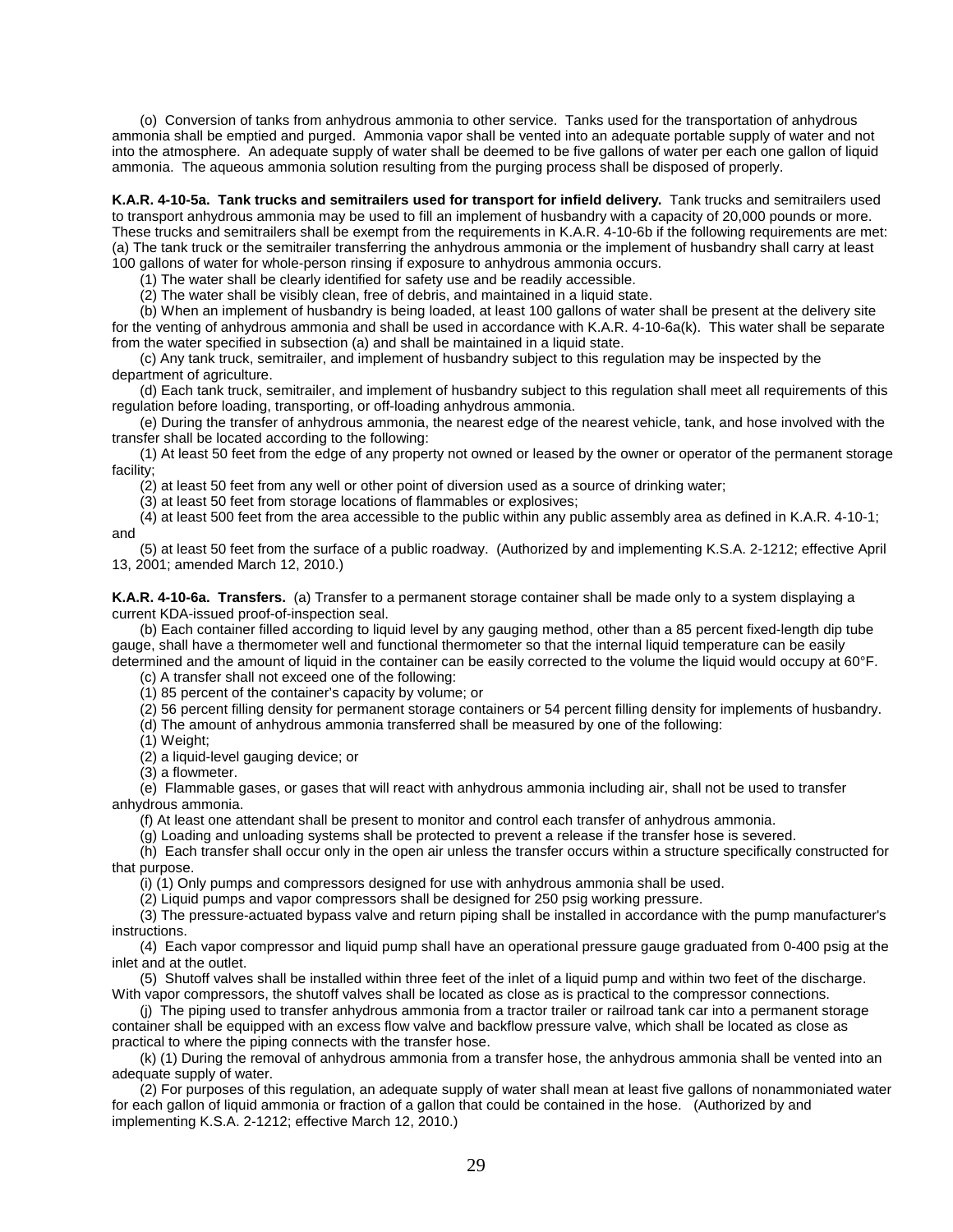**K.A.R. 4-10-6b. Transfers; tank cars and transport trucks; additional requirements.** In addition to the transfer

requirements in K.A.R. 4-10-6a, each transfer from a tank car or transport truck shall meet the following requirements: (a) Except when loading into implements of husbandry or reactor units, tank cars and transport trucks shall be unloaded

only through a permanently installed loading point and into a permanent storage container. (b) A sign reading "Stop–Tank Car Connected" shall be displayed at the active end or ends of the siding while the tank car is connected for unloading.

(c) While tank cars are on a side track for unloading, the wheels at both ends shall be blocked on the rails. (Authorized by and implementing K.S.A. 2-1212; effective March 12, 2010.)

**K.A.R. 4-10-7. Implements of husbandry.** In addition to the container requirements in K.A.R. 4-10-2e, 4-10-4a, 4-10-4b, 4- 10-4d through 4-10-4f, and 4-10-6a, each system that is mounted on an implement of husbandry and is used for the transport of anhydrous ammonia shall meet the following requirements:

(a)(1) A stop or stops shall be attached to either the vehicle or the container to prevent the container from being dislodged from its mounting if the vehicle stops suddenly.

(2) A hold-down device shall anchor the container to the vehicle at one or more places on each side of the container.

(3) Each container mounted on a four-wheel trailer shall have the container's weight distributed evenly over both axles.

(4) If the cradle and the tank are not welded together, material shall be used between the cradle and the tank to eliminate metal-to-metal friction.

(b)(1) Each connection and appurtenance shall be protected from physical damage.

(2) A hose and connection installed in the bottom of a container shall not be lower than the lowest horizontal edge of the vehicle axle.

(3) The entire length of each hose shall be secured during transit in a manner that prevents damage to any portion of the hose or to the connections.

(4) When each hose is removed, the fittings shall be capped to prevent the accidental discharge of ammonia.

(c) Each implement of husbandry used for transportation shall meet the following requirements:

(1) Be securely attached to the pulling vehicle by use of a hitch pin or ball of proper size for the weight pulled. The hitch pin or ball shall be supplemented by two welded safety chains. Links of the safety chains shall be made of steel and shall have a breaking strength that exceeds the gross weight of the implement to which the chains are attached;

(2) be constructed, maintained, and utilized so as to follow in the path of the pulling vehicle and not swerve from side to side while being towed;

(3) be pulled at a speed not faster than is reasonable and safe under existing conditions;

(4) not be parked on any public street or other thoroughfare except in an emergency; and

(5) be equipped with at least five gallons of unfrozen and readily accessible water during the transport, transfer, or use of anhydrous ammonia, for use if exposure to anhydrous ammonia occurs.

(d) When any implement of husbandry is pulled on a public roadway, the following requirements shall be met:

(1) Each implement of husbandry with a capacity greater than 1,000 gallons shall be pulled as a single unit.

(2) When two implements of husbandry are pulled, the total capacity pulled shall be limited to not more than 2,000 gallons.

(3) No more than two implements of husbandry shall be pulled at the same time by the pulling vehicle. (Authorized by and implementing K.S.A. 2-1212; effective Jan. 1, 1966; amended Jan. 1, 1971; amended Jan. 1, 1973; amended May 1, 1986; amended March 12, 2010.)

**K.A.R. 4-10-10. Safety.** (a) The following personal safety equipment shall be available for use at each permanent storage facility and reactor unit when anhydrous ammonia is being transferred and when maintenance is being conducted on a system:

(1) A NIOSH-approved respirator that covers the entire face and has current ammonia canisters with intact seals;

(2) one pair of protective gloves made of rubber or any other material impervious to anhydrous ammonia;

(3) one pair of protective boots made of rubber or any other material impervious to anhydrous ammonia;

(4) one protective suit made of rubber or any other material impervious to anhydrous ammonia;

(5) a shower or at least 100 gallons of clean water to be used as safety water; and

(6) a pair of chemical-splash goggles.

(b) During each transfer, the attendant shall wear the personal protective equipment specified in paragraphs (a)(2) and  $(a)(6)$ , at a minimum.

(c) An area of at least 10 feet around any container or system shall be kept free of combustibles. (Authorized by and implementing K.S.A. 2-1212; effective March 12, 2010.)

**K.A.R. 4-10-16. Reactor units.** (a) Each reactor unit shall operate only at a site that meets the following requirements:

(1) The nearest edge of the reactor unit shall be located at a distance in accordance with the following requirements:

(A) At least 50 feet from the edge of any property not owned or leased by the owner or operator of the permanent storage facility;

(B) at least 50 feet from any well or other point of diversion used as a source of drinking water;

(C) at least 50 feet from storage locations of flammables or explosives;

(D) at least 500 feet from any area accessible to the public as defined in K.A.R. 4-10-1; and